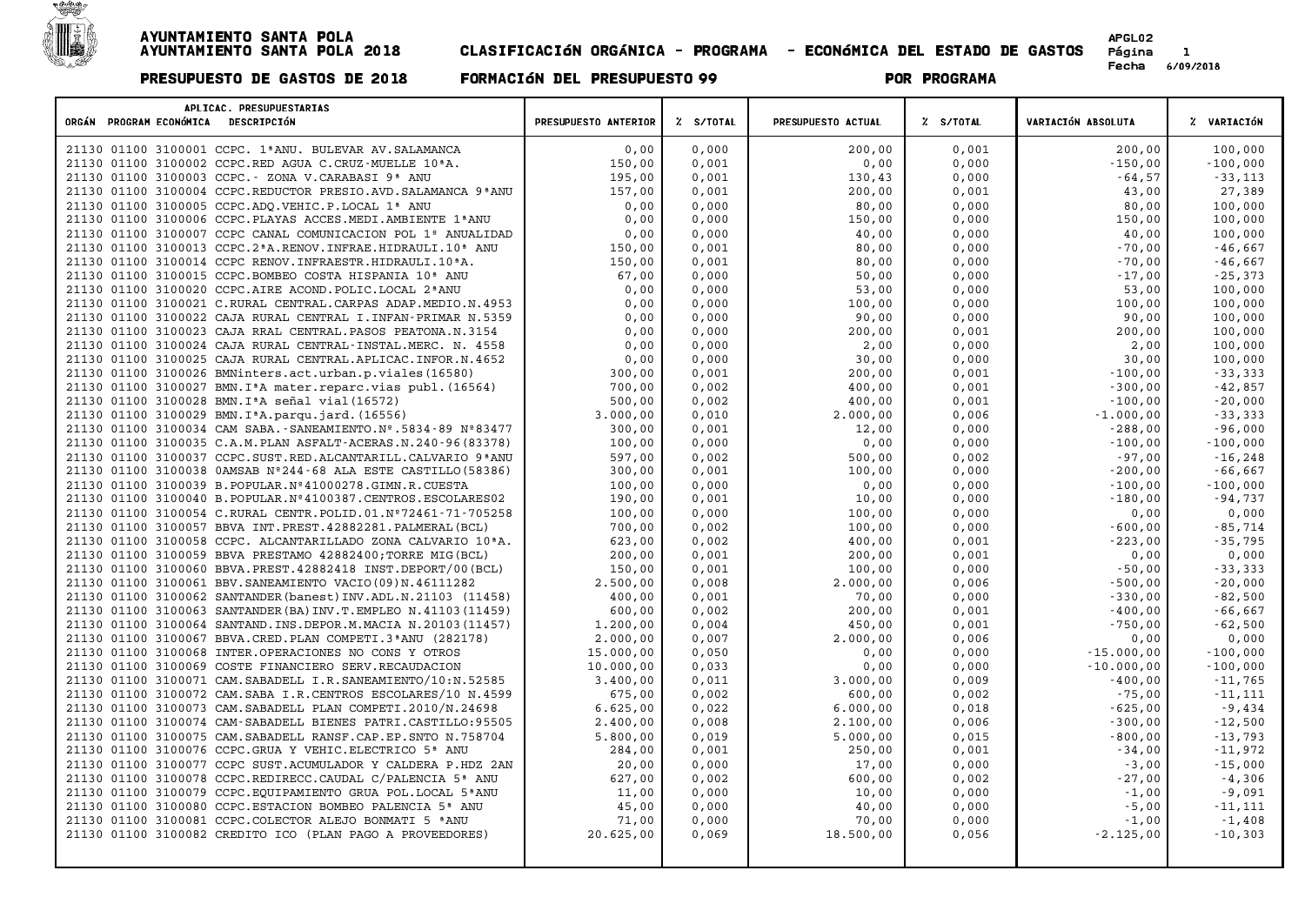

| APLICAC. PRESUPUESTARIAS<br>ORGÁN PROGRAM ECONÓMICA DESCRIPCIÓN                     | PRESUPUESTO ANTERIOR | % S/TOTAL | PRESUPUESTO ACTUAL | % S/TOTAL | VARIACIÓN ABSOLUTA | % VARIACIÓN      |
|-------------------------------------------------------------------------------------|----------------------|-----------|--------------------|-----------|--------------------|------------------|
| 21130 01100 3100083 CCPC VEHICULOS SERVICIOS GENERALES 4 ANU                        | 72,00                | 0,000     | 70,00              | 0,000     | $-2.00$            | $-2,778$         |
| 21130 01100 3100084 CCPC VEHICULO POLICIA LOCAL 4ª ANU                              | 65,00                | 0,000     | 60,00              | 0,000     | $-5,00$            | $-7,692$         |
| 21130 01100 3100085 CCPC LUMINARIAS VARIAS CALLES 4 ANU                             | 59,00                | 0,000     | 60,00              | 0,000     | 1,00               | 1,695            |
| 21130 01100 3100086 CCPC CABINA ALMACENAMIENTO IBM 4 ª ANU                          | 53,00                | 0,000     | 50,00              | 0,000     | $-3,00$            | $-5,660$         |
| 21130 01100 3100087 CCPC SALVAESCALERAS OF. GR. ALACANT 4 ª ANU                     | 22.00                | 0.000     | 20,00              | 0,000     | $-2.00$            | $-9,091$         |
| 21130 01100 3100088 CCPC MEJORA ACERAS E INFRAESTRUC. 4ªANU                         | 86,00                | 0,000     | 80,00              | 0,000     | $-6,00$            | $-6,977$         |
| 21130 01100 3100090 CCPC CERRAMIENTO PISTA DEPORTIVA 3 ANU                          | 87,00                | 0,000     | 80,00              | 0,000     | $-7,00$            | $-8,046$         |
| 21130 01100 3100091 CCPC ADQUISIC. EQUIPOS INFORMATICOS 3ª ANU                      | 17,00                | 0,000     | 20,00              | 0,000     | 3,00               | 17,647           |
| 21130 01100 3100092 CCPC PROGRAMAS SISTEMA INFORMACION 3 <sup>ª</sup> an            | 68,00                | 0,000     | 60,00              | 0,000     | $-8,00$            | $-11,765$        |
| 21130 01100 3100094 BBVA I.R. CENTROS ESCOLARES (50282283)                          | 1.700,00             | 0,006     | 2.000,00           | 0,006     | 300,00             | 17,647           |
| 21130 01100 3100095 BBVA I.R. PARQUES (50282291)                                    | 270,00               | 0,001     | 200,00             | 0,001     | $-70,00$           | $-25,926$        |
| 21130 01100 3100096 BBVA. ALUMBRADO 282186                                          | 400,00               | 0,001     | 350,00             | 0,001     | $-50,00$           | $-12,500$        |
| 21130 01100 3100102 ccpc. vehic.policia 3 <sup>ª</sup> .anu (88)                    | 134,00               | 0,000     | 120,00             | 0,000     | $-14,00$           | $-10,448$        |
| 21130 01100 3100103 ccpc.vehic, jardineria 3ªanu. (79)                              | 22,00                | 0,000     | 17,00              | 0,000     | $-5,00$            | $-22,727$        |
| 21130 01100 3100104 ccpc. 3 <sup>ª</sup> anu.vehic.serv.electrico                   | 21,00                | 0,000     | 17,00              | 0,000     | $-4,00$            | $-19,048$        |
| 21130 01100 3100105 CCPC.3 <sup>ª</sup> ANU ADQ. INFORMATICAS 15                    | 36,00                | 0,000     | 32,00              | 0,000     | $-4,00$            | $-11,111$        |
| 21130 01100 3100106 BNCO SABADELL INSTALAC. SERVICIOS SOCIA                         | 0,00                 | 0,000     | 3.000,00           | 0,009     | 3.000,00           | 100,000          |
| 21130 01100 9110000 CCPC.RED AGUA C.CRUZ-MUELLE 10ªA.                               | 9.973,00             | 0,033     | 0,00               | 0,000     | $-9.973,00$        | $-100,000$       |
| 21130 01100 9110001 CCPC.2 <sup>ª</sup> A.RENOV.INFRAE.HIDRAULI.10 <sup>ª</sup> ANU | 4.117,00             | 0,014     | 4.200,00           | 0,013     | 83,00              | 2,016            |
| 21130 01100 9110002 CCPC.RENOV.INFRAESTR.HIDRAULI.10 <sup>ª</sup> A.                | 4.944,00             | 0,017     | 5.019,00           | 0,015     | 75,00              | 1,517            |
| 21130 01100 9110003 CCPC.BOMBEO COSTA HISPANIA 10ª ANU                              | 2.188,00             | 0,007     | 2.221,00           | 0,007     | 33,00              | 1,508            |
| 21130 01100 9110004 CCPC. 1ªA. BULEVAR AV. SALAMANCA                                | 0,00                 | 0,000     | 13.174,00          | 0,040     | 13.174,00          | 100,000          |
| 21130 01100 9110005 CCPC. - ZONA V.CARABASI 9ª ANU                                  | 4.252,00             | 0,014     | 4.400,00           | 0,013     | 148,00             | 3,481            |
| 21130 01100 9110006 CCPC.REDUCTOR PRESIO.AVD.SALAMANCA 9 ANU                        | 3.433,00             | 0,011     | 3.485,00           | 0,011     | 52,00              | 1,515            |
| 21130 01100 9110007 CCPC.SUST.RED.ALCANTARILL.CALVARIO 9ª ANU                       | 13.055,00            | 0,044     | 13.251,00          | 0,040     | 196,00             | 1,501            |
| 21130 01100 9110008 CCPC. 1ªANU.ADQ.VEHIC.POLICIA LOCAL                             | 0,00                 | 0,000     | 4.868,00           | 0,015     | 4.868,00           | 100,000          |
| 21130 01100 9110009 CCPC. ALCANTARILLADO ZONA CALVARIO 10ªA.                        | 17.145,00            | 0,057     | 17.460,00          | 0,053     | 315,00             | 1,837            |
| 21130 01100 9110010 CCPC. INV. AIRE ACONDIC. POL. LOCAL 2ª ANU                      | 0,00                 | 0,000     | 3.846,00           | 0,012     | 3.846,00           | 100,000          |
| 21130 01100 9110012 CCPC. 1ª.ANU. PLAYAS ACCESIBLES                                 | 0,00                 | 0,000     | 10.931,00          | 0,033     | 10.931,00          | 100,000          |
| 21130 01100 9110013 CCPC.GRUA Y VEHIC.ELECTRICO 5ª ANU                              | 6.637,00             | 0,022     | 6.677,00           | 0,020     | 40,00              | 0,603            |
| 21130 01100 9110014 CCPC.COLECTOR ALEJO BONMATI 5 <sup>ª</sup> ANU                  | 3.337,00             | 0,011     | 3.400,00           | 0,010     | 63,00              | 1,888            |
| 21130 01100 9110015 CCPC.REDIRECC.CAUDAL C/PALENCIA 5ª ANU                          | 14.662,00            | 0,049     | 14.750,00          | 0,045     | 88,00              | 0,600            |
| 21130 01100 9110016 CREDITO ICO (PLAN PAGO A PROVEEDORES)                           | 133.000,00           | 0,444     | 255.000,00         | 0,776     | 122,000,00         | 91,729           |
| 21130 01100 9110017 CCPC SUST.ACUMULADOR CALDERA P.HDZ.4 <sup>a</sup> an            | 794,00               | 0,003     | 800,00             | 0,002     | 6,00               | 0,756            |
| 21130 01100 9110018 CCPC.EQUIPAMIENTO GRUA POL.LOCAL 5ªANU                          | 517,00               | 0,002     | 520,00             | 0,002     | 3,00               | 0,580            |
| 21130 01100 9110019 CCPC ESTACION BOMBEO PALENCIA 5 <sup>ª</sup> ANU                | 2.092,00             | 0,007     | 2.100,00           | 0,006     | 8,00               | 0,382            |
| 21130 01100 9110020 CCPC VEHICULOS SERV. GENERALES 4º ANU                           | 2.964,00             | 0,010     | 3.000,00           | 0,009     | 36,00              | 1,215            |
| 21130 01100 9110021 CCPC VEHICULO POLICIA LOCAL 4ª ANU                              | 2.650,00             | 0,009     | 2.658,00           | 0,008     | 8,00               | 0,302            |
| 21130 01100 9110022 CCPC LUMINARIAS VARIAS CALLES 4ª ANU                            | 2.423,00             | 0.008     | 2.430,00           | 0,007     | 7,00               | 0,289            |
| 21130 01100 9110023 CCPC CABINA ALMACENAMIENTO IBM 4 ª ANU                          | 2.153,00             | 0,007     | 2.200,00           | 0,007     | 47,00              | 2,183            |
| 21130 01100 9110024 CCPC SALVAESCALERAS OF.GR.ALACANT 4 ANU                         | 896,00               | 0,003     | 900,00             | 0,003     | 4,00               | 0,446            |
| 21130 01100 9110025 CCPC MEJORA ACERAS E INFRAESTRUC. 4ªANU                         | 3.519,00             | 0,012     | 3.529,00           | 0,011     | 10,00              | 0, 284           |
| 21130 01100 9110027 CCPC CERRAMIENTO PISTA DEPORTIVA 3ªANU                          | 3.178,00             | 0,011     | 3.188,00           | 0,010     | 10,00              | 0,315            |
| 21130 01100 9110028 CCPC ADQUISIC. EQUIPOS INFORMATICOS 3 ANU                       | 1.392,00             | 0,005     | 1.396,00           | 0,004     | 4,00               | 0,287            |
| 21130 01100 9110029 CCPC PROGRAMAS SISTEMA INFORMACION 3 <sup>ª</sup> an            | 2.456,00             | 0,008     | 2.464,00           | 0,007     | 8,00               | 0,326            |
| 21130 01100 9110031 ccpc vehic.policia 3ªanu (78)                                   | 9.857,00             | 0,033     | 9.871,00           | 0,030     | 14,00              | 0,142            |
| 21130 01100 9110032 ccpc. 3ªanu.vehic.jardineria (79)                               | 3.625,00             | 0,012     | 3.630,00           | 0,011     | 5,00               | 0,138            |
| 21130 01100 9110033 ccpc.3 <sup>ª</sup> anu.vehic.eléctrico (80)                    | 1.371,00             | 0,005     | 1.373,00           | 0,004     | 2,00               | 0,146            |
| 21130 01100 9110034 CCPC.3ªANU ADO.INFORMATICAS 15. renovac.                        | 2.587,00             | 0,009     | 2.591,00           | 0,008     | 4,00               | 0,155<br>100,000 |
| 21130 01100 9110035 CCPC.1 <sup>ª</sup> AN.CANAL COMUNIC. POLICIA LO                | 0,00                 | 0,000     | 3.783,00           | 0,012     | 3.783,00           |                  |
|                                                                                     |                      |           |                    |           |                    |                  |
|                                                                                     |                      |           |                    |           |                    |                  |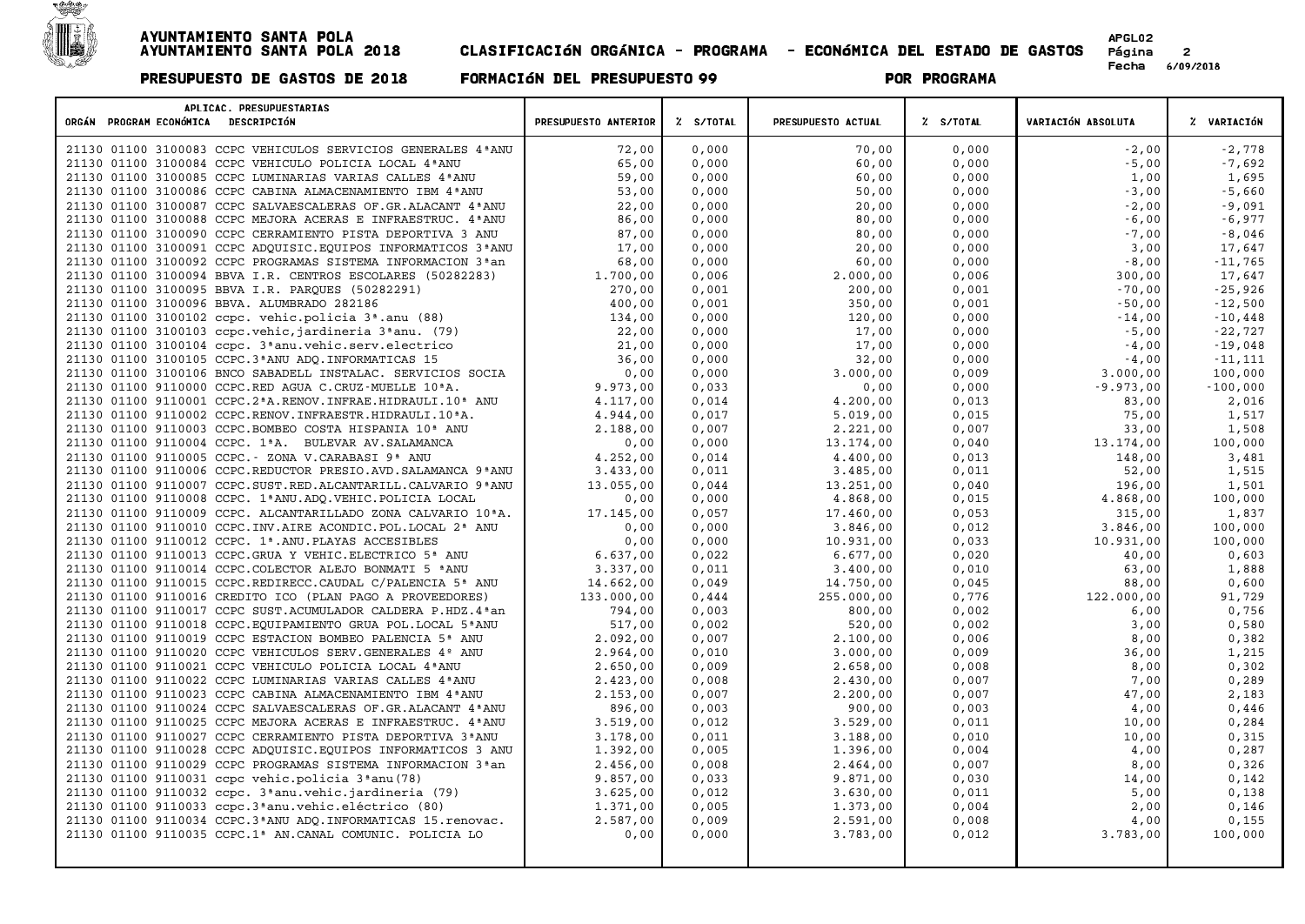

| APLICAC. PRESUPUESTARIAS<br>ORGÁN PROGRAM ECONÓMICA DESCRIPCIÓN        | PRESUPUESTO ANTERIOR | % S/TOTAL | PRESUPUESTO ACTUAL | Z S/TOTAL | VARIACIÓN ABSOLUTA | % VARIACIÓN |
|------------------------------------------------------------------------|----------------------|-----------|--------------------|-----------|--------------------|-------------|
| 21130 01100 9130001 BMN.amort.actuac.urban.proy.vial(16580)            | 3.000,00             | 0,010     | 5.300,00           | 0,016     | 2.300,00           | 76,667      |
| 21130 01100 9130002 BMN. amort.1 <sup>ª</sup> .materiales v.p. (16564) | 9.000,00             | 0,030     | 12.900,00          | 0,039     | 3.900,00           | 43,333      |
| 21130 01100 9130003 BMN.señaliz.vial 1ªa. (16572)                      | 9.000,00             | 0,030     | 16.600,00          | 0,050     | 7.600,00           | 84,444      |
| 21130 01100 9130004 BMN.1ªa.amortz.parques y jard. (16556)             | 44.000,00            | 0,147     | 90.900,00          | 0,276     | 46.900,00          | 106,591     |
| 21130 01100 9130005 CAJA RURAL C.CARPAS ADAPT.MRDIO.N.4953             | 0,00                 | 0,000     | 3.200,00           | 0,010     | 3.200,00           | 100,000     |
| 21130 01100 9130006 CAJA RURAL C. INV. INFANT-PRIMAR.N. 5359           | 0,00                 | 0,000     | 5.000,00           | 0,015     | 5.000,00           | 100,000     |
| 21130 01100 9130007 CAJA RURAL C. INV. PASOS PEATON. N. 3154           | 0,00                 | 0,000     | 4.050,00           | 0,012     | 4.050,00           | 100,000     |
| 21130 01100 9130008 CAJA RURAL C INV. INSTAL. MERCADOS N. 4558         | 0,00                 | 0,000     | 100,00             | 0,000     | 100,00             | 100,000     |
| 21130 01100 9130009 CAJA RURAL C. INV. APLIC. INFORMAT. N. 4652        | 0,00                 | 0,000     | 4.000,00           | 0,012     | 4.000,00           | 100,000     |
| 21130 01100 9130030 CAM SABA. - SANEAMIENTO. Nº.5834-89 Nº83477        | 19.834,00            | 0,066     | 18.600,00          | 0,057     | $-1.234,00$        | $-6,222$    |
| 21130 01100 9130031 C.A.M. PLAN ASFALT-ACERAS.N. 240-96 (83378)        | 15.741,00            | 0,053     | 0,00               | 0,000     | $-15.741,00$       | $-100,000$  |
| 21130 01100 9130032 CAMSAB Nº244-68 ALA ESTE CASTILLO (58386)          | 53.500,00            | 0,179     | 53.500,00          | 0,163     | 0,00               | 0,000       |
| 21130 01100 9130033 B. POPULAR Nº4100278. GIMNA.R. CUESTA              | 29.860,00            | 0,100     | 0,00               | 0,000     | $-29.860,00$       | $-100,000$  |
| 21130 01100 9130034 B. POPULAR N. 4100387. I. CENTR. ESCOLARES92       | 18.490,00            | 0,062     | 32.254,29          | 0,098     | 13.764,29          | 74,442      |
| 21130 01100 9130041 CAM. SABADELL I.R. SANEAMIENTO/10:N.52585          | 12.950,00            | 0,043     | 13.600,00          | 0,041     | 650,00             | 5,019       |
| 21130 01100 9130047 CAM-SABADELL TRANSF.E.P.SNTO.N.758704              | 22.600,00            | 0,076     | 23.400,00          | 0,071     | 800,00             | 3,540       |
| 21130 01100 9130048 C.RURAL CENTRAL. POLIDEP.01.Nº.705258              | 15.200,00            | 0,051     | 7.550,00           | 0,023     | $-7.650,00$        | $-50,329$   |
| 21130 01100 9130050 BBVA AMORT. PREST. 42882281. PALMERAL (BCL)        | 82.140,00            | 0,275     | 82.139,00          | 0,250     | $-1,00$            | $-0,001$    |
| 21130 01100 9130051 BBVA PRESTAMO 42882400; TORRE MIG (BCL)            | 22.545,00            | 0,075     | 22.600,00          | 0,069     | 55,00              | 0, 244      |
| 21130 01100 9130052 BBVA. PREST. 42882418 INST. DEPORT/00 (BCL)        | 17.412,00            | 0,058     | 17.500,00          | 0,053     | 88,00              | 0,505       |
| 21130 01100 9130053 BBV. SANEAMIENTO VACIO (09) N. 46111282            | 21,600,00            | 0,072     | 22.000,00          | 0,067     | 400,00             | 1,852       |
| 21130 01100 9130054 SANTANDER (banest) INV.ADL.N.21103 (11458)         | 4.500,00             | 0,015     | 3.600,00           | 0,011     | $-900,00$          | $-20,000$   |
| 21130 01100 9130055 SANTANDER (B) INV.T. EMPLEO N. 41103 (11459)       | 6.700,00             | 0,022     | 6.600,00           | 0,020     | $-100,00$          | $-1,493$    |
| 21130 01100 9130056 SANTAND. INS. DEPOR. M. MACIA N. 20103 (11457)     | 12.595,00            | 0,042     | 12.700,00          | 0,039     | 105,00             | 0,834       |
| 21130 01100 9130060 BBVA.CRED. PLAN COMPETI.3 ª ANU (282178)           | 39.500,00            | 0,132     | 39.500,00          | 0,120     | 0,00               | 0,000       |
| 21130 01100 9130062 CAM-SABADELL BIENES PATRI.CASTILLO:95505           | 9.200,00             | 0,031     | 9.400,00           | 0,029     | 200,00             | 2,174       |
| 21130 01100 9130063 CAM. SABADELL PLAN COMPETI.2010/N.24698            | 25,900,00            | 0.087     | 26.700,00          | 0.081     | 800,00             | 3,089       |
| 21130 01100 9130064 CAM. SABA I.R. CENTROS ESCOLARES/10 N. 4599        | 2.625,00             | 0,009     | 2.700,00           | 0,008     | 75,00              | 2,857       |
| 21130 01100 9130066 BBVA I.R. CENTROS ESCOLARES (50282283)             | 14.000,00            | 0,047     | 14.200,00          | 0,043     | 200,00             | 1,429       |
| 21130 01100 9130067 BBVA I.R. PARQUES (50282291)                       | 4.000,00             | 0,013     | 4.000,00           | 0,012     | 0,00               | 0,000       |
| 21130 01100 9130068 BBVA I.R. ALUMBRADO (50282186)                     | 6.400,00             | 0,021     | 6.390,00           | 0,019     | $-10,00$           | $-0,156$    |
| 21130 01100 9130069 B.SABADELL INSTALAC.SERVICIOS SOCIALES             | 0,00                 | 0,000     | 52.000,00          | 0,158     | 52.000,00          | 100,000     |
| Total Grupo Prog : 011 Deuda Pública                                   | 865.633,00           |           | 1.075.248,72       |           | 209.615,72         | 24,215      |
| Total Política . : 01 Deuda Pública                                    | 865.633,00           |           | 1.075.248,72       |           | 209.615,72         | 24,215      |
| DEUDA PÚBLICA<br>Total Área Gasto : 0                                  | 865.633,00           |           | 1.075.248,72       |           | 209.615,72         | 24,215      |
| 21111 13000 23020<br>DIETAS PC Y BOMBEROS                              | 0,00                 | 0,000     | 5.000,00           | 0,015     | 5.000,00           | 100,000     |
| Total Grupo Prog : 130 Admón Gral Seg.y Prot.Civ                       | 0,00                 |           | 5.000,00           |           | 5.000,00           | 100,000     |
| 21111 13200 12000<br>RETR.BAS.F.POLICIA LOCAL                          | 1.087.198,00         | 3,634     | 1.145.130,35       | 3,483     | 57.932,35          | 5,329       |
| 21111 13200 12100<br>COMPL.DESTINO FUNC.POLICIA LOCAL                  | 414.258,00           | 1,384     | 429.570,02         | 1,307     | 15.312,02          | 3,696       |
| 21111 13200 12101<br>COMP.ESPECIFI.FUNCION. POLIC.LOCAL                | 915.377,00           | 3,059     | 948.137,55         | 2,884     | 32.760,55          | 3,579       |
| 21111 13200 12103<br>OTRAS RETRI.COMPLEM.POLIC.LOCAL                   | 152.562,00           | 0,510     | 157.750,63         | 0,480     | 5.188,63           | 3,401       |
| 21111 13200 15000<br>R. COMPL. INCENTI. RDTO. PRODUCT. POL. LOCAL      | 430.985,00           | 1,440     | 442.064,28         | 1,345     | 11.079,28          | 2,571       |
| 21111 13200 15100<br>R.COMP.INCENT.RDTO. GRATIFIC.POL.LOCAL            | 149.479,00           | 0,500     | 265.000,00         | 0,806     | 115.521,00         | 77,282      |
| 21111 13200 1600001 SEG. SOCIAL FUNCIONARIOS POLICIA LOCAL             | 738.000,00           | 2,466     | 763.858,30         | 2,323     | 25.858,30          | 3,504       |
| 72100 13200 16200<br>FORMAC.Y PERFEC.PERS.POLICIAS L.                  | 1.500,00             | 0,005     | 1.500,00           | 0,005     | 0,00               | 0,000       |
| 72100 13200 21400<br>CONSERVACION VEHICULOS POLICIA LOCAL              | 7.000,00             | 0,023     | 12.000,00          | 0,036     | 5.000,00           | 71,429      |
| 72100 13200 21500<br>REP.MOBIL. Y ENSERES POLICIA LOCAL.               | 8.000,00             | 0,027     | 6.000,00           | 0,018     | $-2.000,00$        | $-25,000$   |
|                                                                        |                      |           |                    |           |                    |             |
|                                                                        |                      |           |                    |           |                    |             |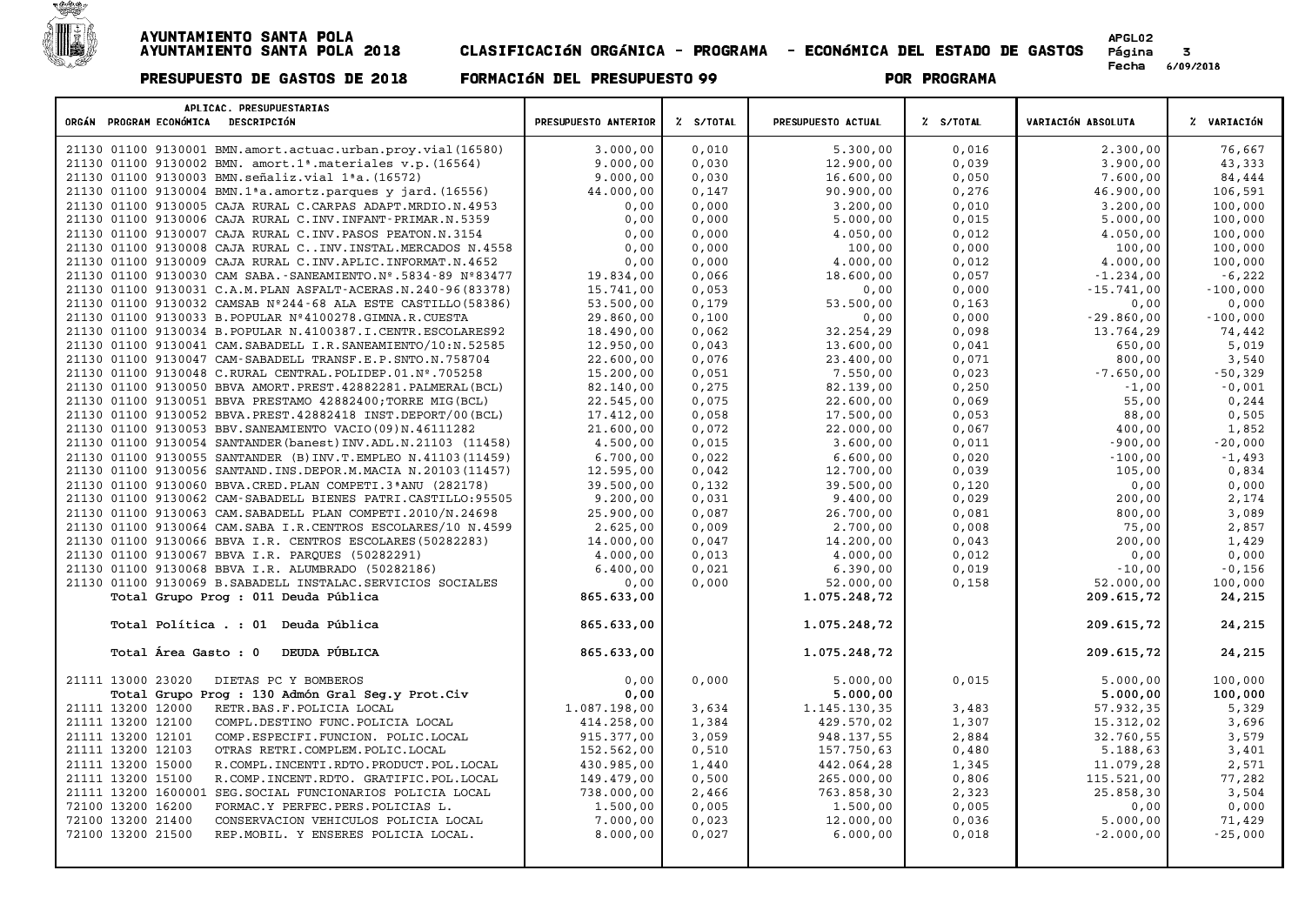

| APLICAC. PRESUPUESTARIAS<br>ORGÁN PROGRAM ECONÓMICA DESCRIPCIÓN | PRESUPUESTO ANTERIOR | Z S/TOTAL | PRESUPUESTO ACTUAL | % S/TOTAL | <b>VARIACIÓN ABSOLUTA</b> | % VARIACIÓN |
|-----------------------------------------------------------------|----------------------|-----------|--------------------|-----------|---------------------------|-------------|
| 72100 13200 22000<br>GASTOS OFICINA POLICIA LOCAL               | 10.500,00            | 0,035     | 7.900,00           | 0,024     | $-2.600,00$               | $-24,762$   |
| 72100 13200 22100<br>CONS. MANT SEMAFOROS                       | 0,00                 | 0,000     | 3.000,00           | 0,009     | 3.000,00                  | 100,000     |
| 72100 13200 22103<br>COMBUSTIBLE VEHIC. POLICIA LOCAL           | 36.000,00            | 0,120     | 27.500,00          | 0,084     | $-8.500,00$               | $-23,611$   |
| 72100 13200 22104<br>VESTUARIO POLICIA LOCAL                    | 60.000,00            | 0,201     | 60.000,00          | 0,182     | 0,00                      | 0,000       |
| 72100 13200 2210401 ACCESORIOS Y OTRO VESTUARIO POL. LOCAL      | 0,00                 | 0,000     | 29.040,00          | 0,088     | 29.040,00                 | 100,000     |
| 72100 13200 22113<br>MANUTEN. UNIDAD CANINA                     | 2.800,00             | 0,009     | 1.000,00           | 0,003     | $-1.800,00$               | $-64,286$   |
| 72100 13200 22199<br>OTROS SUMINIST. POLICIA LOCAL              | 12.000,00            | 0.040     | 27.000,00          | 0,082     | 15.000,00                 | 125,000     |
| 72100 13200 22200<br>COMUNICACIONES POLICIA LOCAL:              | 1.000,00             | 0,003     | 4.100,00           | 0,012     | 3.100,00                  | 310,000     |
| 72100 13200 22400<br>PRIMAS DE SEGUROS POLICIA LOCAL            | 11.000,00            | 0,037     | 8.200,00           | 0,025     | $-2.800,00$               | $-25,455$   |
| 21111 13200 23020<br>DIETAS PERSONAL POLICIA LOCAL              | 800,00               | 0,003     | 600,00             | 0,002     | $-200,00$                 | $-25,000$   |
| 21111 13200 23120<br>LOCOMOCION POLICIA LOCAL                   | 400,00               | 0,001     | 300,00             | 0,001     | $-100,00$                 | $-25,000$   |
| 72100 13200 62300<br>ADQ. CHALECOS ANTIBALAS                    | 38.000,00            | 0,127     | 0,00               | 0,000     | $-38.000,00$              | $-100,000$  |
| 72100 13200 62600<br>SISTEMAS INFORMATICOS POLICIA LOCAL        | 0,00                 | 0,000     | 19.000,00          | 0,058     | 19.000,00                 | 100,000     |
| 72100 13200 62700<br>INFORMATIZACION VEHICULOS POLICIA          | 0,00                 | 0,000     | 39.400,00          | 0,120     | 39.400,00                 | 100,000     |
| 72100 13200 62900<br>ADQ.ETILOMETROS POL.LOCAL                  | 0,00                 | 0,000     | 8.000,00           | 0,024     | 8.000,00                  | 100,000     |
| 72500 13200 62900<br>ADQUISICION TETRAS                         | 0,00                 | 0,000     | 0,00               | 0,000     | 0,00                      | 0,000       |
| Total Grupo Prog : 132 Seguridad y Orden Público                | 4.076.859,00         |           | 4.406.051,13       |           | 329.192,13                | 8,075       |
| 21111 13300 12000<br>RETRIB.BASICAS FUNC.ORD.TRAFICO            | 34.732,00            | 0,116     | 35.834,10          | 0,109     | 1.102,10                  | 3,173       |
| 21111 13300 12100<br>COMPL.DESTINO FUNCI ORD.TRAFICO.           | 14.871,00            | 0,050     | 15.263,25          | 0,046     | 392,25                    | 2,638       |
| 21111 13300 12101<br>COMPL.ESPECIF. FUNCION.TRAFICO             | 14.762,00            | 0,049     | 15.151,23          | 0,046     | 389,23                    | 2,637       |
| 21111 13300 12103<br>OTRAS RETRIB.COMPL.FUNCIOR. TRAFICO        | 2.460,00             | 0,008     | 2.525,19           | 0,008     | 65,19                     | 2,650       |
| 21112 13300 13000<br>RETRIB.BAS. P.LABORAL ORDEN.TRAFICO        | 2.366,00             | 0,008     | 2.428,61           | 0,007     | 62,61                     | 2,646       |
| 21112 13300 13002<br>RETRIB.COMPL.P.LABORAL ORD.TRAFICO GRUA    | 2.580,00             | 0,009     | 2.647,98           | 0,008     | 67,98                     | 2,635       |
| 21111 13300 15000<br>ICEN.RDTO.ORDEN.TRAFICO.PRODUCTIVIDAD      | 14.982,00            | 0,050     | 15.165,10          | 0,046     | 183,10                    | 1,222       |
| 21112 13300 15000<br>INCT.RDTO.P.LABORAL GRUA-TRAF.PRODUCT.     | 202,00               | 0,001     | 204,02             | 0,001     | 2,02                      | 1,000       |
| 21111 13300 15100<br>INC.RDTO.ORD.TRAFICO GRATIFIC              | 3.000,00             | 0,010     | 3.030,00           | 0,009     | 30,00                     | 1,000       |
| 21112 13300 15100<br>INCT.RDTO.P.LABORAL GRUA, TRAF.GRATIF.     | 808,00               | 0,003     | 816,08             | 0,002     | 8,08                      | 1,000       |
| 21111 13300 16000<br>SEG. SOCIAL P. LABORAL ORD. TRAFICO        | 2.179,00             | 0,007     | 2.231,39           | 0,007     | 52,39                     | 2,404       |
| 21111 13300 1600001 SEG. SOCIAL FUNCIONAR. ORD. TRAFICO         | 24.365,00            | 0,081     | 22.332,70          | 0,068     | $-2.032, 30$              | $-8,341$    |
| 72400 13300 21300<br>CONSERV. MAQ. INST.Y UTILL. TRAFICO        | 45.000,00            | 0,150     | 56.493,91          | 0,172     | 11.493,91                 | 25,542      |
| Total Grupo Prog : 133 Ordenac.tráfico y estacio                | 162.307,00           |           | 174.123,56         |           | 11.816,56                 | 7,280       |
| PLAN MOVILIDAD URBANA SOSTENIBLE<br>72400 13400 64000           | 0,00                 | 0,000     | 0,00               | 0,000     | 0,00                      | 0,000       |
| Total Grupo Prog : 134 Movilidad Urbana                         | 0,00                 |           | 0,00               |           | 0,00                      | 0,000       |
| 72500 13500 22000<br>MATERIAL OFICINA PROTECCION CIVIL          | 300,00               | 0,001     | 200,00             | 0,001     | $-100,00$                 | $-33,333$   |
| 72500 13500 22104<br>VESTUARIO PROTECCION CIVIL                 | 4.500,00             | 0,015     | 600,00             | 0,002     | $-3.900,00$               | $-86,667$   |
| Total Grupo Prog : 135 Protección Civil                         | 4.800,00             |           | 800,00             |           | $-4.000,00$               | $-83,333$   |
| 72100 13600 21300<br>MENAJE, UTILES Y HERRAM. INCENDIOS         | 1.000,00             | 0,003     | 800,00             | 0,002     | $-200,00$                 | $-20,000$   |
| 72100 13600 46700<br>TRANSFERENCIA CONSORCIO BOMBEROS.          | 188.430,00           | 0,630     | 193.092,19         | 0,587     | 4.662,19                  | 2,474       |
| Total Grupo Prog : 136 Serv. Prevenc. Extinc. Incen             | 189.430,00           |           | 193.892,19         |           | 4.462,19                  | 2,356       |
| Total Política . : 13 Seg y movilidad ciudana                   | 4.433.396,00         |           | 4.779.866,88       |           | 346.470,88                | 7,815       |
| 31400 15000 62300<br>ADQUISION MAQUINARIA                       | 1,00                 | 0,000     | 0,00               | 0,000     | $-1,00$                   | $-100,000$  |
| Total Grupo Prog : 150 Admón Gral Viv.y Urbanism                | 1,00                 |           | 0,00               |           | $-1,00$                   | $-100,000$  |
| 21111 15100 12000<br>RETR.BAS.FUNC. URBANISMO                   | 341.000,00           | 1,140     | 349.680,26         | 1,064     | 8.680,26                  | 2,546       |
| 21111 15100 12100<br>COMPL.DESTINO FUN. URBANISMO               | 138.700,00           | 0,464     | 141.471,25         | 0,430     | 2.771,25                  | 1,998       |
| 21111 15100 12101<br>COMPLE. ESPECI. FUNCIONAR. URBANISMO       | 160.460,00           | 0,536     | 164.771,54         | 0,501     | 4.311,54                  | 2,687       |
| 21111 15100 12103<br>OTRAS RETRIB.COMPL.FUNCION.URBANISMO       | 26.743,00            | 0,089     | 27.124,97          | 0,082     | 381,97                    | 1,428       |
| 21112 15100 13000<br>RETB.BASICAS P.L. URBANISMO                | 73.460,00            | 0, 246    | 76.045,93          | 0,231     | 2.585,93                  | 3,520       |
| 21112 15100 13002<br>RETRIB.COMPL.P.LAB.URBANISMO.              | 74.165,00            | 0, 248    | 76.124,15          | 0,232     | 1.959,15                  | 2,642       |
|                                                                 |                      |           |                    |           |                           |             |
|                                                                 |                      |           |                    |           |                           |             |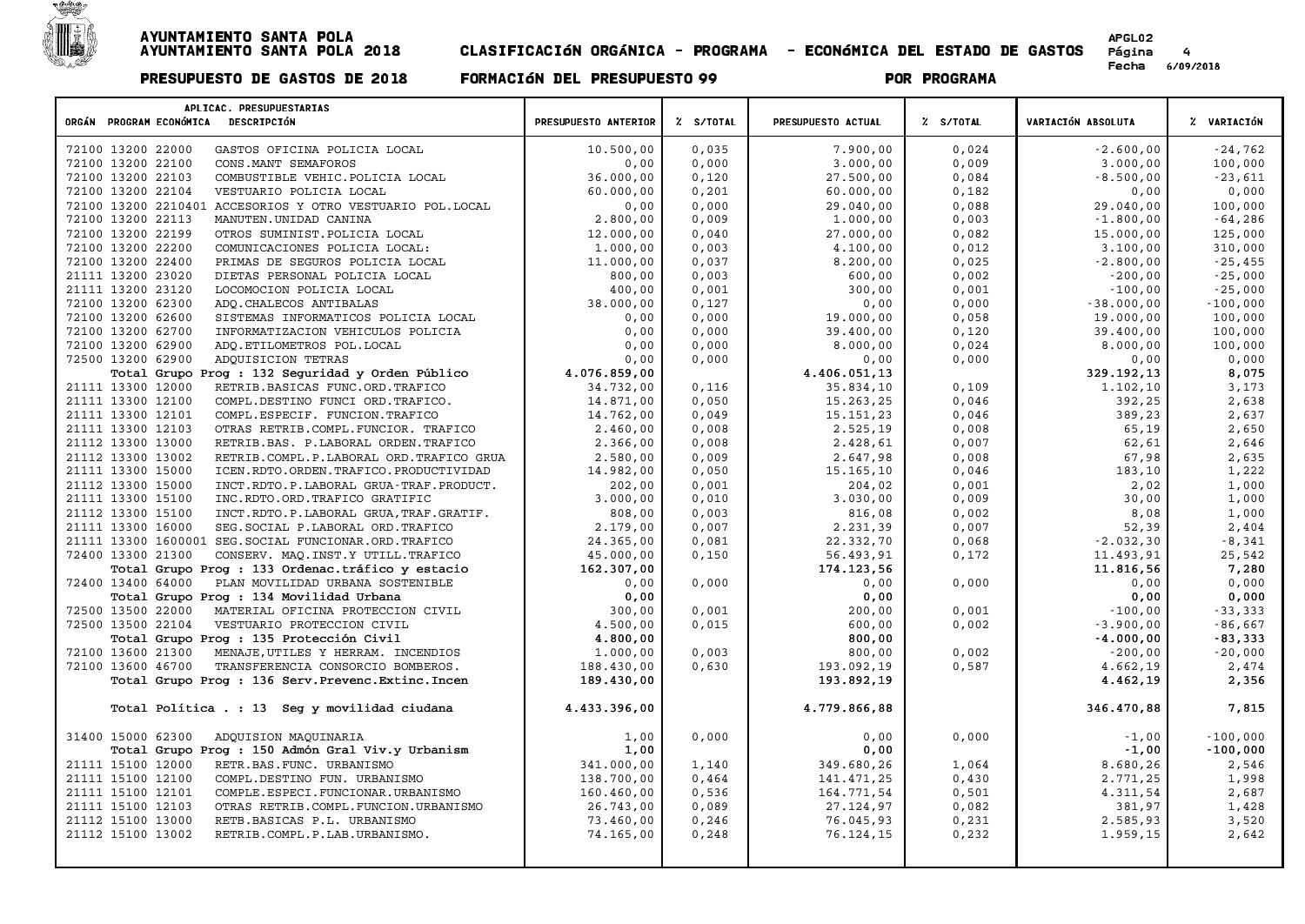

| APLICAC. PRESUPUESTARIAS<br>ORGÁN PROGRAM ECONÓMICA DESCRIPCIÓN     | PRESUPUESTO ANTERIOR | % S/TOTAL | PRESUPUESTO ACTUAL | % S/TOTAL | VARIACIÓN ABSOLUTA | % VARIACIÓN |
|---------------------------------------------------------------------|----------------------|-----------|--------------------|-----------|--------------------|-------------|
| 21111 15100 15000<br>RETR. COMPL. INCEN. RDTO. FUN. URBAN. PRODUCT- | 32.692,00            | 0,109     | 32.986,51          | 0,100     | 294,51             | 0,901       |
| 21112 15100 15000<br>RET.COMP.INCEN.REND.PRODUCTIV.URBANISMO        | 1.050,00             | 0,004     | 1,100,00           | 0,003     | 50,00              | 4,762       |
| 21111 15100 15100<br>R.COMPL.FU.URBANIS.IN.RDTO.GRATIFICAC.         | 6.711,00             | 0,022     | 6.778,43           | 0,021     | 67,43              | 1,005       |
| 21112 15100 15100<br>INCENT.RDTO.P.LABORAL URBANISMO:GRATIF.        | 212,00               | 0,001     | 500,00             | 0,002     | 288,00             | 135,849     |
| 21111 15100 16000<br>SEG. SOCIAL P. LABORAL URBANISMO               | 54.519,00            | 0,182     | 56.306,52          | 0,171     | 1.787,52           | 3,279       |
| 21111 15100 1600001 SEG. SOCIAL FUNCIONARIOS URBANISMO              | 197.475,00           | 0,660     | 200.173,25         | 0,609     | 2.698,25           | 1,366       |
| 31200 15100 21500<br>MOBIL.Y ENSERES URBANISMO                      | 500,00               | 0,002     | 400,00             | 0,001     | $-100,00$          | $-20,000$   |
| 31200 15100 22000<br>GASTOS OFICINA URBANISMO                       | 4,500,00             | 0,015     | 4.500,00           | 0,014     | 0,00               | 0,000       |
| 31200 15100 22706<br>ESTUDIOS Y TRAB. TECNICOS URBANISM             | 117.000,00           | 0,391     | 123.750,00         | 0,376     | 6.750,00           | 5,769       |
| 21111 15100 23020<br>DIETAS PERSONAL URBANISMO                      | 150,00               | 0,001     | 100,00             | 0,000     | $-50,00$           | $-33,333$   |
| 21111 15100 23120<br>LOCOMOCION URBANISMO                           | 1,000,00             | 0,003     | 800,00             | 0,002     | $-200,00$          | $-20,000$   |
| 31200 15100 61900<br>AVDA. SALAMANCA 2ª FASE                        | 0,00                 | 0,000     | 310.750,00         | 0,945     | 310.750,00         | 100,000     |
| 31200 15100 6190001 ACTUAC. URBANIST.DE PARTICULARES                | 1,00                 | 0,000     | 0,00               | 0,000     | $-1,00$            | $-100,000$  |
| 31200 15100 61901<br>ACTUACI.URBANISTICAS/                          | 1,00                 | 0,000     | 0,00               | 0,000     | $-1,00$            | $-100,000$  |
| PLAN AUDITORIA ENERGETICA<br>31200 15100 64001                      | 1,00                 | 0,000     | 0,00               | 0,000     | $-1,00$            | $-100,000$  |
| Total Grupo Prog : 151 Urb: Plan.gest.ejec.discip                   | 1.230.340,00         |           | 1.573.362,81       |           | 343.022,81         | 27,880      |
| 31400 15320 20400<br>ARREND. VEHICULO VIAS PUBLICAS                 | 3.468,00             | 0,012     | 0,00               | 0,000     | $-3.468,00$        | $-100,000$  |
| 31400 15320 21000<br>CONSERVACION VIAS PUBLICAS                     | 30.000,00            | 0,100     | 28.000,00          | 0,085     | $-2.000,00$        | $-6,667$    |
| 31400 15320 22104<br>VESTUARIO VIAS PUBLICAS                        | 6.000,00             | 0,020     | 5.300,00           | 0,016     | $-700,00$          | $-11,667$   |
| 31400 15320 22199<br>OTROS MATERIALES VIAS PUBLICAS                 | 9.000,00             | 0,030     | 9.000,00           | 0,027     | 0,00               | 0,000       |
| 31400 15320 35800<br>INTERESE .ARREND. VEHIC. VIAS PUBLICAS         | 1,00                 | 0,000     | 0,00               | 0,000     | $-1,00$            | $-100,000$  |
| Total Grupo Prog : 153 Vías Públicas                                | 48.469,00            |           | 42.300,00          |           | $-6.169,00$        | $-12,728$   |
| Total Política . : 15 Vivienda y urbanismo                          | 1.278.810,00         |           | 1.615.662,81       |           | 336.852,81         | 26,341      |
| 32340 16000 22501<br>CANONES Y OTROS G. PUBLICOS SANEAMIENT         | 92.228,18            | 0,308     | 105.000,00         | 0,319     | 12.771,82          | 13,848      |
| 32340 16000 63200<br>REHAB. COLECTOR CALAFATES POL. IN2             | 0,00                 | 0,000     | 41.998,23          | 0,128     | 41.998,23          | 100,000     |
| 32340 16000 77000<br>INV.SERVICIO ALCANTARILLADO                    | 230.000,00           | 0,769     | 233.589,01         | 0,710     | 3.589,01           | 1,560       |
| Total Grupo Prog : 160 Alcantarillado                               | 322.228.18           |           | 380.587.24         |           | 58.359,06          | 18,111      |
| 21112 16210 13000<br>RETRIB.BASICAS P.L.ELIMINACION BASURAS         | 42.740,00            | 0,143     | 43.869,34          | 0,133     | 1.129,34           | 2,642       |
| 21112 16210 13002<br>RETRIB.COMPL.P.L.ELIMINACION BASURAS           | 44.363,00            | 0,148     | 45.534,13          | 0,138     | 1.171,13           | 2,640       |
| 21112 16210 15000<br>INCENT. RDTO.P.LABORAL BASURA: PRODUCTIV.      | 51,00                | 0,000     | 51,01              | 0,000     | 0,01               | 0,020       |
| 21112 16210 15100<br>INCENT.RDTO.P.LAB. ELIMIN.BASURA:GRATIFI       | 73,00                | 0,000     | 73,90              | 0,000     | 0,90               | 1,233       |
| 21111 16210 16000<br>SEG. SOCIAL P. LABORAL ELIM. BASURAS           | 27.902,00            | 0,093     | 27.941,23          | 0,085     | 39,23              | 0,141       |
| 21111 16220 12000<br>RETRIB.BASICAS FRIOS.VEREDERO-ECOP             | 14.635,00            | 0,049     | 15.148,25          | 0,046     | 513,25             | 3,507       |
| 21111 16220 12100<br>COMPLE.DESTINO. FRIOS.VERTEDR. - ECOPAR        | 6.118,00             | 0,020     | 6.278,75           | 0,019     | 160,75             | 2,627       |
| 21111 16220 12101<br>COMPLEM ESPECI. FUNCION. VERTEDERO ECOPAR      | 12.645,00            | 0,042     | 12.979,71          | 0,039     | 334,71             | 2,647       |
| 21111 16220 12103<br>OTRAS RETRIB.COMPL. VERTEDERO-ECOPARQ          | 2,108,00             | 0,007     | 2.163,28           | 0,007     | 55,28              | 2,622       |
| 21111 16220 15000<br>INCENT.RDTO.FRIOS VERTEDERO - ECOP: PRODUC     | 3.846,00             | 0,013     | 2.367,31           | 0,007     | $-1.478,69$        | $-38,447$   |
| 21111 16220 15100<br>INCENT.RDTO. FUNC.VERTEDR.ECOPAR:GRATIF.       | 1.818,00             | 0,006     | 918,09             | 0,003     | $-899,91$          | $-49,500$   |
| 21111 16220 1600001 SEG. SOCIAL FUNCIONARIOS VERTEDERO-ECOPAR       | 10.625,00            | 0,036     | 10.286,70          | 0,031     | $-338,30$          | $-3,184$    |
| 24000 16220 22700<br>CONTRAT. TRABAJ. RECOGIDA, ELIMN. RESIDUOS     | 1.490.000,00         | 4,980     | 1.524.270,00       | 4,636     | 34.270,00          | 2,300       |
| 24000 16230 46700<br>APORTACION CONSORCIO BASURAS: CORRIENTE        | 475.000,00           | 1,587     | 475.000,00         | 1,445     | 0,00               | 0,000       |
| Total Grupo Prog : 162 Recog. Gest. Trat. Residuos                  | 2.131.924,00         |           | 2.166.881,70       |           | 34.957,70          | 1,640       |
| 24000 16300 22110<br>PRODUCTOS LIMPIEZA VIARIA                      | 1,000,00             | 0,003     | 800,00             | 0,002     | $-200,00$          | $-20,000$   |
| 24000 16300 22699<br>OTROS MATERIALES LIMP.Y SERV.GENERALES.        | 7.500,00             | 0,025     | 7.000,00           | 0,021     | $-500,00$          | $-6,667$    |
| 24000 16300 22700<br>CONTRAT. TRABJ. LIMPIEZA VIARIA                | 1.890.000,00         | 6,317     | 1.933.470,00       | 5,880     | 43.470,00          | 2,300       |
| Total Grupo Prog : 163 Limpieza viaria                              | 1.898.500,00         |           | 1.941.270,00       |           | 42.770,00          | 2,253       |
| 21112 16400 13000<br>RETRIB.BASICAS PERS.LABORAL CEMENTERIO         | 44.127,00            | 0,147     | 44.771,12          | 0,136     | 644,12             | 1,460       |
| 21112 16400 13002<br>RETRIB.COMPLEM.P.L.CEMENTERIO                  | 45.165,00            | 0,151     | 45.574,35          | 0,139     | 409,35             | 0,906       |
|                                                                     |                      |           |                    |           |                    |             |
|                                                                     |                      |           |                    |           |                    |             |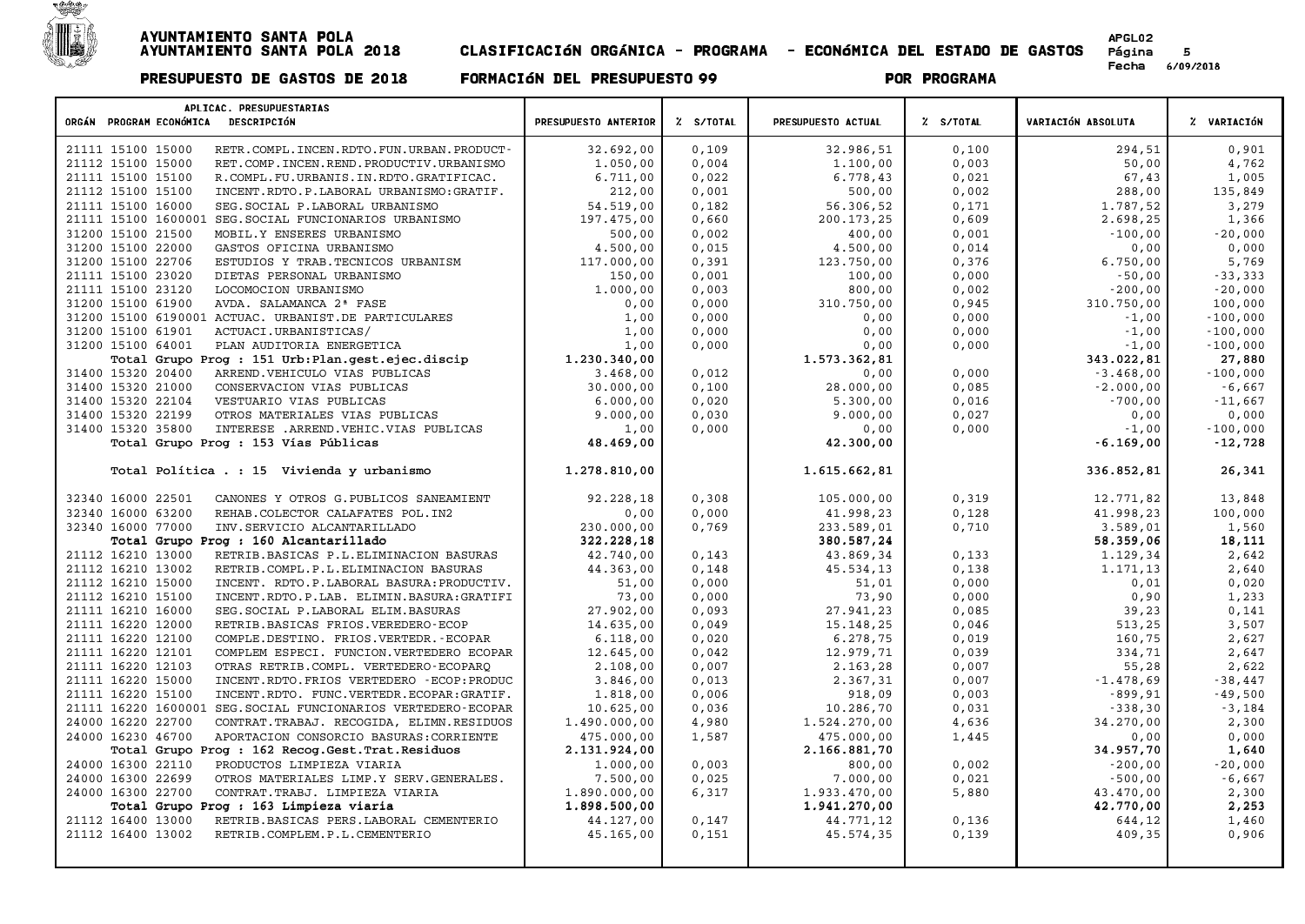

| APLICAC. PRESUPUESTARIAS<br>ORGÁN PROGRAM ECONÓMICA DESCRIPCIÓN                                       | PRESUPUESTO ANTERIOR | Z S/TOTAL      | PRESUPUESTO ACTUAL | % S/TOTAL      | VARIACIÓN ABSOLUTA  | % VARIACIÓN          |
|-------------------------------------------------------------------------------------------------------|----------------------|----------------|--------------------|----------------|---------------------|----------------------|
|                                                                                                       |                      |                |                    |                |                     |                      |
| 21112 16400 15000<br>INCENT.RDTO.P.LABOR.CEMENTERIO.PRODUCTIV                                         | 3.030,00             | 0,010          | 4.060,30           | 0,012          | 1,030,30            | 34,003               |
| 21112 16400 15100<br>INCENT.RDTO.P.LABOR.CEMENTERIO:GRATIFIC                                          | 9.395,00             | 0,031          | 8.487,95           | 0,026          | $-907,05$           | $-9,655$             |
| 21111 16400 16000<br>SEG. SOCIAL P. LABORAL CEMENTERIO                                                | 32.091,00            | 0,107          | 32.462,97          | 0,099          | 371,97              | 1,159                |
| 32400 16400 21200<br>CONSERVACION CEMENTERIO                                                          | 2.500,00             | 0,008          | 1.800,00           | 0,005          | $-700,00$           | $-28,000$            |
| 32400 16400 22104<br>VESTUARIO P.CEMENTERIO                                                           | 500,00               | 0,002          | 300,00             | 0,001          | $-200,00$           | $-40,000$            |
| 32400 16400 22110<br>PRDUCTOS LIMPIEZA CEMENTERIO                                                     | 2.800,00             | 0,009          | 2.300,00           | 0,007          | $-500,00$           | $-17,857$            |
| 32400 16400 22199<br>OTRO MATERIAL CEMENTERIO                                                         | 1.448,57<br>0,00     | 0,005          | 1,000,00<br>850,00 | 0,003          | $-448,57$<br>850,00 | $-30,966$<br>100,000 |
| 32400 16400 62300<br>INV. CLIMATIZACION CEMENTERIO<br>32400 16400 62301<br>INV. PARARRAYOS CEMENTERIO | 0,00                 | 0,000<br>0,000 | 2.500,00           | 0,003<br>0,008 | 2.500,00            | 100,000              |
| Total Grupo Prog : 164 Cementerio serv funerario                                                      | 141.056,57           |                | 144.106,69         |                | 3.050,12            | 2,162                |
| 21111 16500 12000<br>RETR.BAS.FUNCIONARIOS ALUMBRADO                                                  | 54.152,00            | 0,181          | 55.879,52          | 0,170          | 1.727,52            | 3,190                |
| 21111 16500 12100<br>COMPL.DESTINO FUNCIONARIOS ALUMBRADO                                             | 23.149,00            | 0,077          | 23.760,08          | 0,072          | 611,08              | 2,640                |
| 21111 16500 12101<br>COMPL.ESPECIFI.FUNCIONARIOS ALUMBRADO                                            | 26,407,00            | 0,088          | 27.104,46          | 0,082          | 697,46              | 2,641                |
| 21111 16500 12103<br>OTRAS RETRIB.COMPL.FUNCIONAR.ALUMBRADO                                           | 4.401,00             | 0,015          | 4.517,39           | 0,014          | 116,39              | 2,645                |
| 21111 16500 15000<br>INCENT.RDTO.FUNCION ALUMBRADO.PRODUCTIV                                          | 26.690,00            | 0,089          | 27.008,05          | 0,082          | 318,05              | 1,192                |
| 21111 16500 15100<br>INCENT.RDTO.FUNCIONR.ALUMBRADO.GRATIFIC.                                         | 1.010,00             | 0,003          | 1.020,10           | 0,003          | 10,10               | 1,000                |
| 21111 16500 1600001<br>SEG. SOCIAL FUNCIONARIOS ALUMBRADO                                             | 43.595,00            | 0,146          | 44.747,90          | 0,136          | 1.152,90            | 2,645                |
| 31310 16500 21300<br>REPAR.Y CONSERV. INST. ALUMB. PUBL.                                              | 2,000,00             | 0,007          | 9.000,00           | 0,027          | 7.000,00            | 350,000              |
| SUMINISTRO ENERGÍA ELÉCTRICA<br>31310 16500 22100                                                     | 1.400.000,00         | 4,679          | 1.350.000,00       | 4,106          | $-50.000,00$        | $-3,571$             |
| 31310 16500 22699<br>OTROS MATERIALES ALUMBRADO                                                       | 30.000,00            | 0,100          | 28.000,00          | 0,085          | $-2.000,00$         | $-6,667$             |
| Total Grupo Prog : 165 Alumbrado público                                                              | 1.611.404,00         |                | 1.571.037,50       |                | $-40.366,50$        | $-2,505$             |
| Total Política . : 16 Bienestar Comunitario                                                           | 6.105.112,75         |                | 6.203.883,13       |                | 98.770,38           | 1,618                |
| 21111 17100 12000<br>RETRIB. BASICAS FUNCION. PARO.Y JARDINES                                         | 11.285,00            | 0.038          | 11.413,45          | 0.035          | 128,45              | 1,138                |
| 21111 17100 12100<br>COMPLEM.DESTINO FUNCIONAR.PARQU-JARDINES                                         | 4.785,00             | 0,016          | 4.911,26           | 0,015          | 126,26              | 2,639                |
| 21111 17100 12101<br>COMPLE.ESPECIF.FUNCIONAR.PARQUES Y JARDI                                         | 6.354.00             | 0.021          | 6.522, 22          | 0,020          | 168,22              | 2,647                |
| 21111 17100 12103<br>OTRAS RETR.COMPL.FUNC.PARQUES Y JARDIN                                           | 1.059,00             | 0,004          | 1.087,03           | 0,003          | 28,03               | 2,647                |
| 21112 17100 13000<br>RETB.BASICAS P.L.PARQUES.                                                        | 179.502,00           | 0,600          | 177.751,26         | 0,541          | $-1.750, 74$        | $-0,975$             |
| 21112 17100 13002<br>RETRIB.COMP.P.LABORAL PARQUES                                                    | 189.453,00           | 0,633          | 185.049,87         | 0,563          | $-4.403, 13$        | $-2,324$             |
| 21111 17100 15000<br>INCENT.RDTO.FUNC.PARQ-JARD. PRODUCTIV.                                           | 639,00               | 0,002          | 654,83             | 0,002          | 15,83               | 2,477                |
| 21112 17100 15000<br>INC.RDTO.PRODUCTIV.PARQUES-JARDI                                                 | 7.200,00             | 0,024          | 7.500,00           | 0,023          | 300,00              | 4,167                |
| 21111 17100 15100<br>INCENT.RDTO.FUNCIONAR.PARQ.JARD.GRATIF.                                          | 1,010,00             | 0,003          | 2.020,10           | 0,006          | 1,010,10            | 100,010              |
| 21112 17100 15100<br>INCENT.RDTO.P.LAB.PARQUE-JAR:GRATIFIC.                                           | 1.240,00             | 0,004          | 1.628,89           | 0,005          | 388,89              | 31,362               |
| 21111 17100 16000<br>SEG. SOCIAL P. LABORAL PAROUES Y JARDINES                                        | 120.432,00           | 0,402          | 117.830,94         | 0,358          | $-2.601,06$         | $-2,160$             |
| 21111 17100 1600001<br>SEG. SOCIAL FUNCIONARIOS PARQUES Y JARDIN                                      | 6.495,00             | 0,022          | 6.871,90           | 0,021          | 376,90              | 5,803                |
| 32200 17100 20400<br>ARRENDT. VEHICULO PARO-JARDINERIA                                                | 3.468,00             | 0,012          | 0,00               | 0,000          | $-3.468,00$         | $-100,000$           |
| 32200 17100 21000<br>CONSERVACION PARQUES Y JARDINES.                                                 | 30.000,00            | 0,100          | 25.000,00          | 0,076          | $-5.000,00$         | $-16,667$            |
| 32200 17100 21300<br>MENAJE, UTILES Y HERRAM. PARQUES                                                 | 15.000,00            | 0,050          | 13.800,00          | 0,042          | $-1.200,00$         | $-8,000$             |
| 32200 17100 22104<br>VESTUARIO P.PARQUES.                                                             | 5.000,00             | 0,017          | 5.500,00           | 0,017          | 500,00              | 10,000               |
| 32200 17100 22110<br>PRODUCTOS DE LIMPIEZA PARQUES                                                    | 4,800,00             | 0,016          | 4,000,00           | 0,012          | $-800,00$           | $-16,667$            |
| 32000 17100 22706<br>Estudios y trabajos técnicos parques-jar                                         | 1.500,00             | 0,005          | 12.000,00          | 0,036          | 10.500,00           | 700,000              |
| 32200 17100 35800<br>INTERESES ARREND. VEHICULO PARQUES                                               | 1,00                 | 0,000          | 0,00               | 0,000          | $-1,00$             | $-100,000$           |
| 32200 17100 63100<br>INV. PARQUES Y JARDINES                                                          | 0,00                 | 0,000          | 100.000,00         | 0,304          | 100.000,00          | 100,000              |
| 32200 17100 63900<br>ILUMINACION PARQUE FELIPE II                                                     | 0,00                 | 0,000          | 6.000,00           | 0,018          | 6.000,00            | 100,000              |
| Total Grupo Prog : 171 Parques y jardines                                                             | 589.223,00           |                | 689.541,75         |                | 100.318,75          | 17,026               |
| 21111 17220 12000<br>RETR.BASICAS FUNCI.MEDIO AMBIENTE                                                | 10.380,00            | 0,035          | 10.801,76          | 0,033          | 421,76              | 4,063                |
| 21111 17220 12100<br>COMPL.DESTINO FUNCIO.MEDIO AMBIENTE                                              | 4.786,00             | 0,016          | 4.911,26           | 0,015          | 125,26              | 2,617                |
| 21111 17220 12101<br>COMPLE.ESPECIF.FUNCIONAR.MEDIO AMBIENTE                                          | 4.567,00             | 0,015          | 4.687,55           | 0,014          | 120,55              | 2,640<br>2,662       |
| 21111 17220 12103<br>OTRAS RETR.COMPL.FUNCI.MEDIO AMBIENTE                                            | 761,00               | 0,003          | 781,26             | 0,002          | 20,26               |                      |
|                                                                                                       |                      |                |                    |                |                     |                      |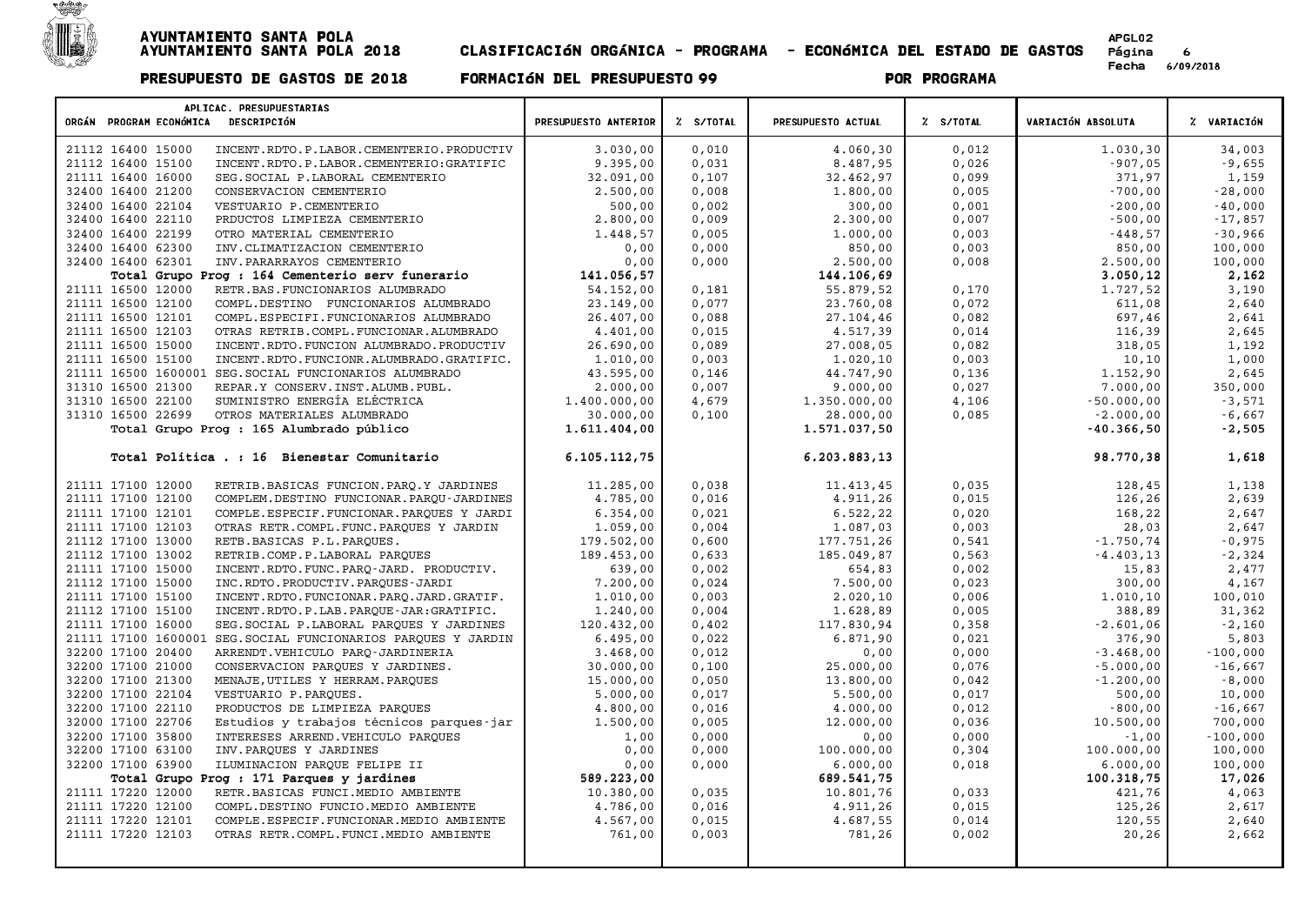

| APLICAC. PRESUPUESTARIAS<br>ORGÁN PROGRAM ECONÓMICA DESCRIPCIÓN | PRESUPUESTO ANTERIOR | % S/TOTAL | PRESUPUESTO ACTUAL | Z S/TOTAL | VARIACIÓN ABSOLUTA | % VARIACIÓN |
|-----------------------------------------------------------------|----------------------|-----------|--------------------|-----------|--------------------|-------------|
| 21111 17220 15000<br>INCENTI.RDO.PRODUCT, FUNC.MEDIO AMBIENTE   | 638,00               | 0,002     | 654,83             | 0,002     | 16,83              | 2,638       |
| 21111 17220 15100<br>INCENT. FUNC.MEDIO AMBIENTE: GRATIFICACIO  | 2.020,00             | 0,007     | 1.020,10           | 0,003     | $-999,90$          | $-49,500$   |
| 21111 17220 1600001 SEG. SOCIAL FUNCIONARIOS MEDIO AMBIENTE     | 6.400,00             | 0,021     | 6.327,66           | 0,019     | $-72, 34$          | $-1,130$    |
| 31110 17220 21000<br>CONSERVACION MEDIO AMBIENTE                | 3.000,00             | 0,010     | 4.000,00           | 0,012     | 1.000,00           | 33,333      |
| 31110 17220 22699<br>OTR. MATERIALES MONTES-MEDIO AMBIENTE.     | 2.000,00             | 0.007     | 4.000,00           | 0,012     | 2.000,00           | 100,000     |
| 41600 17220 22700<br>CONTRATOS LIMPIEZA CULTURA (CIMAR)         | 39.400,00            | 0,132     | 42.000,00          | 0,128     | 2.600,00           | 6,599       |
| 11100 17220 46600<br>APORTACION INS. ECOLOGIA LITORAL           | 10.020,00            | 0,033     | 10.020,00          | 0,030     | 0,00               | 0,000       |
| 31110 17220 62200<br>AULA NATURALEZA                            | 0,00                 | 0,000     | 1,00               | 0,000     | 1,00               | 100,000     |
| 31110 17220 62900<br>ADQ.DRONES TURISMO Y PLAYAS                | 0,00                 | 0,000     | 1,00               | 0,000     | 1,00               | 100,000     |
| 22213 17230 21000<br>CONSERV.BIENES NATURALES PLAYAS            | 1.000,00             | 0,003     | 1.000,00           | 0,003     | 0,00               | 0,000       |
| 22213 17230 21200<br>CONSERVACION EDIFICIOS PLAYAS              | 500,00               | 0,002     | 2.000,00           | 0,006     | 1.500,00           | 300,000     |
| 22213 17230 21300<br>INSTALACIONES PLAYAS                       | 28.000,00            | 0,094     | 41.000,00          | 0,125     | 13.000,00          | 46,429      |
| 22213 17230 22104<br>VESTUARIO PERSONAL PLAYAS                  | 300,00               | 0,001     | 300,00             | 0,001     | 0,00               | 0,000       |
| 22213 17230 22110<br>PRODUCTOS LIMPIEZA PLAYAS.                 | 1.500,00             | 0,005     | 9.500,00           | 0,029     | 8.000,00           | 533,333     |
| 22213 17230 22199<br>ADOUIS.OTROS MATERIALES PLAYAS.            | 2.000,00             | 0,007     | 3.300,00           | 0,010     | 1,300,00           | 65,000      |
| 22213 17230 22602<br>PUBLICIDAD Y PROPAGANDA PLAYAS             | 4.500,00             | 0,015     | 3.800,00           | 0,012     | $-700,00$          | $-15,556$   |
| 22213 17230 22700<br>CONTRAT. TRAB. LIMPIEZA PLAYAS             | 668.000,00           | 2,233     | 683.364,00         | 2,078     | 15.364,00          | 2,300       |
| 22213 17230 22706<br>ESTUDIOS-TRABAJOS TECNICOS PLAYAS.         | 52.000,00            | 0,174     | 89.000,00          | 0,271     | 37.000,00          | 71,154      |
| 22213 17230 22799<br>TRAB. SOCORRISMO PLAYAS                    | 394.000,00           | 1,317     | 394.850,00         | 1,201     | 850,00             | 0,216       |
| 22213 17230 62300<br>I.N. PUN. ACCESIBLES ADAPT. AL MEDIO/PLAY  | 159.795,00           | 0,534     | 0,00               | 0,000     | $-159.795,00$      | $-100,000$  |
| 31110 17230 63200<br>I.R.ASEOS PLAYAS                           | 0,00                 | 0,000     | 0,00               | 0,000     | 0,00               | 0,000       |
| 22213 17230 63900<br>I.R.CANALIZ. Y EST. BOMBEO PLAYAS          | 0,00                 | 0,000     | 1,00               | 0,000     | 1,00               | 100,000     |
| Total Grupo Prog : 172 Protec mejora Med. Ambient               | 1.395.567,00         |           | 1.317.321,42       |           | $-78.245,58$       | $-5,607$    |
| Total Política . : 17 Medio ambiente                            | 1.984.790,00         |           | 2.006.863,17       |           | 22.073,17          | 1,112       |
| SERVICIOS PÚBLICOS BÁSICO<br>Total Área Gasto : 1               | 13.802.108,75        |           | 14.606.275,99      |           | 804.167,24         | 5,826       |
| 21111 22100 12700<br>APORT. PLAN PENSIONES FUNCIONARIOS         | 1,00                 | 0,000     | 1,00               | 0,000     | 0,00               | 0,000       |
| 21112 22100 13700<br>APORT. PLAN PENSIONES P. LABORAL           | 1,00                 | 0,000     | 1,00               | 0,000     | 0,00               | 0,000       |
| 61300 22100 16008<br>ASIST.MEDICO-FARMAC.FUNCIONARIOS           | 200.000,00           | 0,668     | 204.000,00         | 0,620     | 4.000,00           | 2,000       |
| 21111 22100 16107<br>ASIST.MEDICO-FARMAC.PENSIONISTAS           | 32.000,00            | 0,107     | 32.640,00          | 0,099     | 640,00             | 2,000       |
| 21111 22100 16200<br>FORMAC Y PERF. PERSONAL                    | 8.500,00             | 0,028     | 8.500,00           | 0,026     | 0,00               | 0,000       |
| 21112 22100 16204<br>GASTOS SOCIALES PERSONAL                   | 16.501,00            | 0,055     | 16.501,00          | 0,050     | 0,00               | 0,000       |
| 21111 22100 16205<br>SEGUROS FUNCIONARIOS                       | 5.801,00             | 0,019     | 5.801,00           | 0,018     | 0,00               | 0,000       |
| 21112 22100 16205<br>SEGUROS PERSONAL LABORAL                   | 2.901,00             | 0,010     | 2.901,00           | 0,009     | 0,00               | 0,000       |
| 21111 22100 16209<br>FONDO SOCIAL FUNCIONARIOS                  | 39.060,00            | 0,131     | 39.060,00          | 0,119     | 0,00               | 0,000       |
| 21112 22100 16400<br>PRESTACIONES FAMILIARES                    | 11.166,00            | 0,037     | 10.991,11          | 0,033     | $-174,89$          | $-1,566$    |
| 21112 22100 83000<br>PAGAS ANTICIPADAS AL PERSONAL              | 120.000,00           | 0.401     | 120.000,00         | 0,365     | 0,00               | 0,000       |
| 21112 22100 83100<br>PRESTAMOS VIVIENDA PERSONAL                | 0,00                 | 0,000     | 36.060,00          | 0,110     | 36.060,00          | 100,000     |
| 21112 22100 831000<br>PRESTAMOS VIVIENDA PERSONAL               | 36.060,72            | 0,121     | 0,00               | 0,000     | $-36.060, 72$      | $-100,000$  |
| Total Grupo Prog : 221 Ot. Prest. Econon. Empleados             | 471.991,72           |           | 476.456,11         |           | 4.464,39           | 0,946       |
| Total Política . : 22 Ot. Prest. Econon. Empleados              | 471.991,72           |           | 476.456,11         |           | 4.464,39           | 0,946       |
| 21111 23100 12000<br>RETIB.BASICAS FUNC.ACCION SOCIAL.          | 176.110,00           | 0,589     | 181.932,50         | 0,553     | 5.822,50           | 3,306       |
| 21111 23100 12100<br>COMP.DESTINO FUNC.ACCION SOCIAL            | 63.300,00            | 0,212     | 64.971,81          | 0,198     | 1.671,81           | 2,641       |
| 21111 23100 12101<br>COMPLE.ESPECIF.FUNCIONAR.ACCION SOCIAL     | 72.211,00            | 0,241     | 74.119,01          | 0,225     | 1.908,01           | 2,642       |
| 21111 23100 12103<br>OTRAS RETR.COMPL.FUNCI.ACCION SOCIAL       | 12.035,00            | 0,040     | 12.353,15          | 0,038     | 318,15             | 2,644       |
| 21112 23100 13000<br>RET. BASICAS P.L. ACCION SOCIAL.           | 143.427,00           | 0,479     | 148.882,89         | 0,453     | 5.455,89           | 3,804       |
|                                                                 |                      |           |                    |           |                    |             |
|                                                                 |                      |           |                    |           |                    |             |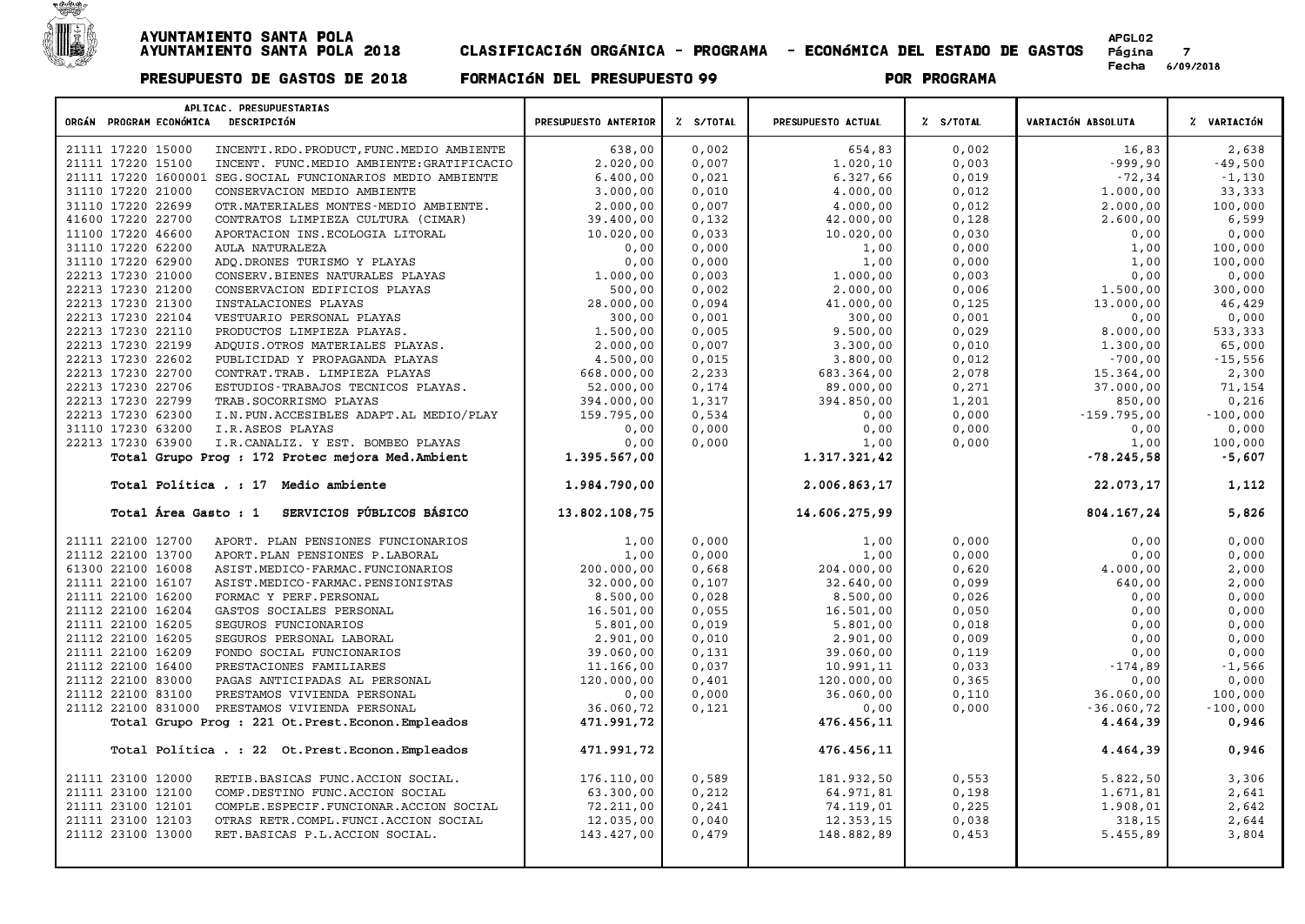

| ORGÁN PROGRAM ECONÓMICA<br>DESCRIPCIÓN<br>Z S/TOTAL<br>PRESUPUESTO ACTUAL<br>% S/TOTAL<br>VARIACIÓN ABSOLUTA<br>% VARIACIÓN<br>PRESUPUESTO ANTERIOR<br>135.137,00<br>0,452<br>139.978,37<br>0,426<br>4.841,37<br>21112 23100 13002<br>RET.COMPL.P.L.ACCION SOCIAL.<br>3,583<br>2,299<br>21111 23100 15000<br>INCENT.RDTO.FUNC.ACCION SOCIAL.PRODUCT.<br>10.662,00<br>0,036<br>10.907,08<br>0,033<br>245,08<br>1,014<br>3.585,00<br>0,012<br>3.621,36<br>0,011<br>36,36<br>21112 23100 15000<br>INCENT.RDTO.P.LABORAL ACCI.SOCIAL: PRODUC<br>1.898,00<br>1,043<br>21111 23100 15100<br>INCENT.RDTO. FUN.ACCION SOCIAL.GRATIF.<br>0,006<br>1.917,79<br>0,006<br>19,79<br>3.765,00<br>3.802,93<br>1,007<br>21112 23100 15100<br>0,013<br>0,012<br>37,93<br>INCENT.RDTO.P.LABORAL ACCI.SOCIAL.GRATIF<br>3,664<br>93.090,17<br>3.290,17<br>21111 23100 16000<br>89.800,00<br>0,300<br>0,283<br>SEG. SOCIAL P. LABORAL ACCION SOCIAL<br>2,549<br>0, 263<br>2.150,03<br>21111 23100 1600001<br>SEG. SOCIAL FUNCIONARIOS ACCION SOCIAL<br>84.340,00<br>0,282<br>86.490,03<br>31,250<br>81200 23100 21300<br>8.000,00<br>0,027<br>10.500,00<br>0,032<br>2.500,00<br>REPAR. MAQUIN.E INSTA. ACC. SOCIAL<br>$-2.000,00$<br>4.500,00<br>0,015<br>2.500,00<br>0,008<br>$-44, 444$<br>81200 23100 21500<br>MOBIL Y ENSERES CENTROS SERV. SOCIALES<br>81100 23100 22000<br>5.800,00<br>0,019<br>7.500,00<br>1.700,00<br>29,310<br>GASTOS OFIC. ACCION SOCIAL<br>0,023<br>$-400,00$<br>81100 23100 22104<br>1,200,00<br>800,00<br>0,002<br>$-33,333$<br>VESTUARIO SERVICIOS SOCIALES<br>0,004<br>500,00<br>81100 23100 22601<br>5.000,00<br>5.500,00<br>0,017<br>10,000<br>ATENC. PROTOCOLAR. REPRES. ACC. SOCIAL<br>0,017<br>300,00<br>300,000<br>81100 23100 22602<br>100,00<br>0,000<br>400,00<br>0,001<br>PUBLICIDAD Y PROPAG. ACC. SOCIAL<br>81100 23100 22699<br>1.000,00<br>66,667<br>1.500,00<br>0,005<br>2.500,00<br>0,008<br>OTRO MATERIAL ACCION SOCIAL<br>73.000,00<br>0,222<br>81200 23100 22700<br>CONTRATOS LIMPIEZA ACCION SOCIAL Y AMICS<br>50.000,00<br>0,167<br>23.000,00<br>46,000<br>400,00<br>0,000<br>21114 23100 23020<br>DIETAS PERS.ACCION SOCIAL<br>400,00<br>0,001<br>0,001<br>0,00<br>21111 23100 23120<br>290,00<br>590,00<br>LOCOMOCION PERS. ACCION SOCIAL<br>0,001<br>0,002<br>300,00<br>103,448<br>81200 23100 62300<br>$-479.191,06$<br>I.R. INSTAL. CLIMATIZ. CENTRO SERV. SOCIALES<br>479.191,06<br>1,602<br>0,00<br>0,000<br>$-100,000$<br>81100 23110 22606<br>0,027<br>0,024<br>0,000<br>REUNIONES Y PROGRAMAS SERV. SOC.<br>8.000,00<br>8.000,00<br>0,00<br>17,016<br>81100 23110 22706<br>248.000,00<br>290.200,00<br>42.200,00<br>ESTUD.Y TRAB. TECNICOS ACC. SOCIAL<br>0,829<br>0,883<br>81100 23110 48000<br>500,00<br>0,002<br>500,00<br>0,002<br>0,000<br>ATENCIONES BENEF.Y ASISTENCIALES<br>0,00<br>$-1,153$<br>81100 23110 48900<br>303.500,00<br>1,014<br>300.000,00<br>0,912<br>$-3.500,00$<br>OTRAS TRANSF.ACC.SOC.INP Y OTROS<br>44.200,00<br>31.700,00<br>21114 23120 20200<br>12.500,00<br>0,134<br>253,600<br>ARRENDAMIENTO LOCALes S.SOCIALES.<br>0,042<br>1,205<br>81000 23120 49000<br>41.500,00<br>0,139<br>42.000,00<br>0,128<br>500,00<br>APORTACION EXTERIOR E INMIGRACION.<br>0,000<br>81100 23130 22700<br>310.000,00<br>1,036<br>310.000,00<br>0,943<br>0,00<br>TRABAJOS SAD.<br>4,486<br>21111 23140 12000<br>12.041,00<br>12.581,15<br>0,038<br>540,15<br>RETR. BAS. FUN. 3 ª EDAD<br>0,040<br>2,639<br>4.785,00<br>4.911,26<br>0,015<br>126,26<br>21111 23140 12100<br>C.D. FUNC. 3 ª EDAD<br>0,016<br>2,640<br>21111 23140 12101<br>4.567,00<br>0,015<br>4.687,55<br>0,014<br>120,55<br>C.ESP. FUN.3 ª EDAD<br>2,662<br>21111 23140 12103<br>OTRAS RETRI.COMP.FUNCIONARIOS 3ª EDAD<br>761,00<br>0,003<br>781,26<br>0,002<br>20,26<br>21112 23140 13000<br>4.657,00<br>0,016<br>4.780,21<br>0,015<br>123,21<br>2,646<br>RETR.BASICAS P.L. TERCERA EDAD.<br>2,650<br>21112 23140 13002<br>OTRAS RETR.P.LAB.TERCERA EDAD.<br>5.337,00<br>0,018<br>5.478,44<br>0,017<br>141,44<br>21111 23140 15000<br>65.383,000<br>INCENT. RDTO. PRODUCT. FUN. 3 ª EDAD<br>1,00<br>0,000<br>654,83<br>0,002<br>653,83<br>21111 23140 15100<br>3.000,00<br>0,010<br>3.030,00<br>0,009<br>30,00<br>1,000<br>INCE, RDTO. GRATIF. FUNC. 3 ª EDAD<br>1,000<br>21112 23140 15100<br>404,00<br>408,04<br>4,04<br>INCENT.RDTO.P.LABOR.TERCERA EDAD:GRATIF.<br>0,001<br>0,001<br>21111 23140 16000<br>3.281,00<br>0,011<br>3.365,34<br>0,010<br>84,34<br>2,571<br>SEG. SOCIAL P. LABORAL TERCERA EDAD<br>221,01<br>3,315<br>21111 23140 1600001<br>6.667,00<br>0,022<br>6.888,01<br>0,021<br>SEG. SOCIAL FUNCIONARIOS 3ª EDAD<br>81120 23140 21200<br>5.000,00<br>0,017<br>10.000,00<br>0,030<br>5.000,00<br>100,000<br>CONSERV. EDIF. CENTRO 3 EDAD<br>81120 23140 21300<br>12.000,00<br>0,040<br>8.000,00<br>0,024<br>$-4.000,00$<br>$-33,333$<br>REPAR. MAQ.E INST. CENTRO 3 EDAD<br>81120 23140 22000<br>100,00<br>100,00<br>0,000<br>0,000<br>GASTOS DE OFICINA CENTRO 3 EDAD<br>0,000<br>0,00<br>400,00<br>400,00<br>0,000<br>81120 23140 22001<br>0,001<br>0,00<br>PRENSA Y PUBLIC. CENTRO 3 EDAD<br>0,001<br>81120 23140 22601<br>3.500,00<br>2.500,00<br>$-1.000,00$<br>$-28,571$<br>ATEN. PROT. Y REPRES. CENTRO 3 EDAD<br>0,012<br>0,008<br>42,638<br>81120 23140 22606<br>6.520,00<br>0,022<br>9.300,00<br>0,028<br>2.780,00<br>REUNIONES Y PROGRAM. 3 EDAD<br>25.000,00<br>25.000,00<br>0,000<br>81120 23140 22700<br>CONTRATO LIMPIEZA TERCERA EDAD.<br>0,084<br>0,076<br>0,00<br>81120 23140 48000<br>0,000<br>0,000<br>0,00<br>0,000<br>CLUB LA SENIA ORGANIZ.ACTIVIDADES<br>1,00<br>1,00<br>81201 23150 22601<br>1,000,00<br>0,003<br>800,00<br>0,002<br>$-200,00$<br>$-20,000$<br>ATENCIONES PROTOCOLARIAS Y REPR.IGUALDAD<br>81201 23150 22602<br>650,00<br>1.300,00<br>650,00<br>100,000<br>PUBLICIDAD Y PROPAGANDA IGUALDAD<br>0,002<br>0,004<br>32.000,00<br>22.000,00<br>81201 23150 22606<br>10.000,00<br>0,033<br>0,097<br>220,000<br>REUNIONES Y CONFERENCIAS IGUALDAD<br>0,00<br>81201 23150 22699<br>0,000<br>0,01<br>0,000<br>0,01<br>100,000<br>OTRO MAT. PART. CIUDADANA<br>81201 23150 22706<br>ESTUD. Y TRAB. TECN. PART. CIUDADANA<br>0,00<br>0,000<br>500,00<br>0,002<br>500,00<br>100,000<br>33.400,00<br>33.400,00<br>100,000<br>81201 23150 2270601 RED DE AGENTES DE IGUALDAD<br>0,00<br>0,000<br>0,102 |                          |  |  |  |
|----------------------------------------------------------------------------------------------------------------------------------------------------------------------------------------------------------------------------------------------------------------------------------------------------------------------------------------------------------------------------------------------------------------------------------------------------------------------------------------------------------------------------------------------------------------------------------------------------------------------------------------------------------------------------------------------------------------------------------------------------------------------------------------------------------------------------------------------------------------------------------------------------------------------------------------------------------------------------------------------------------------------------------------------------------------------------------------------------------------------------------------------------------------------------------------------------------------------------------------------------------------------------------------------------------------------------------------------------------------------------------------------------------------------------------------------------------------------------------------------------------------------------------------------------------------------------------------------------------------------------------------------------------------------------------------------------------------------------------------------------------------------------------------------------------------------------------------------------------------------------------------------------------------------------------------------------------------------------------------------------------------------------------------------------------------------------------------------------------------------------------------------------------------------------------------------------------------------------------------------------------------------------------------------------------------------------------------------------------------------------------------------------------------------------------------------------------------------------------------------------------------------------------------------------------------------------------------------------------------------------------------------------------------------------------------------------------------------------------------------------------------------------------------------------------------------------------------------------------------------------------------------------------------------------------------------------------------------------------------------------------------------------------------------------------------------------------------------------------------------------------------------------------------------------------------------------------------------------------------------------------------------------------------------------------------------------------------------------------------------------------------------------------------------------------------------------------------------------------------------------------------------------------------------------------------------------------------------------------------------------------------------------------------------------------------------------------------------------------------------------------------------------------------------------------------------------------------------------------------------------------------------------------------------------------------------------------------------------------------------------------------------------------------------------------------------------------------------------------------------------------------------------------------------------------------------------------------------------------------------------------------------------------------------------------------------------------------------------------------------------------------------------------------------------------------------------------------------------------------------------------------------------------------------------------------------------------------------------------------------------------------------------------------------------------------------------------------------------------------------------------------------------------------------------------------------------------------------------------------------------------------------------------------------------------------------------------------------------------------------------------------------------------------------------------------------------------------------------------------------------------------------------------------------------------------------------------------------------------------------------------------------------------------------------------------------------------------------------------------------------------------------------------------------------------------------------------------------------------------------------------------------------------------------------------------------------------------------------------------------------------------------------------------------------------------------------------------------------------------------------------------------------------------------------------------------------------------------------------------------------------------------------------------------------------------------------------------------------------------------------------------------------------------------------------------------------------------------------------------------------------------------------------------------------------------------------------------------------------------------------------------------------------------------------------------------------------------------------------------------------|--------------------------|--|--|--|
|                                                                                                                                                                                                                                                                                                                                                                                                                                                                                                                                                                                                                                                                                                                                                                                                                                                                                                                                                                                                                                                                                                                                                                                                                                                                                                                                                                                                                                                                                                                                                                                                                                                                                                                                                                                                                                                                                                                                                                                                                                                                                                                                                                                                                                                                                                                                                                                                                                                                                                                                                                                                                                                                                                                                                                                                                                                                                                                                                                                                                                                                                                                                                                                                                                                                                                                                                                                                                                                                                                                                                                                                                                                                                                                                                                                                                                                                                                                                                                                                                                                                                                                                                                                                                                                                                                                                                                                                                                                                                                                                                                                                                                                                                                                                                                                                                                                                                                                                                                                                                                                                                                                                                                                                                                                                                                                                                                                                                                                                                                                                                                                                                                                                                                                                                                                                                                                                                                                                                                                                                                                                                                                                                                                                                                                                                                                                                                            | APLICAC. PRESUPUESTARIAS |  |  |  |
|                                                                                                                                                                                                                                                                                                                                                                                                                                                                                                                                                                                                                                                                                                                                                                                                                                                                                                                                                                                                                                                                                                                                                                                                                                                                                                                                                                                                                                                                                                                                                                                                                                                                                                                                                                                                                                                                                                                                                                                                                                                                                                                                                                                                                                                                                                                                                                                                                                                                                                                                                                                                                                                                                                                                                                                                                                                                                                                                                                                                                                                                                                                                                                                                                                                                                                                                                                                                                                                                                                                                                                                                                                                                                                                                                                                                                                                                                                                                                                                                                                                                                                                                                                                                                                                                                                                                                                                                                                                                                                                                                                                                                                                                                                                                                                                                                                                                                                                                                                                                                                                                                                                                                                                                                                                                                                                                                                                                                                                                                                                                                                                                                                                                                                                                                                                                                                                                                                                                                                                                                                                                                                                                                                                                                                                                                                                                                                            |                          |  |  |  |
|                                                                                                                                                                                                                                                                                                                                                                                                                                                                                                                                                                                                                                                                                                                                                                                                                                                                                                                                                                                                                                                                                                                                                                                                                                                                                                                                                                                                                                                                                                                                                                                                                                                                                                                                                                                                                                                                                                                                                                                                                                                                                                                                                                                                                                                                                                                                                                                                                                                                                                                                                                                                                                                                                                                                                                                                                                                                                                                                                                                                                                                                                                                                                                                                                                                                                                                                                                                                                                                                                                                                                                                                                                                                                                                                                                                                                                                                                                                                                                                                                                                                                                                                                                                                                                                                                                                                                                                                                                                                                                                                                                                                                                                                                                                                                                                                                                                                                                                                                                                                                                                                                                                                                                                                                                                                                                                                                                                                                                                                                                                                                                                                                                                                                                                                                                                                                                                                                                                                                                                                                                                                                                                                                                                                                                                                                                                                                                            |                          |  |  |  |
|                                                                                                                                                                                                                                                                                                                                                                                                                                                                                                                                                                                                                                                                                                                                                                                                                                                                                                                                                                                                                                                                                                                                                                                                                                                                                                                                                                                                                                                                                                                                                                                                                                                                                                                                                                                                                                                                                                                                                                                                                                                                                                                                                                                                                                                                                                                                                                                                                                                                                                                                                                                                                                                                                                                                                                                                                                                                                                                                                                                                                                                                                                                                                                                                                                                                                                                                                                                                                                                                                                                                                                                                                                                                                                                                                                                                                                                                                                                                                                                                                                                                                                                                                                                                                                                                                                                                                                                                                                                                                                                                                                                                                                                                                                                                                                                                                                                                                                                                                                                                                                                                                                                                                                                                                                                                                                                                                                                                                                                                                                                                                                                                                                                                                                                                                                                                                                                                                                                                                                                                                                                                                                                                                                                                                                                                                                                                                                            |                          |  |  |  |
|                                                                                                                                                                                                                                                                                                                                                                                                                                                                                                                                                                                                                                                                                                                                                                                                                                                                                                                                                                                                                                                                                                                                                                                                                                                                                                                                                                                                                                                                                                                                                                                                                                                                                                                                                                                                                                                                                                                                                                                                                                                                                                                                                                                                                                                                                                                                                                                                                                                                                                                                                                                                                                                                                                                                                                                                                                                                                                                                                                                                                                                                                                                                                                                                                                                                                                                                                                                                                                                                                                                                                                                                                                                                                                                                                                                                                                                                                                                                                                                                                                                                                                                                                                                                                                                                                                                                                                                                                                                                                                                                                                                                                                                                                                                                                                                                                                                                                                                                                                                                                                                                                                                                                                                                                                                                                                                                                                                                                                                                                                                                                                                                                                                                                                                                                                                                                                                                                                                                                                                                                                                                                                                                                                                                                                                                                                                                                                            |                          |  |  |  |
|                                                                                                                                                                                                                                                                                                                                                                                                                                                                                                                                                                                                                                                                                                                                                                                                                                                                                                                                                                                                                                                                                                                                                                                                                                                                                                                                                                                                                                                                                                                                                                                                                                                                                                                                                                                                                                                                                                                                                                                                                                                                                                                                                                                                                                                                                                                                                                                                                                                                                                                                                                                                                                                                                                                                                                                                                                                                                                                                                                                                                                                                                                                                                                                                                                                                                                                                                                                                                                                                                                                                                                                                                                                                                                                                                                                                                                                                                                                                                                                                                                                                                                                                                                                                                                                                                                                                                                                                                                                                                                                                                                                                                                                                                                                                                                                                                                                                                                                                                                                                                                                                                                                                                                                                                                                                                                                                                                                                                                                                                                                                                                                                                                                                                                                                                                                                                                                                                                                                                                                                                                                                                                                                                                                                                                                                                                                                                                            |                          |  |  |  |
|                                                                                                                                                                                                                                                                                                                                                                                                                                                                                                                                                                                                                                                                                                                                                                                                                                                                                                                                                                                                                                                                                                                                                                                                                                                                                                                                                                                                                                                                                                                                                                                                                                                                                                                                                                                                                                                                                                                                                                                                                                                                                                                                                                                                                                                                                                                                                                                                                                                                                                                                                                                                                                                                                                                                                                                                                                                                                                                                                                                                                                                                                                                                                                                                                                                                                                                                                                                                                                                                                                                                                                                                                                                                                                                                                                                                                                                                                                                                                                                                                                                                                                                                                                                                                                                                                                                                                                                                                                                                                                                                                                                                                                                                                                                                                                                                                                                                                                                                                                                                                                                                                                                                                                                                                                                                                                                                                                                                                                                                                                                                                                                                                                                                                                                                                                                                                                                                                                                                                                                                                                                                                                                                                                                                                                                                                                                                                                            |                          |  |  |  |
|                                                                                                                                                                                                                                                                                                                                                                                                                                                                                                                                                                                                                                                                                                                                                                                                                                                                                                                                                                                                                                                                                                                                                                                                                                                                                                                                                                                                                                                                                                                                                                                                                                                                                                                                                                                                                                                                                                                                                                                                                                                                                                                                                                                                                                                                                                                                                                                                                                                                                                                                                                                                                                                                                                                                                                                                                                                                                                                                                                                                                                                                                                                                                                                                                                                                                                                                                                                                                                                                                                                                                                                                                                                                                                                                                                                                                                                                                                                                                                                                                                                                                                                                                                                                                                                                                                                                                                                                                                                                                                                                                                                                                                                                                                                                                                                                                                                                                                                                                                                                                                                                                                                                                                                                                                                                                                                                                                                                                                                                                                                                                                                                                                                                                                                                                                                                                                                                                                                                                                                                                                                                                                                                                                                                                                                                                                                                                                            |                          |  |  |  |
|                                                                                                                                                                                                                                                                                                                                                                                                                                                                                                                                                                                                                                                                                                                                                                                                                                                                                                                                                                                                                                                                                                                                                                                                                                                                                                                                                                                                                                                                                                                                                                                                                                                                                                                                                                                                                                                                                                                                                                                                                                                                                                                                                                                                                                                                                                                                                                                                                                                                                                                                                                                                                                                                                                                                                                                                                                                                                                                                                                                                                                                                                                                                                                                                                                                                                                                                                                                                                                                                                                                                                                                                                                                                                                                                                                                                                                                                                                                                                                                                                                                                                                                                                                                                                                                                                                                                                                                                                                                                                                                                                                                                                                                                                                                                                                                                                                                                                                                                                                                                                                                                                                                                                                                                                                                                                                                                                                                                                                                                                                                                                                                                                                                                                                                                                                                                                                                                                                                                                                                                                                                                                                                                                                                                                                                                                                                                                                            |                          |  |  |  |
|                                                                                                                                                                                                                                                                                                                                                                                                                                                                                                                                                                                                                                                                                                                                                                                                                                                                                                                                                                                                                                                                                                                                                                                                                                                                                                                                                                                                                                                                                                                                                                                                                                                                                                                                                                                                                                                                                                                                                                                                                                                                                                                                                                                                                                                                                                                                                                                                                                                                                                                                                                                                                                                                                                                                                                                                                                                                                                                                                                                                                                                                                                                                                                                                                                                                                                                                                                                                                                                                                                                                                                                                                                                                                                                                                                                                                                                                                                                                                                                                                                                                                                                                                                                                                                                                                                                                                                                                                                                                                                                                                                                                                                                                                                                                                                                                                                                                                                                                                                                                                                                                                                                                                                                                                                                                                                                                                                                                                                                                                                                                                                                                                                                                                                                                                                                                                                                                                                                                                                                                                                                                                                                                                                                                                                                                                                                                                                            |                          |  |  |  |
|                                                                                                                                                                                                                                                                                                                                                                                                                                                                                                                                                                                                                                                                                                                                                                                                                                                                                                                                                                                                                                                                                                                                                                                                                                                                                                                                                                                                                                                                                                                                                                                                                                                                                                                                                                                                                                                                                                                                                                                                                                                                                                                                                                                                                                                                                                                                                                                                                                                                                                                                                                                                                                                                                                                                                                                                                                                                                                                                                                                                                                                                                                                                                                                                                                                                                                                                                                                                                                                                                                                                                                                                                                                                                                                                                                                                                                                                                                                                                                                                                                                                                                                                                                                                                                                                                                                                                                                                                                                                                                                                                                                                                                                                                                                                                                                                                                                                                                                                                                                                                                                                                                                                                                                                                                                                                                                                                                                                                                                                                                                                                                                                                                                                                                                                                                                                                                                                                                                                                                                                                                                                                                                                                                                                                                                                                                                                                                            |                          |  |  |  |
|                                                                                                                                                                                                                                                                                                                                                                                                                                                                                                                                                                                                                                                                                                                                                                                                                                                                                                                                                                                                                                                                                                                                                                                                                                                                                                                                                                                                                                                                                                                                                                                                                                                                                                                                                                                                                                                                                                                                                                                                                                                                                                                                                                                                                                                                                                                                                                                                                                                                                                                                                                                                                                                                                                                                                                                                                                                                                                                                                                                                                                                                                                                                                                                                                                                                                                                                                                                                                                                                                                                                                                                                                                                                                                                                                                                                                                                                                                                                                                                                                                                                                                                                                                                                                                                                                                                                                                                                                                                                                                                                                                                                                                                                                                                                                                                                                                                                                                                                                                                                                                                                                                                                                                                                                                                                                                                                                                                                                                                                                                                                                                                                                                                                                                                                                                                                                                                                                                                                                                                                                                                                                                                                                                                                                                                                                                                                                                            |                          |  |  |  |
|                                                                                                                                                                                                                                                                                                                                                                                                                                                                                                                                                                                                                                                                                                                                                                                                                                                                                                                                                                                                                                                                                                                                                                                                                                                                                                                                                                                                                                                                                                                                                                                                                                                                                                                                                                                                                                                                                                                                                                                                                                                                                                                                                                                                                                                                                                                                                                                                                                                                                                                                                                                                                                                                                                                                                                                                                                                                                                                                                                                                                                                                                                                                                                                                                                                                                                                                                                                                                                                                                                                                                                                                                                                                                                                                                                                                                                                                                                                                                                                                                                                                                                                                                                                                                                                                                                                                                                                                                                                                                                                                                                                                                                                                                                                                                                                                                                                                                                                                                                                                                                                                                                                                                                                                                                                                                                                                                                                                                                                                                                                                                                                                                                                                                                                                                                                                                                                                                                                                                                                                                                                                                                                                                                                                                                                                                                                                                                            |                          |  |  |  |
|                                                                                                                                                                                                                                                                                                                                                                                                                                                                                                                                                                                                                                                                                                                                                                                                                                                                                                                                                                                                                                                                                                                                                                                                                                                                                                                                                                                                                                                                                                                                                                                                                                                                                                                                                                                                                                                                                                                                                                                                                                                                                                                                                                                                                                                                                                                                                                                                                                                                                                                                                                                                                                                                                                                                                                                                                                                                                                                                                                                                                                                                                                                                                                                                                                                                                                                                                                                                                                                                                                                                                                                                                                                                                                                                                                                                                                                                                                                                                                                                                                                                                                                                                                                                                                                                                                                                                                                                                                                                                                                                                                                                                                                                                                                                                                                                                                                                                                                                                                                                                                                                                                                                                                                                                                                                                                                                                                                                                                                                                                                                                                                                                                                                                                                                                                                                                                                                                                                                                                                                                                                                                                                                                                                                                                                                                                                                                                            |                          |  |  |  |
|                                                                                                                                                                                                                                                                                                                                                                                                                                                                                                                                                                                                                                                                                                                                                                                                                                                                                                                                                                                                                                                                                                                                                                                                                                                                                                                                                                                                                                                                                                                                                                                                                                                                                                                                                                                                                                                                                                                                                                                                                                                                                                                                                                                                                                                                                                                                                                                                                                                                                                                                                                                                                                                                                                                                                                                                                                                                                                                                                                                                                                                                                                                                                                                                                                                                                                                                                                                                                                                                                                                                                                                                                                                                                                                                                                                                                                                                                                                                                                                                                                                                                                                                                                                                                                                                                                                                                                                                                                                                                                                                                                                                                                                                                                                                                                                                                                                                                                                                                                                                                                                                                                                                                                                                                                                                                                                                                                                                                                                                                                                                                                                                                                                                                                                                                                                                                                                                                                                                                                                                                                                                                                                                                                                                                                                                                                                                                                            |                          |  |  |  |
|                                                                                                                                                                                                                                                                                                                                                                                                                                                                                                                                                                                                                                                                                                                                                                                                                                                                                                                                                                                                                                                                                                                                                                                                                                                                                                                                                                                                                                                                                                                                                                                                                                                                                                                                                                                                                                                                                                                                                                                                                                                                                                                                                                                                                                                                                                                                                                                                                                                                                                                                                                                                                                                                                                                                                                                                                                                                                                                                                                                                                                                                                                                                                                                                                                                                                                                                                                                                                                                                                                                                                                                                                                                                                                                                                                                                                                                                                                                                                                                                                                                                                                                                                                                                                                                                                                                                                                                                                                                                                                                                                                                                                                                                                                                                                                                                                                                                                                                                                                                                                                                                                                                                                                                                                                                                                                                                                                                                                                                                                                                                                                                                                                                                                                                                                                                                                                                                                                                                                                                                                                                                                                                                                                                                                                                                                                                                                                            |                          |  |  |  |
|                                                                                                                                                                                                                                                                                                                                                                                                                                                                                                                                                                                                                                                                                                                                                                                                                                                                                                                                                                                                                                                                                                                                                                                                                                                                                                                                                                                                                                                                                                                                                                                                                                                                                                                                                                                                                                                                                                                                                                                                                                                                                                                                                                                                                                                                                                                                                                                                                                                                                                                                                                                                                                                                                                                                                                                                                                                                                                                                                                                                                                                                                                                                                                                                                                                                                                                                                                                                                                                                                                                                                                                                                                                                                                                                                                                                                                                                                                                                                                                                                                                                                                                                                                                                                                                                                                                                                                                                                                                                                                                                                                                                                                                                                                                                                                                                                                                                                                                                                                                                                                                                                                                                                                                                                                                                                                                                                                                                                                                                                                                                                                                                                                                                                                                                                                                                                                                                                                                                                                                                                                                                                                                                                                                                                                                                                                                                                                            |                          |  |  |  |
|                                                                                                                                                                                                                                                                                                                                                                                                                                                                                                                                                                                                                                                                                                                                                                                                                                                                                                                                                                                                                                                                                                                                                                                                                                                                                                                                                                                                                                                                                                                                                                                                                                                                                                                                                                                                                                                                                                                                                                                                                                                                                                                                                                                                                                                                                                                                                                                                                                                                                                                                                                                                                                                                                                                                                                                                                                                                                                                                                                                                                                                                                                                                                                                                                                                                                                                                                                                                                                                                                                                                                                                                                                                                                                                                                                                                                                                                                                                                                                                                                                                                                                                                                                                                                                                                                                                                                                                                                                                                                                                                                                                                                                                                                                                                                                                                                                                                                                                                                                                                                                                                                                                                                                                                                                                                                                                                                                                                                                                                                                                                                                                                                                                                                                                                                                                                                                                                                                                                                                                                                                                                                                                                                                                                                                                                                                                                                                            |                          |  |  |  |
|                                                                                                                                                                                                                                                                                                                                                                                                                                                                                                                                                                                                                                                                                                                                                                                                                                                                                                                                                                                                                                                                                                                                                                                                                                                                                                                                                                                                                                                                                                                                                                                                                                                                                                                                                                                                                                                                                                                                                                                                                                                                                                                                                                                                                                                                                                                                                                                                                                                                                                                                                                                                                                                                                                                                                                                                                                                                                                                                                                                                                                                                                                                                                                                                                                                                                                                                                                                                                                                                                                                                                                                                                                                                                                                                                                                                                                                                                                                                                                                                                                                                                                                                                                                                                                                                                                                                                                                                                                                                                                                                                                                                                                                                                                                                                                                                                                                                                                                                                                                                                                                                                                                                                                                                                                                                                                                                                                                                                                                                                                                                                                                                                                                                                                                                                                                                                                                                                                                                                                                                                                                                                                                                                                                                                                                                                                                                                                            |                          |  |  |  |
|                                                                                                                                                                                                                                                                                                                                                                                                                                                                                                                                                                                                                                                                                                                                                                                                                                                                                                                                                                                                                                                                                                                                                                                                                                                                                                                                                                                                                                                                                                                                                                                                                                                                                                                                                                                                                                                                                                                                                                                                                                                                                                                                                                                                                                                                                                                                                                                                                                                                                                                                                                                                                                                                                                                                                                                                                                                                                                                                                                                                                                                                                                                                                                                                                                                                                                                                                                                                                                                                                                                                                                                                                                                                                                                                                                                                                                                                                                                                                                                                                                                                                                                                                                                                                                                                                                                                                                                                                                                                                                                                                                                                                                                                                                                                                                                                                                                                                                                                                                                                                                                                                                                                                                                                                                                                                                                                                                                                                                                                                                                                                                                                                                                                                                                                                                                                                                                                                                                                                                                                                                                                                                                                                                                                                                                                                                                                                                            |                          |  |  |  |
|                                                                                                                                                                                                                                                                                                                                                                                                                                                                                                                                                                                                                                                                                                                                                                                                                                                                                                                                                                                                                                                                                                                                                                                                                                                                                                                                                                                                                                                                                                                                                                                                                                                                                                                                                                                                                                                                                                                                                                                                                                                                                                                                                                                                                                                                                                                                                                                                                                                                                                                                                                                                                                                                                                                                                                                                                                                                                                                                                                                                                                                                                                                                                                                                                                                                                                                                                                                                                                                                                                                                                                                                                                                                                                                                                                                                                                                                                                                                                                                                                                                                                                                                                                                                                                                                                                                                                                                                                                                                                                                                                                                                                                                                                                                                                                                                                                                                                                                                                                                                                                                                                                                                                                                                                                                                                                                                                                                                                                                                                                                                                                                                                                                                                                                                                                                                                                                                                                                                                                                                                                                                                                                                                                                                                                                                                                                                                                            |                          |  |  |  |
|                                                                                                                                                                                                                                                                                                                                                                                                                                                                                                                                                                                                                                                                                                                                                                                                                                                                                                                                                                                                                                                                                                                                                                                                                                                                                                                                                                                                                                                                                                                                                                                                                                                                                                                                                                                                                                                                                                                                                                                                                                                                                                                                                                                                                                                                                                                                                                                                                                                                                                                                                                                                                                                                                                                                                                                                                                                                                                                                                                                                                                                                                                                                                                                                                                                                                                                                                                                                                                                                                                                                                                                                                                                                                                                                                                                                                                                                                                                                                                                                                                                                                                                                                                                                                                                                                                                                                                                                                                                                                                                                                                                                                                                                                                                                                                                                                                                                                                                                                                                                                                                                                                                                                                                                                                                                                                                                                                                                                                                                                                                                                                                                                                                                                                                                                                                                                                                                                                                                                                                                                                                                                                                                                                                                                                                                                                                                                                            |                          |  |  |  |
|                                                                                                                                                                                                                                                                                                                                                                                                                                                                                                                                                                                                                                                                                                                                                                                                                                                                                                                                                                                                                                                                                                                                                                                                                                                                                                                                                                                                                                                                                                                                                                                                                                                                                                                                                                                                                                                                                                                                                                                                                                                                                                                                                                                                                                                                                                                                                                                                                                                                                                                                                                                                                                                                                                                                                                                                                                                                                                                                                                                                                                                                                                                                                                                                                                                                                                                                                                                                                                                                                                                                                                                                                                                                                                                                                                                                                                                                                                                                                                                                                                                                                                                                                                                                                                                                                                                                                                                                                                                                                                                                                                                                                                                                                                                                                                                                                                                                                                                                                                                                                                                                                                                                                                                                                                                                                                                                                                                                                                                                                                                                                                                                                                                                                                                                                                                                                                                                                                                                                                                                                                                                                                                                                                                                                                                                                                                                                                            |                          |  |  |  |
|                                                                                                                                                                                                                                                                                                                                                                                                                                                                                                                                                                                                                                                                                                                                                                                                                                                                                                                                                                                                                                                                                                                                                                                                                                                                                                                                                                                                                                                                                                                                                                                                                                                                                                                                                                                                                                                                                                                                                                                                                                                                                                                                                                                                                                                                                                                                                                                                                                                                                                                                                                                                                                                                                                                                                                                                                                                                                                                                                                                                                                                                                                                                                                                                                                                                                                                                                                                                                                                                                                                                                                                                                                                                                                                                                                                                                                                                                                                                                                                                                                                                                                                                                                                                                                                                                                                                                                                                                                                                                                                                                                                                                                                                                                                                                                                                                                                                                                                                                                                                                                                                                                                                                                                                                                                                                                                                                                                                                                                                                                                                                                                                                                                                                                                                                                                                                                                                                                                                                                                                                                                                                                                                                                                                                                                                                                                                                                            |                          |  |  |  |
|                                                                                                                                                                                                                                                                                                                                                                                                                                                                                                                                                                                                                                                                                                                                                                                                                                                                                                                                                                                                                                                                                                                                                                                                                                                                                                                                                                                                                                                                                                                                                                                                                                                                                                                                                                                                                                                                                                                                                                                                                                                                                                                                                                                                                                                                                                                                                                                                                                                                                                                                                                                                                                                                                                                                                                                                                                                                                                                                                                                                                                                                                                                                                                                                                                                                                                                                                                                                                                                                                                                                                                                                                                                                                                                                                                                                                                                                                                                                                                                                                                                                                                                                                                                                                                                                                                                                                                                                                                                                                                                                                                                                                                                                                                                                                                                                                                                                                                                                                                                                                                                                                                                                                                                                                                                                                                                                                                                                                                                                                                                                                                                                                                                                                                                                                                                                                                                                                                                                                                                                                                                                                                                                                                                                                                                                                                                                                                            |                          |  |  |  |
|                                                                                                                                                                                                                                                                                                                                                                                                                                                                                                                                                                                                                                                                                                                                                                                                                                                                                                                                                                                                                                                                                                                                                                                                                                                                                                                                                                                                                                                                                                                                                                                                                                                                                                                                                                                                                                                                                                                                                                                                                                                                                                                                                                                                                                                                                                                                                                                                                                                                                                                                                                                                                                                                                                                                                                                                                                                                                                                                                                                                                                                                                                                                                                                                                                                                                                                                                                                                                                                                                                                                                                                                                                                                                                                                                                                                                                                                                                                                                                                                                                                                                                                                                                                                                                                                                                                                                                                                                                                                                                                                                                                                                                                                                                                                                                                                                                                                                                                                                                                                                                                                                                                                                                                                                                                                                                                                                                                                                                                                                                                                                                                                                                                                                                                                                                                                                                                                                                                                                                                                                                                                                                                                                                                                                                                                                                                                                                            |                          |  |  |  |
|                                                                                                                                                                                                                                                                                                                                                                                                                                                                                                                                                                                                                                                                                                                                                                                                                                                                                                                                                                                                                                                                                                                                                                                                                                                                                                                                                                                                                                                                                                                                                                                                                                                                                                                                                                                                                                                                                                                                                                                                                                                                                                                                                                                                                                                                                                                                                                                                                                                                                                                                                                                                                                                                                                                                                                                                                                                                                                                                                                                                                                                                                                                                                                                                                                                                                                                                                                                                                                                                                                                                                                                                                                                                                                                                                                                                                                                                                                                                                                                                                                                                                                                                                                                                                                                                                                                                                                                                                                                                                                                                                                                                                                                                                                                                                                                                                                                                                                                                                                                                                                                                                                                                                                                                                                                                                                                                                                                                                                                                                                                                                                                                                                                                                                                                                                                                                                                                                                                                                                                                                                                                                                                                                                                                                                                                                                                                                                            |                          |  |  |  |
|                                                                                                                                                                                                                                                                                                                                                                                                                                                                                                                                                                                                                                                                                                                                                                                                                                                                                                                                                                                                                                                                                                                                                                                                                                                                                                                                                                                                                                                                                                                                                                                                                                                                                                                                                                                                                                                                                                                                                                                                                                                                                                                                                                                                                                                                                                                                                                                                                                                                                                                                                                                                                                                                                                                                                                                                                                                                                                                                                                                                                                                                                                                                                                                                                                                                                                                                                                                                                                                                                                                                                                                                                                                                                                                                                                                                                                                                                                                                                                                                                                                                                                                                                                                                                                                                                                                                                                                                                                                                                                                                                                                                                                                                                                                                                                                                                                                                                                                                                                                                                                                                                                                                                                                                                                                                                                                                                                                                                                                                                                                                                                                                                                                                                                                                                                                                                                                                                                                                                                                                                                                                                                                                                                                                                                                                                                                                                                            |                          |  |  |  |
|                                                                                                                                                                                                                                                                                                                                                                                                                                                                                                                                                                                                                                                                                                                                                                                                                                                                                                                                                                                                                                                                                                                                                                                                                                                                                                                                                                                                                                                                                                                                                                                                                                                                                                                                                                                                                                                                                                                                                                                                                                                                                                                                                                                                                                                                                                                                                                                                                                                                                                                                                                                                                                                                                                                                                                                                                                                                                                                                                                                                                                                                                                                                                                                                                                                                                                                                                                                                                                                                                                                                                                                                                                                                                                                                                                                                                                                                                                                                                                                                                                                                                                                                                                                                                                                                                                                                                                                                                                                                                                                                                                                                                                                                                                                                                                                                                                                                                                                                                                                                                                                                                                                                                                                                                                                                                                                                                                                                                                                                                                                                                                                                                                                                                                                                                                                                                                                                                                                                                                                                                                                                                                                                                                                                                                                                                                                                                                            |                          |  |  |  |
|                                                                                                                                                                                                                                                                                                                                                                                                                                                                                                                                                                                                                                                                                                                                                                                                                                                                                                                                                                                                                                                                                                                                                                                                                                                                                                                                                                                                                                                                                                                                                                                                                                                                                                                                                                                                                                                                                                                                                                                                                                                                                                                                                                                                                                                                                                                                                                                                                                                                                                                                                                                                                                                                                                                                                                                                                                                                                                                                                                                                                                                                                                                                                                                                                                                                                                                                                                                                                                                                                                                                                                                                                                                                                                                                                                                                                                                                                                                                                                                                                                                                                                                                                                                                                                                                                                                                                                                                                                                                                                                                                                                                                                                                                                                                                                                                                                                                                                                                                                                                                                                                                                                                                                                                                                                                                                                                                                                                                                                                                                                                                                                                                                                                                                                                                                                                                                                                                                                                                                                                                                                                                                                                                                                                                                                                                                                                                                            |                          |  |  |  |
|                                                                                                                                                                                                                                                                                                                                                                                                                                                                                                                                                                                                                                                                                                                                                                                                                                                                                                                                                                                                                                                                                                                                                                                                                                                                                                                                                                                                                                                                                                                                                                                                                                                                                                                                                                                                                                                                                                                                                                                                                                                                                                                                                                                                                                                                                                                                                                                                                                                                                                                                                                                                                                                                                                                                                                                                                                                                                                                                                                                                                                                                                                                                                                                                                                                                                                                                                                                                                                                                                                                                                                                                                                                                                                                                                                                                                                                                                                                                                                                                                                                                                                                                                                                                                                                                                                                                                                                                                                                                                                                                                                                                                                                                                                                                                                                                                                                                                                                                                                                                                                                                                                                                                                                                                                                                                                                                                                                                                                                                                                                                                                                                                                                                                                                                                                                                                                                                                                                                                                                                                                                                                                                                                                                                                                                                                                                                                                            |                          |  |  |  |
|                                                                                                                                                                                                                                                                                                                                                                                                                                                                                                                                                                                                                                                                                                                                                                                                                                                                                                                                                                                                                                                                                                                                                                                                                                                                                                                                                                                                                                                                                                                                                                                                                                                                                                                                                                                                                                                                                                                                                                                                                                                                                                                                                                                                                                                                                                                                                                                                                                                                                                                                                                                                                                                                                                                                                                                                                                                                                                                                                                                                                                                                                                                                                                                                                                                                                                                                                                                                                                                                                                                                                                                                                                                                                                                                                                                                                                                                                                                                                                                                                                                                                                                                                                                                                                                                                                                                                                                                                                                                                                                                                                                                                                                                                                                                                                                                                                                                                                                                                                                                                                                                                                                                                                                                                                                                                                                                                                                                                                                                                                                                                                                                                                                                                                                                                                                                                                                                                                                                                                                                                                                                                                                                                                                                                                                                                                                                                                            |                          |  |  |  |
|                                                                                                                                                                                                                                                                                                                                                                                                                                                                                                                                                                                                                                                                                                                                                                                                                                                                                                                                                                                                                                                                                                                                                                                                                                                                                                                                                                                                                                                                                                                                                                                                                                                                                                                                                                                                                                                                                                                                                                                                                                                                                                                                                                                                                                                                                                                                                                                                                                                                                                                                                                                                                                                                                                                                                                                                                                                                                                                                                                                                                                                                                                                                                                                                                                                                                                                                                                                                                                                                                                                                                                                                                                                                                                                                                                                                                                                                                                                                                                                                                                                                                                                                                                                                                                                                                                                                                                                                                                                                                                                                                                                                                                                                                                                                                                                                                                                                                                                                                                                                                                                                                                                                                                                                                                                                                                                                                                                                                                                                                                                                                                                                                                                                                                                                                                                                                                                                                                                                                                                                                                                                                                                                                                                                                                                                                                                                                                            |                          |  |  |  |
|                                                                                                                                                                                                                                                                                                                                                                                                                                                                                                                                                                                                                                                                                                                                                                                                                                                                                                                                                                                                                                                                                                                                                                                                                                                                                                                                                                                                                                                                                                                                                                                                                                                                                                                                                                                                                                                                                                                                                                                                                                                                                                                                                                                                                                                                                                                                                                                                                                                                                                                                                                                                                                                                                                                                                                                                                                                                                                                                                                                                                                                                                                                                                                                                                                                                                                                                                                                                                                                                                                                                                                                                                                                                                                                                                                                                                                                                                                                                                                                                                                                                                                                                                                                                                                                                                                                                                                                                                                                                                                                                                                                                                                                                                                                                                                                                                                                                                                                                                                                                                                                                                                                                                                                                                                                                                                                                                                                                                                                                                                                                                                                                                                                                                                                                                                                                                                                                                                                                                                                                                                                                                                                                                                                                                                                                                                                                                                            |                          |  |  |  |
|                                                                                                                                                                                                                                                                                                                                                                                                                                                                                                                                                                                                                                                                                                                                                                                                                                                                                                                                                                                                                                                                                                                                                                                                                                                                                                                                                                                                                                                                                                                                                                                                                                                                                                                                                                                                                                                                                                                                                                                                                                                                                                                                                                                                                                                                                                                                                                                                                                                                                                                                                                                                                                                                                                                                                                                                                                                                                                                                                                                                                                                                                                                                                                                                                                                                                                                                                                                                                                                                                                                                                                                                                                                                                                                                                                                                                                                                                                                                                                                                                                                                                                                                                                                                                                                                                                                                                                                                                                                                                                                                                                                                                                                                                                                                                                                                                                                                                                                                                                                                                                                                                                                                                                                                                                                                                                                                                                                                                                                                                                                                                                                                                                                                                                                                                                                                                                                                                                                                                                                                                                                                                                                                                                                                                                                                                                                                                                            |                          |  |  |  |
|                                                                                                                                                                                                                                                                                                                                                                                                                                                                                                                                                                                                                                                                                                                                                                                                                                                                                                                                                                                                                                                                                                                                                                                                                                                                                                                                                                                                                                                                                                                                                                                                                                                                                                                                                                                                                                                                                                                                                                                                                                                                                                                                                                                                                                                                                                                                                                                                                                                                                                                                                                                                                                                                                                                                                                                                                                                                                                                                                                                                                                                                                                                                                                                                                                                                                                                                                                                                                                                                                                                                                                                                                                                                                                                                                                                                                                                                                                                                                                                                                                                                                                                                                                                                                                                                                                                                                                                                                                                                                                                                                                                                                                                                                                                                                                                                                                                                                                                                                                                                                                                                                                                                                                                                                                                                                                                                                                                                                                                                                                                                                                                                                                                                                                                                                                                                                                                                                                                                                                                                                                                                                                                                                                                                                                                                                                                                                                            |                          |  |  |  |
|                                                                                                                                                                                                                                                                                                                                                                                                                                                                                                                                                                                                                                                                                                                                                                                                                                                                                                                                                                                                                                                                                                                                                                                                                                                                                                                                                                                                                                                                                                                                                                                                                                                                                                                                                                                                                                                                                                                                                                                                                                                                                                                                                                                                                                                                                                                                                                                                                                                                                                                                                                                                                                                                                                                                                                                                                                                                                                                                                                                                                                                                                                                                                                                                                                                                                                                                                                                                                                                                                                                                                                                                                                                                                                                                                                                                                                                                                                                                                                                                                                                                                                                                                                                                                                                                                                                                                                                                                                                                                                                                                                                                                                                                                                                                                                                                                                                                                                                                                                                                                                                                                                                                                                                                                                                                                                                                                                                                                                                                                                                                                                                                                                                                                                                                                                                                                                                                                                                                                                                                                                                                                                                                                                                                                                                                                                                                                                            |                          |  |  |  |
|                                                                                                                                                                                                                                                                                                                                                                                                                                                                                                                                                                                                                                                                                                                                                                                                                                                                                                                                                                                                                                                                                                                                                                                                                                                                                                                                                                                                                                                                                                                                                                                                                                                                                                                                                                                                                                                                                                                                                                                                                                                                                                                                                                                                                                                                                                                                                                                                                                                                                                                                                                                                                                                                                                                                                                                                                                                                                                                                                                                                                                                                                                                                                                                                                                                                                                                                                                                                                                                                                                                                                                                                                                                                                                                                                                                                                                                                                                                                                                                                                                                                                                                                                                                                                                                                                                                                                                                                                                                                                                                                                                                                                                                                                                                                                                                                                                                                                                                                                                                                                                                                                                                                                                                                                                                                                                                                                                                                                                                                                                                                                                                                                                                                                                                                                                                                                                                                                                                                                                                                                                                                                                                                                                                                                                                                                                                                                                            |                          |  |  |  |
|                                                                                                                                                                                                                                                                                                                                                                                                                                                                                                                                                                                                                                                                                                                                                                                                                                                                                                                                                                                                                                                                                                                                                                                                                                                                                                                                                                                                                                                                                                                                                                                                                                                                                                                                                                                                                                                                                                                                                                                                                                                                                                                                                                                                                                                                                                                                                                                                                                                                                                                                                                                                                                                                                                                                                                                                                                                                                                                                                                                                                                                                                                                                                                                                                                                                                                                                                                                                                                                                                                                                                                                                                                                                                                                                                                                                                                                                                                                                                                                                                                                                                                                                                                                                                                                                                                                                                                                                                                                                                                                                                                                                                                                                                                                                                                                                                                                                                                                                                                                                                                                                                                                                                                                                                                                                                                                                                                                                                                                                                                                                                                                                                                                                                                                                                                                                                                                                                                                                                                                                                                                                                                                                                                                                                                                                                                                                                                            |                          |  |  |  |
|                                                                                                                                                                                                                                                                                                                                                                                                                                                                                                                                                                                                                                                                                                                                                                                                                                                                                                                                                                                                                                                                                                                                                                                                                                                                                                                                                                                                                                                                                                                                                                                                                                                                                                                                                                                                                                                                                                                                                                                                                                                                                                                                                                                                                                                                                                                                                                                                                                                                                                                                                                                                                                                                                                                                                                                                                                                                                                                                                                                                                                                                                                                                                                                                                                                                                                                                                                                                                                                                                                                                                                                                                                                                                                                                                                                                                                                                                                                                                                                                                                                                                                                                                                                                                                                                                                                                                                                                                                                                                                                                                                                                                                                                                                                                                                                                                                                                                                                                                                                                                                                                                                                                                                                                                                                                                                                                                                                                                                                                                                                                                                                                                                                                                                                                                                                                                                                                                                                                                                                                                                                                                                                                                                                                                                                                                                                                                                            |                          |  |  |  |
|                                                                                                                                                                                                                                                                                                                                                                                                                                                                                                                                                                                                                                                                                                                                                                                                                                                                                                                                                                                                                                                                                                                                                                                                                                                                                                                                                                                                                                                                                                                                                                                                                                                                                                                                                                                                                                                                                                                                                                                                                                                                                                                                                                                                                                                                                                                                                                                                                                                                                                                                                                                                                                                                                                                                                                                                                                                                                                                                                                                                                                                                                                                                                                                                                                                                                                                                                                                                                                                                                                                                                                                                                                                                                                                                                                                                                                                                                                                                                                                                                                                                                                                                                                                                                                                                                                                                                                                                                                                                                                                                                                                                                                                                                                                                                                                                                                                                                                                                                                                                                                                                                                                                                                                                                                                                                                                                                                                                                                                                                                                                                                                                                                                                                                                                                                                                                                                                                                                                                                                                                                                                                                                                                                                                                                                                                                                                                                            |                          |  |  |  |
|                                                                                                                                                                                                                                                                                                                                                                                                                                                                                                                                                                                                                                                                                                                                                                                                                                                                                                                                                                                                                                                                                                                                                                                                                                                                                                                                                                                                                                                                                                                                                                                                                                                                                                                                                                                                                                                                                                                                                                                                                                                                                                                                                                                                                                                                                                                                                                                                                                                                                                                                                                                                                                                                                                                                                                                                                                                                                                                                                                                                                                                                                                                                                                                                                                                                                                                                                                                                                                                                                                                                                                                                                                                                                                                                                                                                                                                                                                                                                                                                                                                                                                                                                                                                                                                                                                                                                                                                                                                                                                                                                                                                                                                                                                                                                                                                                                                                                                                                                                                                                                                                                                                                                                                                                                                                                                                                                                                                                                                                                                                                                                                                                                                                                                                                                                                                                                                                                                                                                                                                                                                                                                                                                                                                                                                                                                                                                                            |                          |  |  |  |
|                                                                                                                                                                                                                                                                                                                                                                                                                                                                                                                                                                                                                                                                                                                                                                                                                                                                                                                                                                                                                                                                                                                                                                                                                                                                                                                                                                                                                                                                                                                                                                                                                                                                                                                                                                                                                                                                                                                                                                                                                                                                                                                                                                                                                                                                                                                                                                                                                                                                                                                                                                                                                                                                                                                                                                                                                                                                                                                                                                                                                                                                                                                                                                                                                                                                                                                                                                                                                                                                                                                                                                                                                                                                                                                                                                                                                                                                                                                                                                                                                                                                                                                                                                                                                                                                                                                                                                                                                                                                                                                                                                                                                                                                                                                                                                                                                                                                                                                                                                                                                                                                                                                                                                                                                                                                                                                                                                                                                                                                                                                                                                                                                                                                                                                                                                                                                                                                                                                                                                                                                                                                                                                                                                                                                                                                                                                                                                            |                          |  |  |  |
|                                                                                                                                                                                                                                                                                                                                                                                                                                                                                                                                                                                                                                                                                                                                                                                                                                                                                                                                                                                                                                                                                                                                                                                                                                                                                                                                                                                                                                                                                                                                                                                                                                                                                                                                                                                                                                                                                                                                                                                                                                                                                                                                                                                                                                                                                                                                                                                                                                                                                                                                                                                                                                                                                                                                                                                                                                                                                                                                                                                                                                                                                                                                                                                                                                                                                                                                                                                                                                                                                                                                                                                                                                                                                                                                                                                                                                                                                                                                                                                                                                                                                                                                                                                                                                                                                                                                                                                                                                                                                                                                                                                                                                                                                                                                                                                                                                                                                                                                                                                                                                                                                                                                                                                                                                                                                                                                                                                                                                                                                                                                                                                                                                                                                                                                                                                                                                                                                                                                                                                                                                                                                                                                                                                                                                                                                                                                                                            |                          |  |  |  |
|                                                                                                                                                                                                                                                                                                                                                                                                                                                                                                                                                                                                                                                                                                                                                                                                                                                                                                                                                                                                                                                                                                                                                                                                                                                                                                                                                                                                                                                                                                                                                                                                                                                                                                                                                                                                                                                                                                                                                                                                                                                                                                                                                                                                                                                                                                                                                                                                                                                                                                                                                                                                                                                                                                                                                                                                                                                                                                                                                                                                                                                                                                                                                                                                                                                                                                                                                                                                                                                                                                                                                                                                                                                                                                                                                                                                                                                                                                                                                                                                                                                                                                                                                                                                                                                                                                                                                                                                                                                                                                                                                                                                                                                                                                                                                                                                                                                                                                                                                                                                                                                                                                                                                                                                                                                                                                                                                                                                                                                                                                                                                                                                                                                                                                                                                                                                                                                                                                                                                                                                                                                                                                                                                                                                                                                                                                                                                                            |                          |  |  |  |
|                                                                                                                                                                                                                                                                                                                                                                                                                                                                                                                                                                                                                                                                                                                                                                                                                                                                                                                                                                                                                                                                                                                                                                                                                                                                                                                                                                                                                                                                                                                                                                                                                                                                                                                                                                                                                                                                                                                                                                                                                                                                                                                                                                                                                                                                                                                                                                                                                                                                                                                                                                                                                                                                                                                                                                                                                                                                                                                                                                                                                                                                                                                                                                                                                                                                                                                                                                                                                                                                                                                                                                                                                                                                                                                                                                                                                                                                                                                                                                                                                                                                                                                                                                                                                                                                                                                                                                                                                                                                                                                                                                                                                                                                                                                                                                                                                                                                                                                                                                                                                                                                                                                                                                                                                                                                                                                                                                                                                                                                                                                                                                                                                                                                                                                                                                                                                                                                                                                                                                                                                                                                                                                                                                                                                                                                                                                                                                            |                          |  |  |  |
|                                                                                                                                                                                                                                                                                                                                                                                                                                                                                                                                                                                                                                                                                                                                                                                                                                                                                                                                                                                                                                                                                                                                                                                                                                                                                                                                                                                                                                                                                                                                                                                                                                                                                                                                                                                                                                                                                                                                                                                                                                                                                                                                                                                                                                                                                                                                                                                                                                                                                                                                                                                                                                                                                                                                                                                                                                                                                                                                                                                                                                                                                                                                                                                                                                                                                                                                                                                                                                                                                                                                                                                                                                                                                                                                                                                                                                                                                                                                                                                                                                                                                                                                                                                                                                                                                                                                                                                                                                                                                                                                                                                                                                                                                                                                                                                                                                                                                                                                                                                                                                                                                                                                                                                                                                                                                                                                                                                                                                                                                                                                                                                                                                                                                                                                                                                                                                                                                                                                                                                                                                                                                                                                                                                                                                                                                                                                                                            |                          |  |  |  |
|                                                                                                                                                                                                                                                                                                                                                                                                                                                                                                                                                                                                                                                                                                                                                                                                                                                                                                                                                                                                                                                                                                                                                                                                                                                                                                                                                                                                                                                                                                                                                                                                                                                                                                                                                                                                                                                                                                                                                                                                                                                                                                                                                                                                                                                                                                                                                                                                                                                                                                                                                                                                                                                                                                                                                                                                                                                                                                                                                                                                                                                                                                                                                                                                                                                                                                                                                                                                                                                                                                                                                                                                                                                                                                                                                                                                                                                                                                                                                                                                                                                                                                                                                                                                                                                                                                                                                                                                                                                                                                                                                                                                                                                                                                                                                                                                                                                                                                                                                                                                                                                                                                                                                                                                                                                                                                                                                                                                                                                                                                                                                                                                                                                                                                                                                                                                                                                                                                                                                                                                                                                                                                                                                                                                                                                                                                                                                                            |                          |  |  |  |
|                                                                                                                                                                                                                                                                                                                                                                                                                                                                                                                                                                                                                                                                                                                                                                                                                                                                                                                                                                                                                                                                                                                                                                                                                                                                                                                                                                                                                                                                                                                                                                                                                                                                                                                                                                                                                                                                                                                                                                                                                                                                                                                                                                                                                                                                                                                                                                                                                                                                                                                                                                                                                                                                                                                                                                                                                                                                                                                                                                                                                                                                                                                                                                                                                                                                                                                                                                                                                                                                                                                                                                                                                                                                                                                                                                                                                                                                                                                                                                                                                                                                                                                                                                                                                                                                                                                                                                                                                                                                                                                                                                                                                                                                                                                                                                                                                                                                                                                                                                                                                                                                                                                                                                                                                                                                                                                                                                                                                                                                                                                                                                                                                                                                                                                                                                                                                                                                                                                                                                                                                                                                                                                                                                                                                                                                                                                                                                            |                          |  |  |  |
|                                                                                                                                                                                                                                                                                                                                                                                                                                                                                                                                                                                                                                                                                                                                                                                                                                                                                                                                                                                                                                                                                                                                                                                                                                                                                                                                                                                                                                                                                                                                                                                                                                                                                                                                                                                                                                                                                                                                                                                                                                                                                                                                                                                                                                                                                                                                                                                                                                                                                                                                                                                                                                                                                                                                                                                                                                                                                                                                                                                                                                                                                                                                                                                                                                                                                                                                                                                                                                                                                                                                                                                                                                                                                                                                                                                                                                                                                                                                                                                                                                                                                                                                                                                                                                                                                                                                                                                                                                                                                                                                                                                                                                                                                                                                                                                                                                                                                                                                                                                                                                                                                                                                                                                                                                                                                                                                                                                                                                                                                                                                                                                                                                                                                                                                                                                                                                                                                                                                                                                                                                                                                                                                                                                                                                                                                                                                                                            |                          |  |  |  |
|                                                                                                                                                                                                                                                                                                                                                                                                                                                                                                                                                                                                                                                                                                                                                                                                                                                                                                                                                                                                                                                                                                                                                                                                                                                                                                                                                                                                                                                                                                                                                                                                                                                                                                                                                                                                                                                                                                                                                                                                                                                                                                                                                                                                                                                                                                                                                                                                                                                                                                                                                                                                                                                                                                                                                                                                                                                                                                                                                                                                                                                                                                                                                                                                                                                                                                                                                                                                                                                                                                                                                                                                                                                                                                                                                                                                                                                                                                                                                                                                                                                                                                                                                                                                                                                                                                                                                                                                                                                                                                                                                                                                                                                                                                                                                                                                                                                                                                                                                                                                                                                                                                                                                                                                                                                                                                                                                                                                                                                                                                                                                                                                                                                                                                                                                                                                                                                                                                                                                                                                                                                                                                                                                                                                                                                                                                                                                                            |                          |  |  |  |
|                                                                                                                                                                                                                                                                                                                                                                                                                                                                                                                                                                                                                                                                                                                                                                                                                                                                                                                                                                                                                                                                                                                                                                                                                                                                                                                                                                                                                                                                                                                                                                                                                                                                                                                                                                                                                                                                                                                                                                                                                                                                                                                                                                                                                                                                                                                                                                                                                                                                                                                                                                                                                                                                                                                                                                                                                                                                                                                                                                                                                                                                                                                                                                                                                                                                                                                                                                                                                                                                                                                                                                                                                                                                                                                                                                                                                                                                                                                                                                                                                                                                                                                                                                                                                                                                                                                                                                                                                                                                                                                                                                                                                                                                                                                                                                                                                                                                                                                                                                                                                                                                                                                                                                                                                                                                                                                                                                                                                                                                                                                                                                                                                                                                                                                                                                                                                                                                                                                                                                                                                                                                                                                                                                                                                                                                                                                                                                            |                          |  |  |  |
|                                                                                                                                                                                                                                                                                                                                                                                                                                                                                                                                                                                                                                                                                                                                                                                                                                                                                                                                                                                                                                                                                                                                                                                                                                                                                                                                                                                                                                                                                                                                                                                                                                                                                                                                                                                                                                                                                                                                                                                                                                                                                                                                                                                                                                                                                                                                                                                                                                                                                                                                                                                                                                                                                                                                                                                                                                                                                                                                                                                                                                                                                                                                                                                                                                                                                                                                                                                                                                                                                                                                                                                                                                                                                                                                                                                                                                                                                                                                                                                                                                                                                                                                                                                                                                                                                                                                                                                                                                                                                                                                                                                                                                                                                                                                                                                                                                                                                                                                                                                                                                                                                                                                                                                                                                                                                                                                                                                                                                                                                                                                                                                                                                                                                                                                                                                                                                                                                                                                                                                                                                                                                                                                                                                                                                                                                                                                                                            |                          |  |  |  |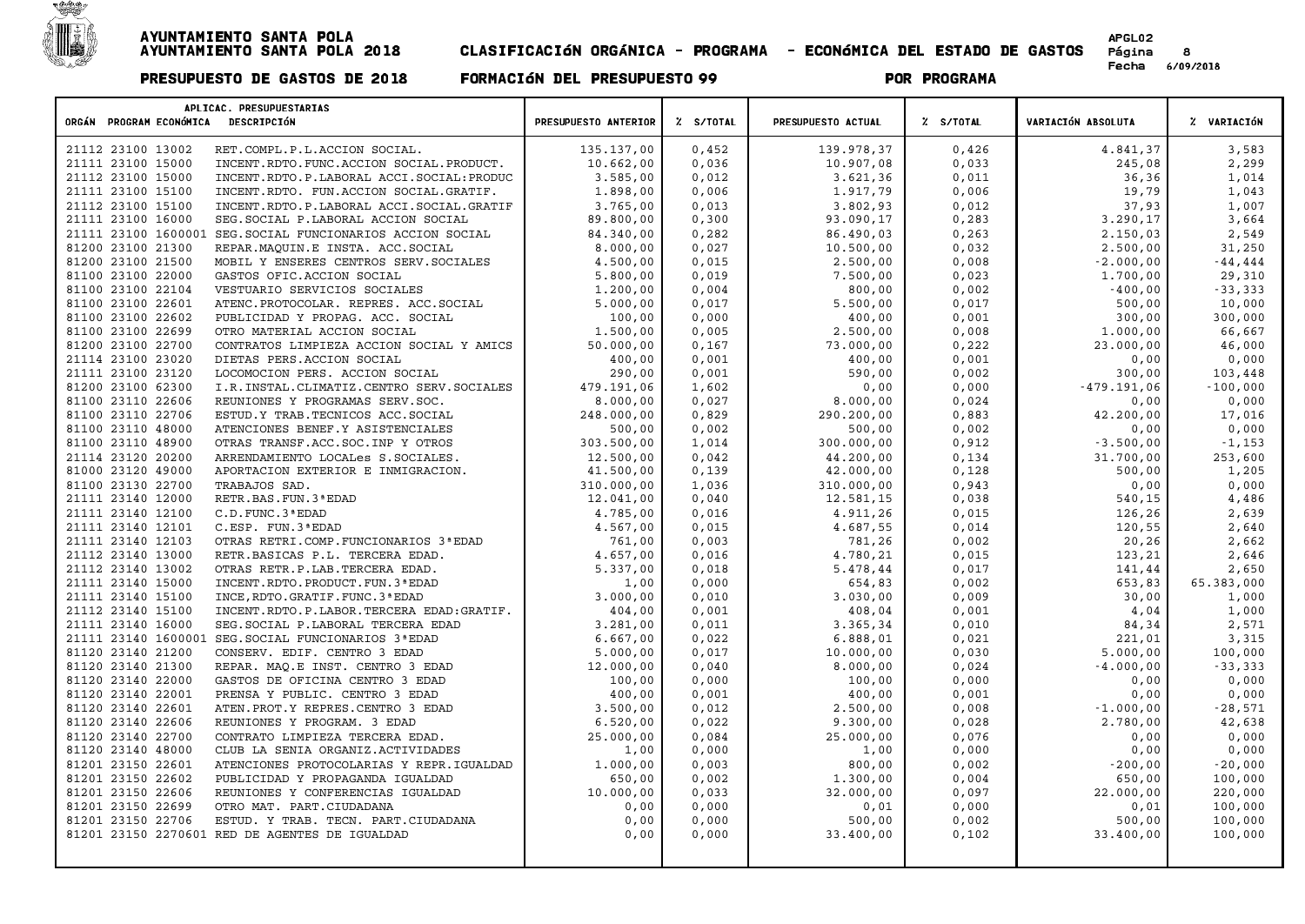

Página 9<br>Fecha 6/09/2018

| APLICAC. PRESUPUESTARIAS<br>ORGÁN PROGRAM ECONÓMICA DESCRIPCIÓN                         | PRESUPUESTO ANTERIOR | Z S/TOTAL | PRESUPUESTO ACTUAL      | Z S/TOTAL | VARIACIÓN ABSOLUTA    | % VARIACIÓN       |
|-----------------------------------------------------------------------------------------|----------------------|-----------|-------------------------|-----------|-----------------------|-------------------|
|                                                                                         |                      |           |                         |           |                       |                   |
| Total Grupo Prog : 231 Asistencia Social Primari                                        | 2.385.923,06         |           | 2.091.524,19            |           | $-294.398.87$         | $-12,339$         |
| Total Política . : 23 Serv Sociales promoc soci                                         | 2.385.923,06         |           | 2.091.524,19            |           | $-294.398,87$         | $-12,339$         |
| Total Área Gasto : 2<br>ACTUAC PROTEC PROMOC SOCI                                       | 2.857.914,78         |           | 2.567.980,30            |           | $-289.934,48$         | $-10, 145$        |
| 82100 31100 22700<br>DESRAT.DESINSECT.PLAGAS Y ANIMAL.                                  | 55.000,00            | 0,184     | 58.500,00               | 0,178     | 3.500,00              | 6,364             |
| 82100 31110 22106<br>SUMIN.YTRABJOS PREVENCION SALUD                                    | 5.000,00             | 0,017     | 7.000,00                | 0,021     | 2.000,00              | 40,000            |
| Total Grupo Prog : 311 Protec. Salubridad Pública                                       | 60.000,00            |           | 65.500,00               |           | 5.500,00              | 9,167             |
| 82100 31200 48000<br>TRANSFERENCIAS C.ROJA-SERVICIOS                                    | 228.400,00           | 0,763     | 253.000,00              | 0,769     | 24.600,00             | 10,771            |
| Total Grupo Prog : 312 Hospit. Serv. Asist. Cent. Sa                                    | 228.400,00           |           | 253.000,00              |           | 24.600,00             | 10,771            |
| Total Política . : 31 Sanidad                                                           | 288.400,00           |           | 318.500,00              |           | 30.100,00             | 10,437            |
|                                                                                         |                      |           |                         |           |                       |                   |
| 21111 32100 12000<br>R.BASICAS.PRES.Y PRIMARIA.FUNCIONARIOS                             | 47.005,00            | 0,157     | 52.175,89               | 0,159     | 5.170,89              | 11,001            |
| 21111 32100 12100<br>COMPLEM.DESTINO FUNC.PRESC. - PRIMAR                               | 18.668,00            | 0,062     | 20.741,13               | 0,063     | 2.073,13              | 11,105            |
| 21111 32100 12101<br>COMPLEM.ESPECIFI.FUNCIO.PREESCO.PRIMARI.                           | 18.024,00            | 0,060     | 20.424,61               | 0,062     | 2.400,61              | 13,319            |
| 21111 32100 12103<br>OTRAS RETRIB.COMPL.PREESC-PRIMARIA                                 | 3.004,00             | 0,010     | 3.404,08                | 0,010     | 400,08                | 13,318            |
| 21112 32100 13000<br>RETRIB.BASICAS P.LAB.PRESC.Y PRIMARIA                              | 70.437,00            | 0, 235    | 70.998,91               | 0,216     | 561,91                | 0,798             |
| 21112 32100 13002<br>OTRAS RETRIB.P.LABORAL PRESC-PRIMAR.                               | 73.262,00            | 0, 245    | 75.197,96               | 0,229     | 1.935,96              | 2,643             |
| 21111 32100 15000<br>INCENT.RDTO. PRODUCT.PREES.Y PRIMARIA                              | 16.430,00            | 0,055     | 16.845,30               | 0,051     | 415,30                | 2,528             |
| 21112 32100 15000<br>INCET.RDTO.P.LABORAL PREE-PRIMAR:PRODUC.                           | 5.969,00             | 0,020     | 10.000,00               | 0,030     | 4.031,00              | 67,532            |
| 21111 32100 15100<br>INCENT.RDTO.GRATIF. PREESCOL. Y PRIMARIA                           | 2.323,00             | 0,008     | 2.346,23                | 0,007     | 23,23                 | 1,000             |
| 21112 32100 15100<br>INCEN.RDTO.P.LABORAL PREES-PRIMAR:GRATI                            | 3.232,00             | 0,011     | 2.232,00                | 0,007     | $-1.000,00$           | $-30,941$         |
| 42110 32100 62700<br>I.R.COLEGIOS                                                       | 8.115,00             | 0,027     | 0,00<br>50.000,00       | 0,000     | $-8.115,00$           | $-100,000$        |
| 42110 32100 63200<br>I.R.COLEGIOS<br>Total Grupo Prog : 321 Creac. Centros Preesc. Prim | 0,00<br>266.469,00   | 0,000     |                         | 0,152     | 50.000,00             | 100,000<br>21,728 |
| 21111 32300 16000<br>SEG. SOCIAL P. LABORAL PREESCOLAR Y PRIMAR                         | 49.150,00            | 0,164     | 324.366,11<br>51.137,17 | 0,156     | 57.897,11<br>1.987,17 | 4,043             |
| 21111 32300 1600001 SEG. SOCIAL FUNCIONAR. PREESCOLAR Y PRIMAR                          | 27.150,00            | 0,091     | 29.863,00               | 0,091     | 2.713,00              | 9,993             |
| 42110 32300 21200<br>CONSERV. PREESCOLAR Y PRIMARIA                                     | 10.000,00            | 0,033     | 13.000,00               | 0,040     | 3.000,00              | 30,000            |
| 42110 32300 21300<br>conserv.instal.preescolar y primaria                               | 30.000,00            | 0,100     | 40.800,00               | 0,124     | 10.800,00             | 36,000            |
| 42110 32300 22103<br>combustible preescolar y primaria                                  | 12.000,00            | 0,040     | 12.000,00               | 0,036     | 0,00                  | 0,000             |
| 42110 32300 22104<br>VESTUARIO PREESCOLAR Y PRIMARIA                                    | 800,00               | 0,003     | 2.000,00                | 0,006     | 1,200,00              | 150,000           |
| 42110 32300 22110<br>PRODUCTOS LIMPIEZA PREESCOLY PRIMARIA                              | 10.500,00            | 0,035     | 12.000,00               | 0,036     | 1.500,00              | 14,286            |
| 42110 32300 22699<br>OTROS MATERIALES PREESCOLAR Y PRIMARIA                             | 3.500,00             | 0,012     | 6.000,00                | 0,018     | 2.500,00              | 71,429            |
| 42110 32300 22700<br>LIMPIEZA CENTROS ESCOLR. Y GIMN.                                   | 280.000,00           | 0,936     | 330.000,00              | 1,004     | 50.000,00             | 17,857            |
| Total Grupo Prog : 323 Funcionam. Preesc. Prim. Esp                                     | 423.100,00           |           | 496.800,17              |           | 73.700,17             | 17,419            |
| 21112 32600 13000<br>RETRIB.BASICAS P.LAB.E.P.A.                                        | 77.000,00            | 0, 257    | 79.932,54               | 0, 243    | 2.932,54              | 3,808             |
| 21112 32600 13002<br>OTRAS RETRIB.P.L. E.P.A.                                           | 50.784,00            | 0,170     | 52.125,47               | 0,159     | 1.341,47              | 2,642             |
| 21112 32600 15000<br>INC.RDTO.PRODUCTIV.E.P.A.                                          | 1,680,00             | 0,006     | 2.000,00                | 0,006     | 320,00                | 19,048            |
| 21112 32600 15100<br>INC.RDTO.P.LAB.E.P.A.:GRATIFIC.                                    | 2.320,00             | 0,008     | 2.040,00                | 0,006     | $-280,00$             | $-12,069$         |
| 21111 32600 16000<br>SEG. SOCIAL P. LABORAL E.P.A.                                      | 41.767,00            | 0,140     | 42.960,75               | 0,131     | 1.193,75              | 2,858             |
| 22150 32600 22000<br>GASTOS OFICINA EDUC. PERM. ADULTOS                                 | 1.500,00             | 0.005     | 1.500,00                | 0,005     | 0,00                  | 0,000             |
| 22150 32600 22199<br>OTRO MATERIAL E.P.A.                                               | 350,00               | 0,001     | 500,00                  | 0,002     | 150,00                | 42,857            |
| 42500 32600 22601<br>ATENCIONES PROTOCOL.Y REPRES.EPA                                   | 1,000,00             | 0.003     | 1,000,00                | 0,003     | 0,00                  | 0,000             |
| 22150 32600 62400<br>ADQS.BICICLETAS P.I.T.                                             | 0,00                 | 0,000     | 6.000,00                | 0,018     | 6.000,00              | 100,000           |
| 72200 32610 21200<br>REPAR.EDIF. PARQ.INFANTIL TRAF.P.I.T.                              | 3.000,00             | 0,010     | 2.000,00                | 0,006     | $-1.000,00$           | $-33,333$         |
| 72200 32610 21400<br>CONSRV.Y ADQUIS.VEHICULOS P.I.T.                                   | 1.000,00             | 0,003     | 3.000,00                | 0,009     | 2.000,00              | 200,000           |
| 72200 32610 22000<br>GASTOS OFIC. PARQ. INF. TRAFICO P.I.T.                             | 200,00               | 0,001     | 550,00                  | 0,002     | 350,00                | 175,000           |
| 72200 32610 22110<br>PRODUCTOS LIMP. P. INF. TRAF.                                      | 300,00               | 0,001     | 600,00                  | 0,002     | 300,00                | 100,000           |
|                                                                                         |                      |           |                         |           |                       |                   |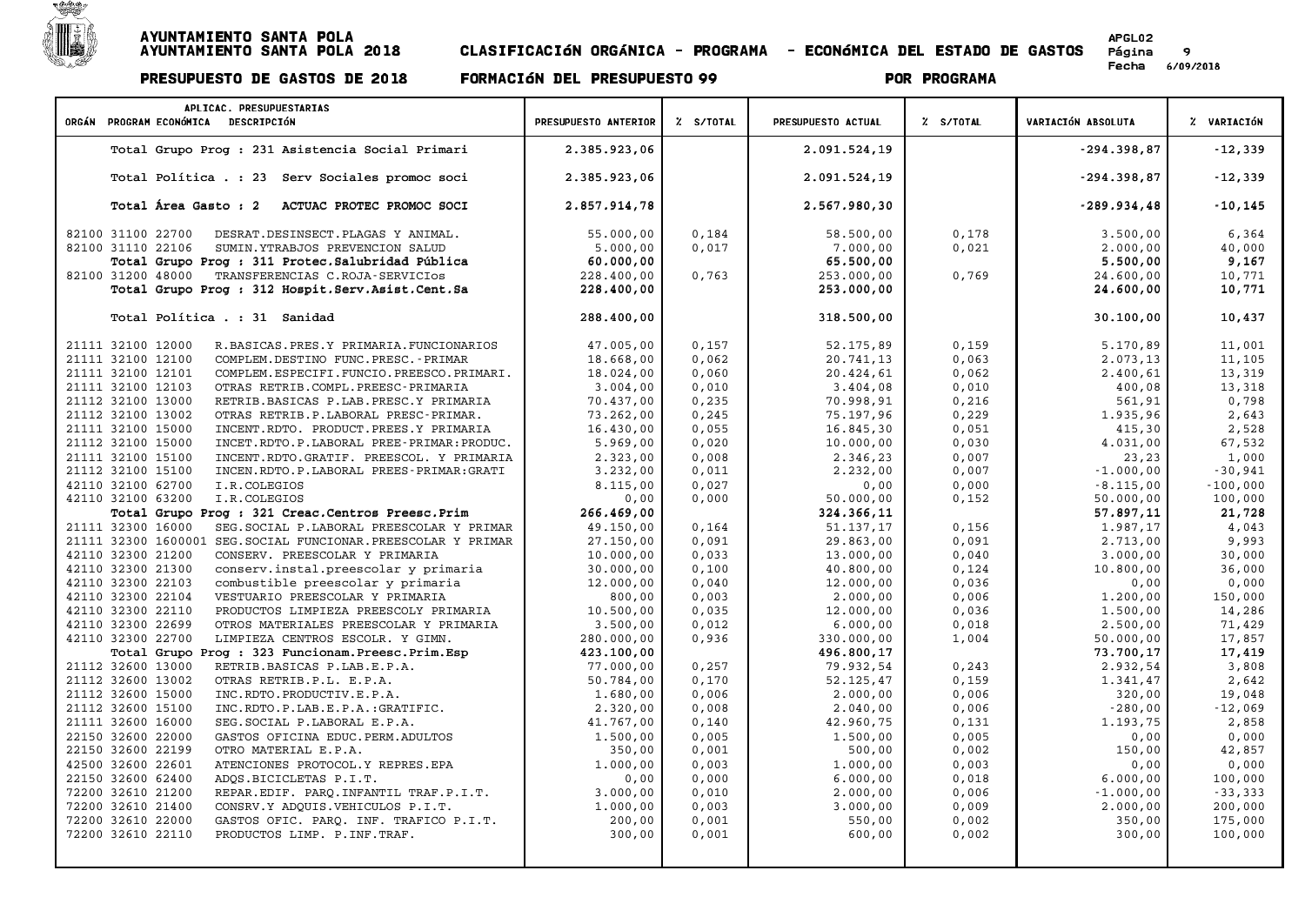

| APLICAC. PRESUPUESTARIAS<br>ORGÁN PROGRAM ECONÓMICA DESCRIPCIÓN    | PRESUPUESTO ANTERIOR | % S/TOTAL | PRESUPUESTO ACTUAL | % S/TOTAL | VARIACIÓN ABSOLUTA | % VARIACIÓN |
|--------------------------------------------------------------------|----------------------|-----------|--------------------|-----------|--------------------|-------------|
| 72200 32610 22601<br>ATENCIONES PROTOCOL.Y REPRES.P.I.T.           | 100,00               | 0,000     | 600,00             | 0,002     | 500,00             | 500,000     |
| 21111 32620 12000<br>RETRIB.BASICASIC.F.ED.ESP.PSICOP.             | 43.010,00            | 0,144     | 44.538,07          | 0,135     | 1.528,07           | 3,553       |
| 21111 32620 12100<br>COMPLEM.DESTINO FUNCIO.ED.ESP.PSICOP          | 15.010,00            | 0,050     | 15.406,99          | 0,047     | 396,99             | 2,645       |
| 21111 32620 12101<br>COMPL.ESPECIF. FUNCION.EDUC.ESPECI.PSICO      | 18.473,00            | 0,062     | 18.961,03          | 0,058     | 488,03             | 2,642       |
| 21111 32620 12103<br>OTRAS RETR.COMPL.FUNCION.EDUC.ESP.PSIC        | 3.079,00             | 0,010     | 3.160,17           | 0,010     | 81,17              | 2,636       |
| 21111 32620 15000<br>INCENT.RDTO.FUNCI.E-ESPEC.PSICOP.PRODUCT      | 4.021,00             | 0,013     | 4.094,46           | 0,012     | 73,46              | 1,827       |
| 21111 32620 15100<br>INCT. RDTO. FUNCION.E. ESPEC. PSICO. GRATIFI  | 621,00               | 0,002     | 626,31             | 0,002     | 5,31               | 0,855       |
| 21111 32620 1600001<br>SEG. SOCIAL FUNCIONAR. GAB. PSICOPEDAGOGICO | 21.200,00            | 0,071     | 21.870,33          | 0,067     | 670,33             | 3,162       |
| 81390 32620 22000<br>GASTOS OFIC. GAB. PSICOPEDAGOGICO             | 500,00               | 0,002     | 500,00             | 0,002     | 0,00               | 0,000       |
| 81390 32620 22199<br>OTRO MATERIAL GAB. PSICOPEDAG.                | 500,00               | 0,002     | 500,00             | 0,002     | 0,00               | 0,000       |
| 81390 32620 22601<br>ATEN. PROTOCOL.Y REPRES. GAB.PSIC             | 200,00               | 0,001     | 200,00             | 0,001     | 0,00               | 0,000       |
| 21114 32620 22607<br>OTRAS INDEMNIZ. GAB. PSICOPEDAG.              | 180,00               | 0,001     | 180,00             | 0,001     | 0,00               | 0,000       |
| 21114 32620 23020<br>DIETAS PERS.GABINETE PSICOPEDAG.              | 180,00               | 0,001     | 150,00             | 0,000     | $-30,00$           | $-16,667$   |
| 21114 32620 23120<br>LOCOMOCION PERS. GAB. PSICOPEDAG              | 50,00                | 0,000     | 50,00              | 0,000     | 0,00               | 0,000       |
| 43100 32640 21200<br>CONSERV.DEPORT.ESCOLARES                      | 2.000,00             | 0,007     | 2.000,00           | 0,006     | 0,00               | 0,000       |
| 43100 32640 22706<br>TRABAJOS DEPORTE ESCOLAR (E.DEPORTIVAS)       | 135.500,00           | 0,453     | 138.000,00         | 0,420     | 2.500,00           | 1,845       |
| 42110 32690 48000<br>AYUD.ALIMT.Y OTR: EDUCACION Y BECAS           | 200.000,00           | 0,668     | 79.100,00          | 0,241     | $-120.900,00$      | $-60,450$   |
| 42110 32690 4800001 OTRAS TRANFERENCIAS EDUCACION                  | 12.000,00            | 0,040     | 12.000,00          | 0,036     | 0,00               | 0,000       |
| 42000 32691 4800000 AYUDAS TRANSPORTE EDUCA.NO OBLIGATORIA         | 1,00                 | 0,000     | 10.000,00          | 0,030     | 9.999,00           | 99.999,999  |
| Total Grupo Prog : 326 Serv.complem.Educación                      | 637.526,00           |           | 546.146,12         |           | $-91.379,88$       | $-14,334$   |
| Total Política . : 32 Educación                                    | 1.327.095,00         |           | 1.367.312,40       |           | 40.217,40          | 3,030       |
| 21111 33000 12000<br>RETRIB.BASIC.FUNCION.CULTURA                  | 109,100,00           | 0,365     | 104.249,90         | 0,317     | $-4.850, 10$       | $-4,446$    |
| 21111 33000 12100<br>COMPL.DESTINO FUNCIONAR. CULTURA              | 37.911,00            | 0,127     | 38.911,41          | 0,118     | 1.000,41           | 2,639       |
| 21111 33000 12101<br>COMPL.ESPECIF. FUNCIO.CULTURA                 | 53.172,00            | 0,178     | 55.157,35          | 0,168     | 1.985,35           | 3,734       |
| 21111 33000 12103<br>OTRAS RETRIBCOMP. FUNCI.CULTURA               | 8.862,00             | 0,030     | 9.192,87           | 0,028     | 330,87             | 3,734       |
| 21112 33000 13000<br>RETR. BASICAS P. LABORAL CULTURA              | 33.846,00            | 0,113     | 29.156,87          | 0,089     | $-4.689, 13$       | $-13,854$   |
| 21112 33000 13002<br>RETRI.COMPLEN.P.LABORAL CULTURA               | 34.811,00            | 0,116     | 30.858,55          | 0,094     | $-3.952, 45$       | $-11,354$   |
| 21111 33000 15000<br>INCENT.RDTO.CULTURA: PRODUCTIVIDAD            | 12.125,00            | 0,041     | 12.328,88          | 0,037     | 203,88             | 1,681       |
| 21111 33000 15100<br>INCENT.RDTO.CULTURA:GRATIFICACIONES           | 1,898,00             | 0,006     | 1.917,79           | 0,006     | 19,79              | 1,043       |
| 21112 33000 15100<br>INCENT.RDTO.P.LABORAL CULTURA.GRATIF.         | 1.010,00             | 0,003     | 1.020,10           | 0,003     | 10,10              | 1,000       |
| 21111 33000 16000<br>SEG. SOCIAL P. LABORAL CULTURA                | 23.011,00            | 0,077     | 20.082,22          | 0,061     | $-2.928,78$        | $-12,728$   |
| 21111 33000 1600001<br>SEG. SOCIAL FUNCIONARIOS CULTURA            | 56.200,00            | 0,188     | 55.883,07          | 0,170     | $-316,93$          | $-0,564$    |
| 41000 33000 20300<br>ARRENDTO.MAQUIN.CASA CULTURA                  | 100,00               | 0,000     | 100,00             | 0,000     | 0,00               | 0,000       |
| 41000 33000 21200<br>CONSERV. EDIF. CULTURALES                     | 1.500,00             | 0,005     | 2.500,00           | 0,008     | 1.000,00           | 66,667      |
| 41000 33000 21300<br>CONSER. MAQUINARIA E INSTALA. CULTURA         | 12.000,00            | 0,040     | 10.000,00          | 0,030     | $-2.000,00$        | $-16,667$   |
| 41000 33000 21500<br>MOBIL Y ENSERES CULTURA                       | 4.000,00             | 0,013     | 4.500,00           | 0,014     | 500,00             | 12,500      |
| 41000 33000 21900<br>OTRO INMOVILIZADO CULTURA                     | 5.000,00             | 0,017     | 250,00             | 0,001     | $-4.750,00$        | $-95,000$   |
| 41000 33000 22000<br>GASTOS OFICINA CULTURA                        | 3.500,00             | 0,012     | 3.500,00           | 0,011     | 0,00               | 0,000       |
| 41000 33000 22001<br>PRENSA PUBLICACIONES CULTURA                  | 200,00               | 0,001     | 200,00             | 0,001     | 0,00               | 0,000       |
| 41000 33000 22110<br>PRODUCTOS LIMPIEZA CULTURA/BIBLIO             | 6.000,00             | 0,020     | 5.000,00           | 0,015     | $-1.000,00$        | $-16,667$   |
| 41000 33000 22199<br>OTROS SUMINISTROS CASA CULTURA                | 1,000,00             | 0,003     | 1,000,00           | 0,003     | 0,00               | 0,000       |
| 41000 33000 22601<br>ATEN.Y PROTOCOL. REPRES.CULTURA               | 1.800,00             | 0,006     | 2.400,00           | 0,007     | 600,00             | 33,333      |
| 41000 33000 22602<br>PUBLICID-PROPAG.CULTURA Y OFICINA VALEN.      | 4.500,00             | 0,015     | 7.500,00           | 0,023     | 3.000,00           | 66,667      |
| 21114 33000 23020<br>DIETAS PERS. CASA CULTURA                     | 180,00               | 0,001     | 180,00             | 0,001     | 0,00               | 0,000       |
| 21114 33000 23120<br>LOCOMOCION PERS. CASA CULTURA                 | 450,00               | 0,002     | 450,00             | 0,001     | 0,00               | 0,000       |
| 41000 33000 62300<br>INSONORIZACION CASA CULTURA-SALAS ESTUDI      | 0,00                 | 0,000     | 21.791,18          | 0,066     | 21.791,18          | 100,000     |
| 41000 33000 62301<br>INV. INST. CASA CULTURA                       | 0,00                 | 0,000     | 79.243,92          | 0,241     | 79.243,92          | 100,000     |
| 41000 33000 62500<br>INV. MOBIL. C. CULTURA                        | 0,00                 | 0,000     | 3.631,21           | 0,011     | 3.631,21           | 100,000     |
|                                                                    |                      |           |                    |           |                    |             |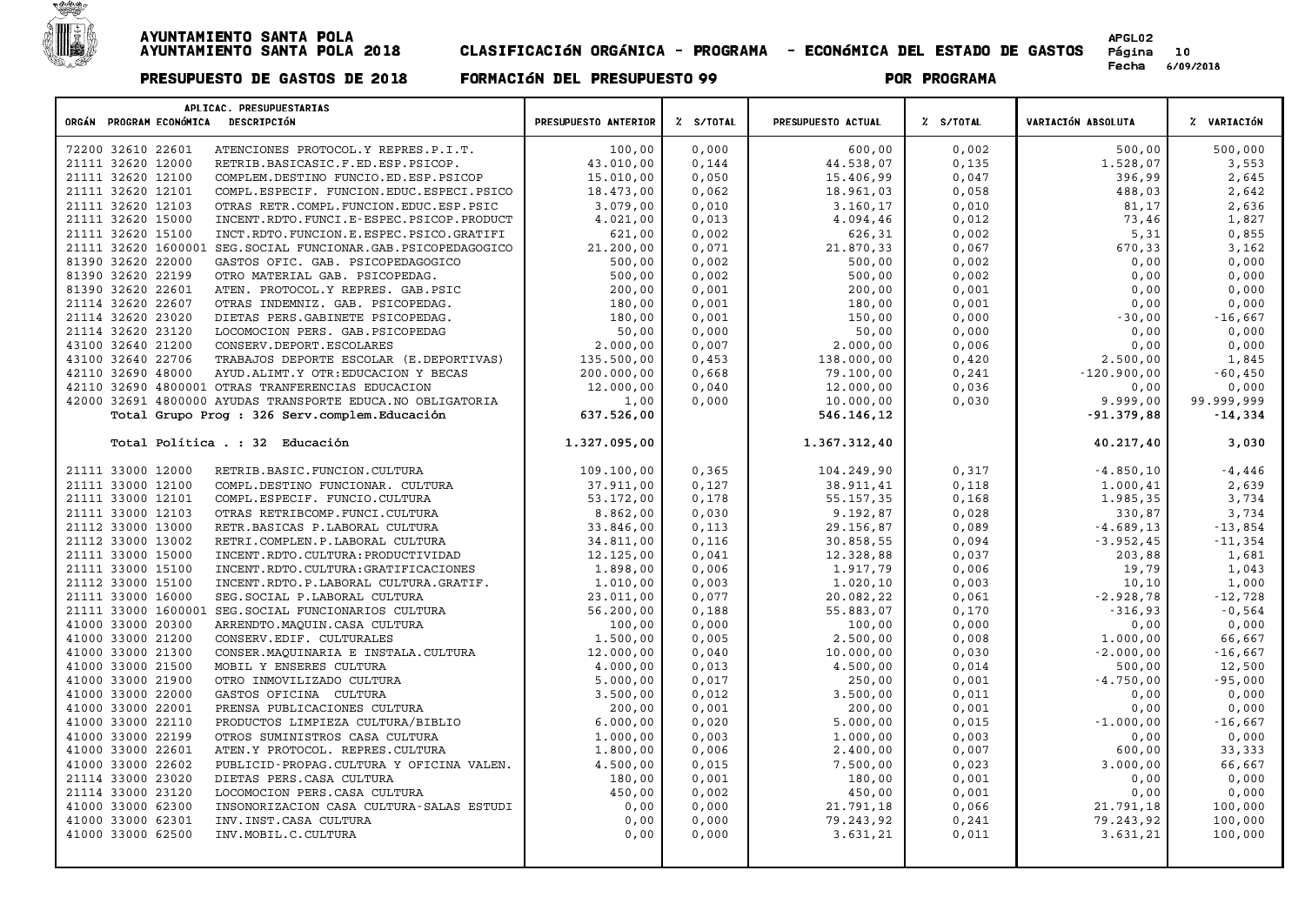

| APLICAC. PRESUPUESTARIAS                                         |                      |           |                    |           |                    |             |
|------------------------------------------------------------------|----------------------|-----------|--------------------|-----------|--------------------|-------------|
| ORGÁN PROGRAM ECONÓMICA DESCRIPCIÓN                              | PRESUPUESTO ANTERIOR | % S/TOTAL | PRESUPUESTO ACTUAL | % S/TOTAL | VARIACIÓN ABSOLUTA | % VARIACIÓN |
| 41000 33000 62501<br>INV.MOBIL.EPA                               | 0,00                 | 0,000     | 12.100,00          | 0,037     | 12.100,00          | 100,000     |
| 41000 33000 63100<br>I.R.PABELLONES FARO                         | 0,00                 | 0,000     | 77.000,00          | 0,234     | 77.000,00          | 100,000     |
| 41000 33000 63300<br>I.R. INST.C. CULTURA                        | 0,00                 | 0,000     | 1.802,90           | 0,005     | 1.802,90           | 100,000     |
| 41000 33000 63500<br>REPOS.MOBIL.C.CULTURA                       | 0,00                 | 0,000     | 4.891,03           | 0,015     | 4.891,03           | 100,000     |
| Total Grupo Prog : 330 Admón General de Cultura                  | 412.176,00           |           | 596.799,25         |           | 184.623,25         | 44,792      |
| 21111 33210 12000<br>RETRIB.BASICAS FUNC.BIBLIOTECA-ARCHIVO      | 130.130,00           | 0,435     | 149.195,40         | 0,454     | 19.065,40          | 14,651      |
| 21111 33210 12100<br>COMPL.DESTINO FUNC. BIBLIOTECA              | 54.540,00            | 0,182     | 59.386,50          | 0,181     | 4.846,50           | 8,886       |
| 21111 33210 12101<br>COMP.ESPECIF.FUNCIONAR.BIBLIOTECA           | 56.359,00            | 0,188     | 65.592,15          | 0,199     | 9.233,15           | 16,383      |
| 21111 33210 12103<br>OTRAS.RETRIB COMPL.FUNCION.BIBLIO/ARCHI     | 9.394,00             | 0,031     | 10.671,59          | 0,032     | 1.277,59           | 13,600      |
| 21111 33210 15000<br>INCENT.RDTO.FUN.BIBLIOTEC.ARCHIV.PRODUC.    | 7.272,00             | 0,024     | 7.699,89           | 0,023     | 427,89             | 5,884       |
| 21111 33210 15100<br>INC.RDTO.FUNCION.BIBLIOTECA. GRATIFICA      | 5.066,00             | 0,017     | 6.243,01           | 0,019     | 1.177,01           | 23,234      |
| 21111 33210 1600001<br>SEG. SOCIAL FUNCIONARIOS BIBLIOTECA       | 70.400,00            | 0,235     | 79.634,30          | 0,242     | 9.234,30           | 13,117      |
| 41200 33210 21500<br>MOBILIARIO BIBLIOTECAS: CONSERVACIÓN.       | 250,00               | 0,001     | 250,00             | 0,001     | 0,00               | 0,000       |
| 41200 33210 21900<br>OTRO MAT. INVENT. BIBLIOTECAS Y B. INFANTIL | 12.000,00            | 0,040     | 12.000,00          | 0,036     | 0,00               | 0,000       |
| 41200 33210 22000<br>GASTOS OFICINA BIBLIOTECAS                  | 2.800,00             | 0,009     | 2.500,00           | 0,008     | $-300,00$          | $-10,714$   |
| 41200 33210 22001<br>PRENSA Y PUBLICACIONES BIBLIOTECAS          | 8.500,00             | 0,028     | 8.500,00           | 0,026     | 0,00               | 0,000       |
| 41200 33210 22601<br>ATENC. PROTOC.Y REPRES. BIBLIOTECA          | 300,00               | 0,001     | 400,00             | 0,001     | 100,00             | 33,333      |
| 41200 33210 22699<br>SUMINISTROS Y TRAB. BIBLIOT. Y ARCHIVO HCO  | 2.500,00             | 0,008     | 2.000,00           | 0,006     | $-500,00$          | $-20,000$   |
| 41200 33210 22706<br>EST. Y TRAB. TECNICOS BIBLIOTECA            | 0,00                 | 0,000     | 9.000,00           | 0,027     | 9.000,00           | 100,000     |
| 41200 33210 62500<br>INV. MOBIL. BIBLIOTECA GA Y LIFE RESORT     | 0,00                 | 0,000     | 2.200,00           | 0,007     | 2.200,00           | 100,000     |
| Total Grupo Prog : 332 Bibliotecas y Archivos                    | 359.511,00           |           | 415.272,84         |           | 55.761,84          | 15,510      |
| 41310 33300 21200<br>CONSERVACION EDIFICIO MUSEO                 | 4.134,22             | 0,014     | 3.600,00           | 0,011     | $-534,22$          | $-12,922$   |
| 41310 33300 21300<br>CONSERVACION INSTAL. ARQUE. Y MUSEOS.       | 12.000,00            | 0,040     | 10.000,00          | 0,030     | $-2.000,00$        | $-16,667$   |
| 41310 33300 22000<br>MATERIAL OFICINA MUSEO                      | 1,800,00             | 0,006     | 2.000,00           | 0,006     | 200,00             | 11,111      |
| 41310 33300 22104<br>VESTUARIO P.MUSEO                           | 700,00               | 0,002     | 800,00             | 0,002     | 100,00             | 14,286      |
| 41310 33300 22110<br>PRODCUTOS LIMPIEZA ARQUEOLOGIA-MUSEO        | 1.800,00             | 0,006     | 2.200,00           | 0,007     | 400,00             | 22,222      |
| 41310 33300 22602<br>PUBLIC-PROPAG, EDICIONES MUSEOS Y EXPOSI.   | 1,800,00             | 0,006     | 4.500,00           | 0,014     | 2.700,00           | 150,000     |
| 41310 33300 22699<br>OTROS MATERIALES Y GASTOS MUSEO             | 4.000,00             | 0,013     | 7.800,00           | 0,024     | 3.800,00           | 95,000      |
| 41310 33300 63300<br>CLIMATIZACION BALUARTE: ADJ. EMERGENCIA     | 21.779,00            | 0,073     | 0,00               | 0,000     | $-21.779,00$       | $-100,000$  |
| 21111 33310 12000<br>RETRIB.BASICAS FUNCIONAR.ACUARIO            | 34.015,00            | 0,114     | 34.910,65          | 0,106     | 895,65             | 2,633       |
| 21111 33310 12100<br>COMPLEM.DESTINO FUNCIONAR.ACUARIO           | 13.511,00            | 0,045     | 13.867,71          | 0,042     | 356,71             | 2,640       |
| 21111 33310 12101<br>COMPLE.ESPECIF.FUNCION.ACUARIO              | 16.842,00            | 0,056     | 17.286,55          | 0,053     | 444,55             | 2,640       |
| 21111 33310 12103<br>OTRAS.RET.COMPL.FUCION.ACUARIO              | 2.807,00             | 0,009     | 2.881,09           | 0,009     | 74,09              | 2,639       |
| 21112 33310 13000<br>RETRIB.BASICAS P.LAB.ACUARIO.               | 24.972,00            | 0,083     | 25.739,09          | 0,078     | 767,09             | 3,072       |
| 21112 33310 13002<br>RETRI.COMPL.P.LABORAL ACUARIO.              | 24.067,00            | 0,080     | 24.703,38          | 0,075     | 636,38             | 2,644       |
| 21111 33310 15000<br>INCT.RDTO.FUNCI.ACUARIO.PRODUCTIVI.         | 2.832,00             | 0,009     | 3.589,02           | 0,011     | 757,02             | 26,731      |
| 21112 33310 15000<br>INCENTRDTO.P.LABORAL ACUARIO: PRODUT.       | 1,615,00             | 0,005     | 1.632,16           | 0,005     | 17,16              | 1,063       |
| 21111 33310 15100<br>INCT.RDTO. FUNCI.ACUARIO. GRATIFIC.         | 1.158,00             | 0,004     | 500,00             | 0,002     | $-658,00$          | $-56,822$   |
| 21112 33310 15100<br>INCT.RDTO. P.LABORAL ACUARIO: GRATIF.       | 3.476,00             | 0,012     | 3.172,85           | 0,010     | $-303, 15$         | $-8,721$    |
| 21111 33310 16000<br>SEG. SOCIAL P. LABORAL ACUARIO              | 17.100,00            | 0,057     | 17.452,42          | 0,053     | 352,42             | 2,061       |
| 21111 33310 1600001<br>SEG. SOCIAL FUNCIONARIO ACUARIO           | 19.100,00            | 0,064     | 19.605,93          | 0,060     | 505,93             | 2,649       |
| 41300 33310 21200<br>CONSERV. EDIF. ACUARIO                      | 1.000,00             | 0,003     | 1.500,00           | 0,005     | 500,00             | 50,000      |
| 41300 33310 21300<br>MAQUIN.E INSTAL. ACUARIO                    | 15.000,00            | 0,050     | 5.000,00           | 0,015     | $-10.000,00$       | $-66,667$   |
| 41300 33310 21900<br>OTROS SUMINISTROS ACUARIO                   | 500,00               | 0,002     | 400,00             | 0,001     | $-100,00$          | $-20,000$   |
| 41300 33310 22000<br>GASTOS OFICINA ACUARIO                      | 250,00               | 0,001     | 200,00             | 0,001     | $-50,00$           | $-20,000$   |
| 41300 33310 22104<br>VESTUARIO PERSONAL ACUARIO.                 | 300,00               | 0,001     | 1.200,00           | 0,004     | 900,00             | 300,000     |
| 41300 33310 22110<br>PRODUCTOS DE LIMPIEZA ACUARIO               | 350,00               | 0,001     | 300,00             | 0,001     | $-50,00$           | $-14,286$   |
| 41300 33310 22113<br>ACUARIO MANUTENCION ANIMALES                | 3.500,00             | 0,012     | 2.800,00           | 0,009     | $-700,00$          | $-20,000$   |
| 41300 33310 22602<br>PUBLICD - PROPAGANDA - M. DIDACTICO. ACUARI | 250,00               | 0,001     | 200,00             | 0,001     | $-50,00$           | $-20,000$   |
| 41300 33310 22699<br>OTRO MATERIAL Y GASTOS ACUARIO              | 400,00               | 0,001     | 300,00             | 0,001     | $-100,00$          | $-25,000$   |
|                                                                  |                      |           |                    |           |                    |             |
|                                                                  |                      |           |                    |           |                    |             |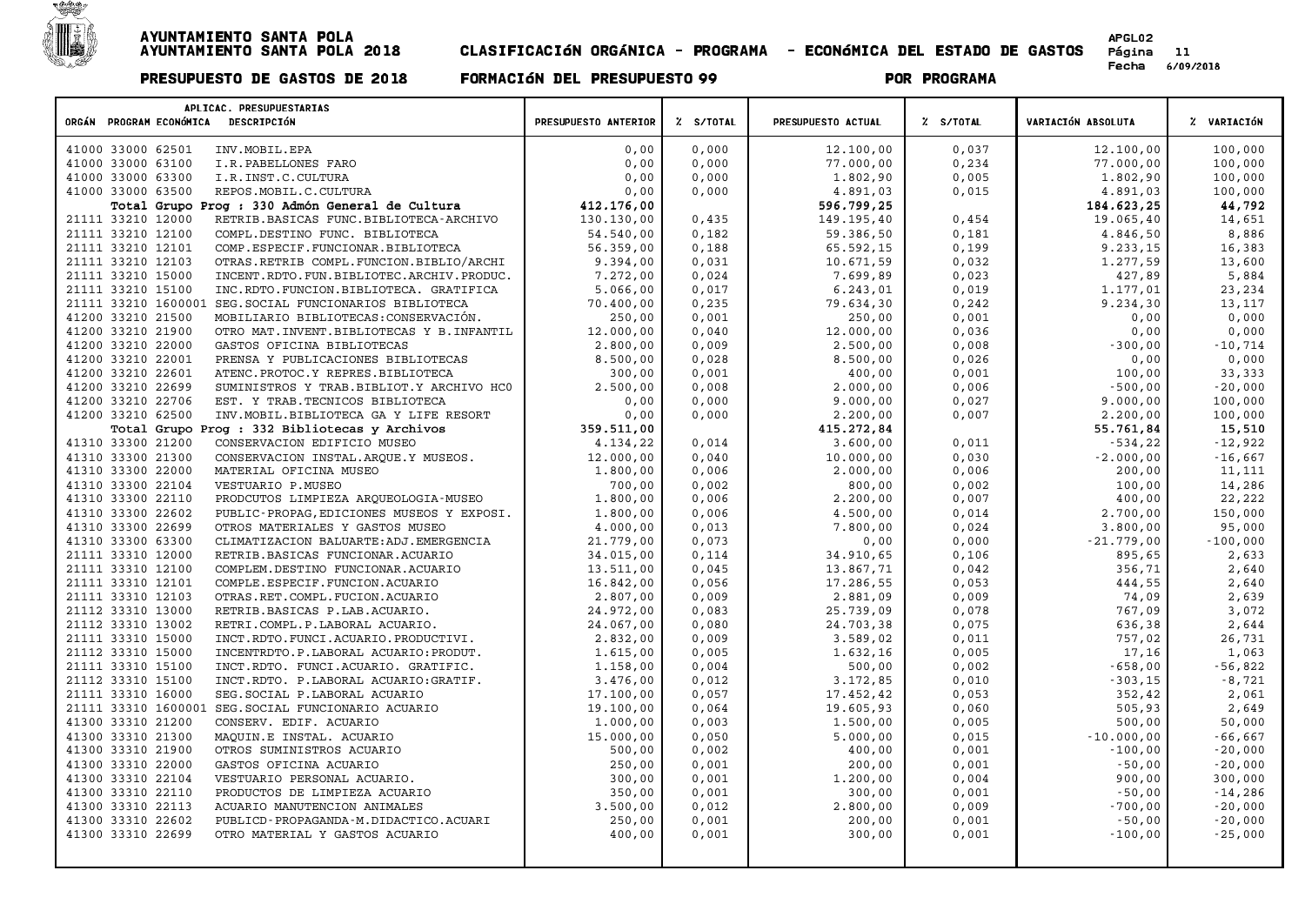

| APLICAC. PRESUPUESTARIAS<br>ORGÁN PROGRAM ECONÓMICA DESCRIPCIÓN                               | PRESUPUESTO ANTERIOR    | Z S/TOTAL      | PRESUPUESTO ACTUAL      | % S/TOTAL      | VARIACIÓN ABSOLUTA | % VARIACIÓN    |
|-----------------------------------------------------------------------------------------------|-------------------------|----------------|-------------------------|----------------|--------------------|----------------|
| 41300 33310 22700<br>CONTRATOS LIMPIEZA ACUARIO.                                              | 9.000,00                | 0,030          | 9.000,00                | 0,027          | 0,00               | 0,000          |
| 21114 33310 23020<br>DIETAS PERSONAL ACUARIO                                                  | 100,00                  | 0,000          | 100,00                  | 0,000          | 0,00               | 0,000          |
| 21114 33310 23120<br>LOCOMOCION PERSONAL ACUARIO                                              | 80,00                   | 0,000          | 80,00                   | 0,000          | 0,00               | 0,000          |
| 41310 33311 62200<br>INV.EDIF.VILLA ADELAIDA                                                  | 0,00                    | 0,000          | 48.486,00               | 0,147          | 48.486,00          | 100,000        |
| Total Grupo Prog : 333 Equipam. Culturales Museos                                             | 240.238.22              |                | 265.806.85              |                | 25.568,63          | 10,643         |
| 21112 33400 13000<br>RETRIB. BASICAS OTRO PERSONAL CULTURA.                                   | 63.974,00               | 0,214          | 66.343,58               | 0,202          | 2.369,58           | 3,704          |
| 21112 33400 13002<br>RETRIB.COMPLE.OTRO PERSONAL CULTURA                                      | 53.675,00               | 0,179          | 55.092,02               | 0,168          | 1.417,02           | 2,640          |
| 21112 33400 15100<br>INCEN.RDTO.OTRO P.CULTUA; GRATIF Y PRODUC                                | 3.091,00                | 0,010          | 3.121,51                | 0,009          | 30,51              | 0,987          |
| 21111 33400 16000<br>SEG. SOCIAL P. LABORAL OTRO PERS. CULTURA                                | 38.149,00               | 0,127          | 39.355,12               | 0,120          | 1,206,12           | 3,162          |
| 41000 33400 22606<br>REUNIONES Y CONFERENCIAS CULTURA.                                        | 35.000,00               | 0,117          | 46.000,00               | 0,140          | 11.000,00          | 31,429         |
| 41200 33400 22606<br>REUNIONES Y CONFERENCIAS BIBLIOTECA                                      | 3.900,00                | 0,013          | 4,000,00                | 0,012          | 100,00             | 2,564          |
| 41000 33400 22609<br>ACTIVIDADES CULTURALES                                                   | 0,00                    | 0,000          | 4.500,00                | 0,014          | 4.500,00           | 100,000        |
| 41000 33400 22706<br>ESTUDIOS TRABAJOS TECNICOS Y EDICIONES                                   | 30.000,00               | 0,100          | 25.000,00               | 0,076          | $-5.000,00$        | $-16,667$      |
| 41000 33400 48000<br>ESTUD-TRABAJOS EDICIONES Y PREMIOS                                       | 2.500,00                | 0,008          | 8.500,10                | 0,026          | 6.000, 10          | 240,004        |
| 41000 33400 4800001 SUBVENCIONES CULTURALES                                                   | 9.300,00                | 0,031          | 11.300,00               | 0,034          | 2,000,00           | 21,505         |
| 41000 33400 63300<br>I.R. INSTALACIONES CULTURA                                               | 15.000,00               | 0,050          | 0,00                    | 0,000          | $-15.000,00$       | $-100,000$     |
| 41000 33490 22699<br>VILLA ADELAIDA                                                           | 0,00                    | 0,000          | 8.000,00                | 0,024          | 8.000,00           | 100,000        |
| Total Grupo Prog : 334 Promoción cultural                                                     | 254.589,00              |                | 271.212,33              |                | 16.623,33          | 6,529          |
| 21111 33600 12000<br>RETRIB. BASICAS FUNC. ARQUEOLOGIA-MUSEO<br>21111 33600 12100             | 53.820,00<br>19.545,00  | 0,180<br>0,065 | 54.746,29<br>20.060,89  | 0,167<br>0,061 | 926,29<br>515,89   | 1,721<br>2,639 |
| COMPLEMENT.DESTINO FUNC.ARQUEOLO.<br>21111 33600 12101<br>COMPLE.ESPECIF.FUNCIONAR.ARQUELOGIA | 23.482,00               | 0,078          | 24.101,60               | 0,073          | 619,60             | 2,639          |
| 21111 33600 12103<br>OTRAS RETRIB.COMPL. FUNCIO.ARQUEOL-MUSEO                                 | 3.914,00                | 0,013          | 4.016,91                | 0,012          | 102,91             | 2,629          |
| 21112 33600 13000<br>RETRIB.BASICAS P.L.ARQUEOL-MUSEO.                                        | 29.333,00               | 0,098          | 40.496,16               | 0,123          | 11.163,16          | 38,057         |
| 21112 33600 13002<br>RETRIB.COMPL.P.L.ARQUEOLG-MUSEO                                          | 28.650,00               | 0,096          | 38.814,76               | 0,118          | 10.164,76          | 35,479         |
| 21111 33600 15000<br>INCENT.RDTO.FUNC.ARQUEOL.PRODUCTIV.                                      | 3.414,00                | 0.011          | 3.490,86                | 0.011          | 76,86              | 2,251          |
| 21112 33600 15000<br>INCE.RDTO.P-LABORAL ARQU-MUSEO:PRODUCTI                                  | 505,00                  | 0,002          | 510,05                  | 0,002          | 5,05               | 1,000          |
| 21111 33600 15100<br>INCENT.RDTO.FUNCI.ARQUEOLO.GRATIFICA.                                    | 4.962,00                | 0,017          | 5.011,75                | 0,015          | 49,75              | 1,003          |
| 21112 33600 15100<br>INCENT.RDTO.P.LABOR.ARQUE-MUSEO:GRATIF.                                  | 1.591,00                | 0,005          | 1.606,66                | 0,005          | 15,66              | 0,984          |
| 21111 33600 16000<br>SEG. SOCIAL P. LABORAL ARQUE. MUSEO                                      | 19.693,00               | 0,066          | 26.450,12               | 0,080          | 6.757, 12          | 34,312         |
| 21111 33600 1600001 SEG. SOCIAL FUNCIONARIOS ARQUEO. MUSEO                                    | 28.967,00               | 0,097          | 29.592,57               | 0,090          | 625,57             | 2,160          |
| 41310 33600 21900<br>CONSERV. YACIMIENTOS Y OTROS ARQUEOLOGIA                                 | 2.000,00                | 0,007          | 1,500,00                | 0,005          | $-500,00$          | $-25,000$      |
| 41310 33600 22706<br>ESTUDIOS Y TRABAJOS TECNICOS ARQUEOLOGIA                                 | 0,00                    | 0,000          | 7.000,00                | 0,021          | 7.000,00           | 100,000        |
| 21114 33600 23020<br>DIETAS PERSONAL ARQUEOLOGIA                                              | 2.500,00                | 0,008          | 2.000,00                | 0,006          | $-500,00$          | $-20,000$      |
| 21114 33600 23120<br>LOCOMOCION PERS.AROUEOLOGIA                                              | 100,00                  | 0,000          | 100,00                  | 0,000          | 0,00               | 0,000          |
| 31200 33600 62300<br>CLIMATIZ.CAPILLA VIRGEN DE LORETO                                        | 0,00                    | 0,000          | 1,00                    | 0,000          | 1,00               | 100,000        |
| 41310 33600 63200<br>ACOND.ALMACENES MUSEOS FASE I Y II                                       | 0,00                    | 0,000          | 41.032,82               | 0,125          | 41.032,82          | 100,000        |
| 41310 33600 63900<br>I.R.ARO.PORTUS ILLICITANUS                                               | 0,00                    | 0,000          | 330.000,00              | 1,004          | 330.000,00         | 100,000        |
| Total Grupo Prog : 336 Protec.gest.Patrim.Hist.A                                              | 222.476,00              |                | 630.532,44              |                | 408.056,44         | 183,416        |
| 41500 33700 22001<br>SUMINISTROS PRENSA Y OTROS JUVENTUD.                                     | 2.400,00                | 0.008          | 2.400.00                | 0.007          | 0.00               | 0,000          |
| 41500 33700 22601<br>PROTOCOLO JUVENTUD                                                       | 0,00                    | 0,000          | 1.000,00                | 0,003          | 1.000,00           | 100,000        |
| 41500 33700 22606<br>REUNIONES Y CONFERENCIA JUVENTUD                                         | 13.000,00               | 0,043          | 16.400,00               | 0,050          | 3.400,00           | 26,154         |
| 41500 33700 22609<br>promocion ocio juventud.                                                 | 1,00                    | 0,000          | 1,00                    | 0,000          | 0,00               | 0,000          |
| 41500 33700 22706<br>EST. Y TRAB. TECNICOS JUVENTUD                                           | 1,00                    | 0,000          | 3.000,00                | 0,009          | 2.999,00           | 99.999,999     |
| 41000 33700 48000<br>TRANSF.ASOCIACIONES MUSICA Y TEATRO                                      | 59.000,00<br>74.402,00  | 0,197          | 59.000,00               | 0,179          | 0,00<br>7.399,00   | 0,000<br>9,945 |
| Total Grupo Prog : 337 Intalac.ocup.tiempo libre<br>44000 33800 2269901 FESTEJOS POPULARES    |                         | 0,911          | 81.801,00               | 0,912          | 27.500,00          | 10,092         |
| 44000 33800 48000<br>SUBVENCIONES ASOCIACIONES FESTER.                                        | 272.500,00<br>71.000,00 | 0,237          | 300.000,00<br>71.000,00 | 0,216          | 0,00               | 0,000          |
| Total Grupo Prog : 338 Fiestas populares festejo                                              | 343.500,00              |                | 371.000,00              |                | 27.500,00          | 8,006          |
|                                                                                               |                         |                |                         |                |                    |                |
|                                                                                               |                         |                |                         |                |                    |                |
|                                                                                               |                         |                |                         |                |                    |                |
|                                                                                               |                         |                |                         |                |                    |                |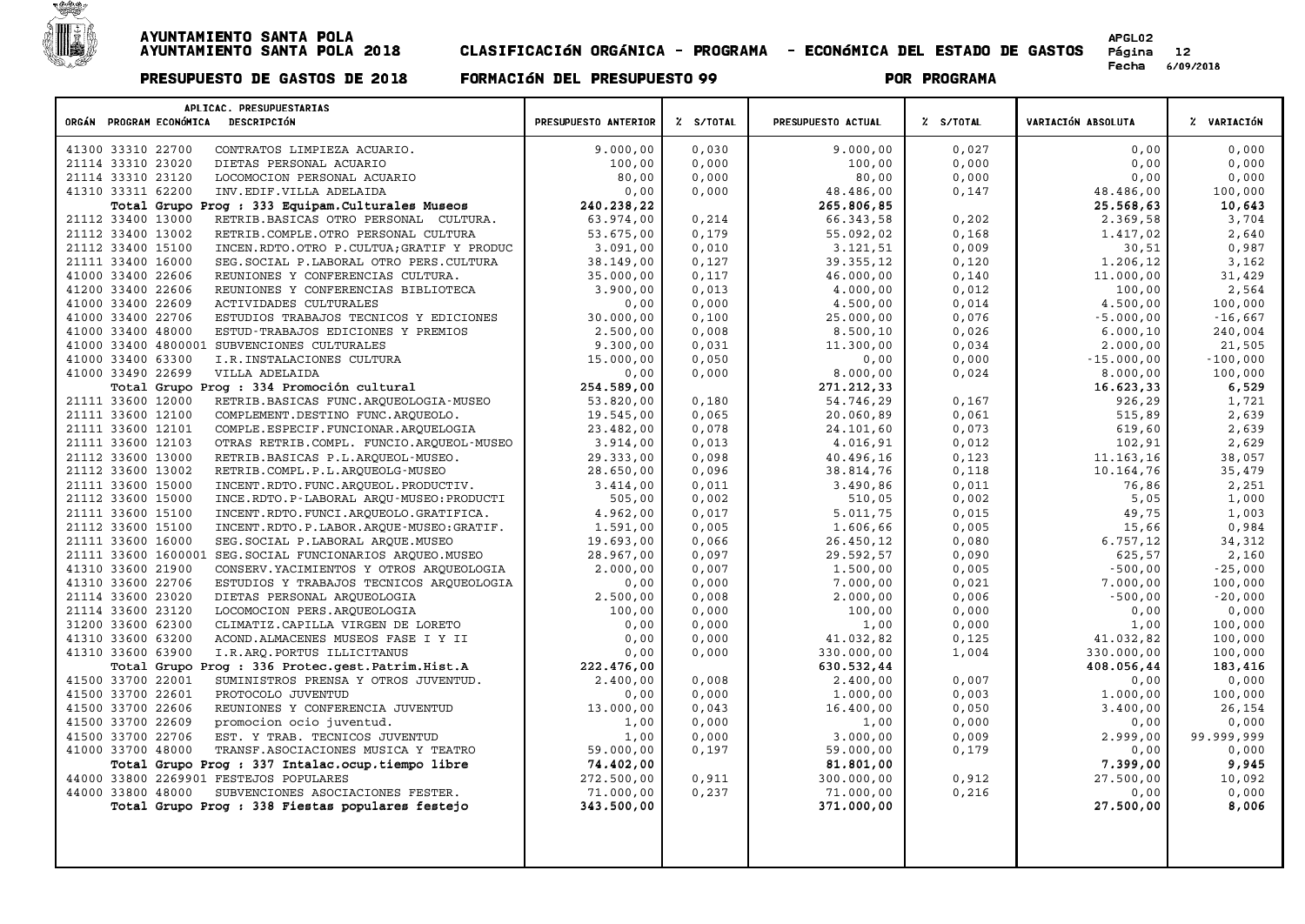

| APLICAC. PRESUPUESTARIAS<br>ORGÁN PROGRAM ECONÓMICA DESCRIPCIÓN                                              | PRESUPUESTO ANTERIOR   | % S/TOTAL      | PRESUPUESTO ACTUAL     | % S/TOTAL      | VARIACIÓN ABSOLUTA   | % VARIACIÓN      |
|--------------------------------------------------------------------------------------------------------------|------------------------|----------------|------------------------|----------------|----------------------|------------------|
|                                                                                                              |                        |                |                        |                |                      |                  |
|                                                                                                              |                        |                |                        |                |                      |                  |
| Total Política . : 33 Cultura                                                                                | 1.906.892,22           |                | 2.632.424,71           |                | 725.532,49           | 38,048           |
| 43100 34000 22601<br>ATENC. PROTOCOL. Y REPRES DEPORTE                                                       |                        | 0.027          |                        |                |                      |                  |
| Total Grupo Prog : 340 Admón General Deportes                                                                | 8,000,00<br>8.000,00   |                | 11.000,00<br>11.000,00 | 0,033          | 3.000,00<br>3.000,00 | 37,500<br>37,500 |
| SUBVENCIONES Y AYUDAS DEPORTE<br>43100 34100 48000                                                           | 120.000,00             | 0,401          | 126.000,00             | 0,383          | 6.000,00             | 5,000            |
| Total Grupo Prog : 341 Promoción fomento deporte                                                             | 120.000,00             |                | 126.000,00             |                | 6.000,00             | 5,000            |
| 21111 34200 12000<br>RETRIB.BASICAS FUNC.INST.DEPORTIVAS                                                     | 14.480,00              | 0,048          | 29.296,47              | 0,089          | 14.816,47            | 102,324          |
| 21111 34200 12100<br>COMPL.DESTINO FUNCIONAR.INST.DEPORTIVAS                                                 | 6.118,00               | 0,020          | 12.621,24              | 0,038          | 6.503,24             | 106,297          |
| 21111 34200 12101<br>COMPLE.ESPECIF.FUNCIONR.INSTALAC.DEPORTI                                                | 8.010,00               | 0,027          | 15.677,55              | 0,048          | 7.667,55             | 95,725           |
| 21111 34200 12103<br>OTRAS RETR.COMPL.FUNCI.DEPORTES                                                         | 1.335,00               | 0,004          | 2.612,92               | 0,008          | 1.277,92             | 95,724           |
| 21112 34200 13000<br>RETRIB.BAS. P.LABORAL DEPORTE                                                           | 81.642,00              | 0,273          | 86.013,51              | 0,262          | 4.371,51             | 5,354            |
| 21112 34200 13002<br>RETRI.COMPLE.P.LABORAL DEPORTES.                                                        | 84.207,00              | 0,281          | 87.980,92              | 0,268          | 3.773,92             | 4,482            |
| 21111 34200 15000<br>INCENT.RDTO. FUNCIO.INS.DEPORT. PRODUC                                                  | 1.826,00               | 0,006          | 2.702,92               | 0,008          | 876,92               | 48,024           |
| 21112 34200 15000<br>INCE.RDTO.P.LABORAL DEPÒRTE: PRODUCTIV.                                                 | 2.493,00               | 0,008          | 2.518,41               | 0,008          | 25,41                | 1,019            |
| 21111 34200 15100<br>INCEN.RDTO.FUNCI.INAST.DEPORTI.GRATIFICA<br>21112 34200 15100                           | 3.032,00<br>8.578,00   | 0,010<br>0,029 | 3.063,36               | 0,009<br>0,026 | 31,36<br>85,25       | 1,034<br>0,994   |
| INCE.RDTO.P.LABORAL DEPORTE.GRATIF.<br>21111 34200 16000<br>SEG. SOCIAL P. LABORAL INST. DEPORTIVAS          | 56.279,00              | 0,188          | 8.663,25<br>58.708,37  | 0,179          | 2.429,37             | 4,317            |
| 21111 34200 1600001 SEG. SOCIAL FUNCIONARIOS INST. DEPORTIVAS                                                | 10.522,00              | 0,035          | 18.424,93              | 0,056          | 7.902,93             | 75,109           |
| 43100 34200 21200<br>REPARACION EDIFICIOS C.DEPORTE                                                          | 2.900,00               | 0,010          | 4.000,00               | 0,012          | 1.100,00             | 37,931           |
| 43100 34200 21300<br>REPAR. INSTALACIONES CAMPOS DEPOR                                                       | 23.000,00              | 0,077          | 25.000,00              | 0,076          | 2.000,00             | 8,696            |
| 43100 34200 22103<br>COMBUSTIBLES Y OTR. INSTALACIONES DEPORT.                                               | 17.000,00              | 0,057          | 18.000,00              | 0,055          | 1.000,00             | 5,882            |
| 43100 34200 22104<br>VESTUARIO INST.DEPORTIVAS.                                                              | 750,00                 | 0,003          | 850,00                 | 0,003          | 100,00               | 13,333           |
| 43100 34200 22110<br>PRODUCTOS LIMP. CAMPOS Y OTROS DEPORTE.                                                 | 7.500,00               | 0,025          | 8.000,00               | 0,024          | 500,00               | 6,667            |
| 43100 34200 22199<br>OTROS MATERIALES C. DEPORTE                                                             | 4,000,00               | 0,013          | 6.200,00               | 0,019          | 2,200,00             | 55,000           |
| 43100 34200 62200<br>INV. INST. DEPORTIVAS                                                                   | 0,00                   | 0,000          | 57.500,00              | 0,175          | 57.500,00            | 100,000          |
| 43100 34200 63200<br>I.R.PISTAS DEPORTIVAS                                                                   | 0,00                   | 0,000          | 22.586,54              | 0,069          | 22.586,54            | 100,000          |
| 43500 34200 63300<br>I.R MAQUINA BALONMANO                                                                   | 0,00                   | 0,000          | 6.655,00               | 0,020          | 6.655,00             | 100,000          |
| Total Grupo Prog : 342 Instalaciones deportivas.                                                             | 333.672,00             |                | 477.075,39             |                | 143.403,39           | 42,977           |
| Total Política . : 34 Deporte                                                                                | 461.672,00             |                | 614.075,39             |                | 152.403,39           | 33,011           |
|                                                                                                              |                        |                |                        |                |                      |                  |
| PROD. BNES PÚBL CARAC PREF<br>Total Área Gasto: 3                                                            | 3.984.059,22           |                | 4.932.312,50           |                | 948.253,28           | 23,801           |
| 82300 43120 21200<br>CONSERVACION MERCADO                                                                    | 4.500,00               | 0.015          | 3.800,00               | 0,012          | $-700,00$            | $-15,556$        |
| 82300 43120 22104<br>VESTUARIO MERCADO.                                                                      | 500,00                 | 0,002          | 400,00                 | 0,001          | $-100,00$            | $-20,000$        |
| 82300 43120 22110<br>PRODUCTOS LIMPIEZA MERCADO                                                              | 1.850,00               | 0,006          | 1.500,00               | 0,005          | $-350,00$            | $-18,919$        |
| 82300 43120 22199<br>OTROS MATERIALES MERCADOS                                                               | 5.000,00               | 0,017          | 4.000,00               | 0,012          | $-1.000,00$          | $-20,000$        |
| 82300 43120 22700<br>CONTRATOS LIMPIEZA MERCADO                                                              | 14.000,00              | 0,047          | 19.000,00              | 0,058          | 5.000,00             | 35,714           |
| 82300 43120 63200<br>I.R.MERCADOS                                                                            | 0,00                   | 0,000          | 0,00                   | 0,000          | 0,00                 | 0,000            |
| Total Grupo Prog : 431 Comercio                                                                              | 25.850,00              |                | 28.700,00              |                | 2.850,00<br>6.092,01 | 11,025           |
| 21111 43200 12000<br>RETRIB.BASICAS FUNCIONAR.TURISMO.<br>21111 43200 12100<br>COMPL.DESTINO FUNCION.TURISMO | 54.155,00<br>22.616,00 | 0,181<br>0,076 | 60.247,01<br>25.130,49 | 0,183<br>0,076 |                      | 11,249<br>11,118 |
| 21111 43200 12101<br>COMPLE.ESPECIF.FUNCION-TURISMO                                                          | 24.222,00              | 0,081          | 26.757,30              | 0,081          | 2.514,49<br>2.535,30 | 10,467           |
| 21111 43200 12103<br>OTRAS RETRIB.COMPLEM.FUNCIO.TURISMO                                                     | 4.038,00               | 0,013          | 4.394,43               | 0,013          | 356,43               | 8,827            |
| 21111 43200 15000<br>INCENT.RDTO.FUNCIO.TURISM.PRODUCTIVIDAD                                                 | 6.123,00               | 0,020          | 7.434,46               | 0,023          | 1.311,46             | 21,419           |
| 21111 43200 15100<br>INCENT.RDTO. FUNCI.TURISMO GRATIFICACIO                                                 | 5.125,00               | 0,017          | 4.176,91               | 0,013          | $-948,09$            | $-18,499$        |
| 21111 43200 1600001<br>SEG. SOCIAL FUNCIONARIOS TURISMO                                                      | 30.879,00              | 0,103          | 34.432,10              | 0,105          | 3.553, 10            | 11,507           |
| 22210 43200 22199<br>OTROS SUMINISTROS TURISMO                                                               | 1.000,00               | 0,003          | 3.000,00               | 0,009          | 2.000,00             | 200,000          |
| 22210 43200 22601<br>ATENC. PROTOCOL. Y REPRES. TURISMO                                                      | 30.000,00              | 0,100          | 20.000,00              | 0,061          | $-10.000,00$         | $-33,333$        |
|                                                                                                              |                        |                |                        |                |                      |                  |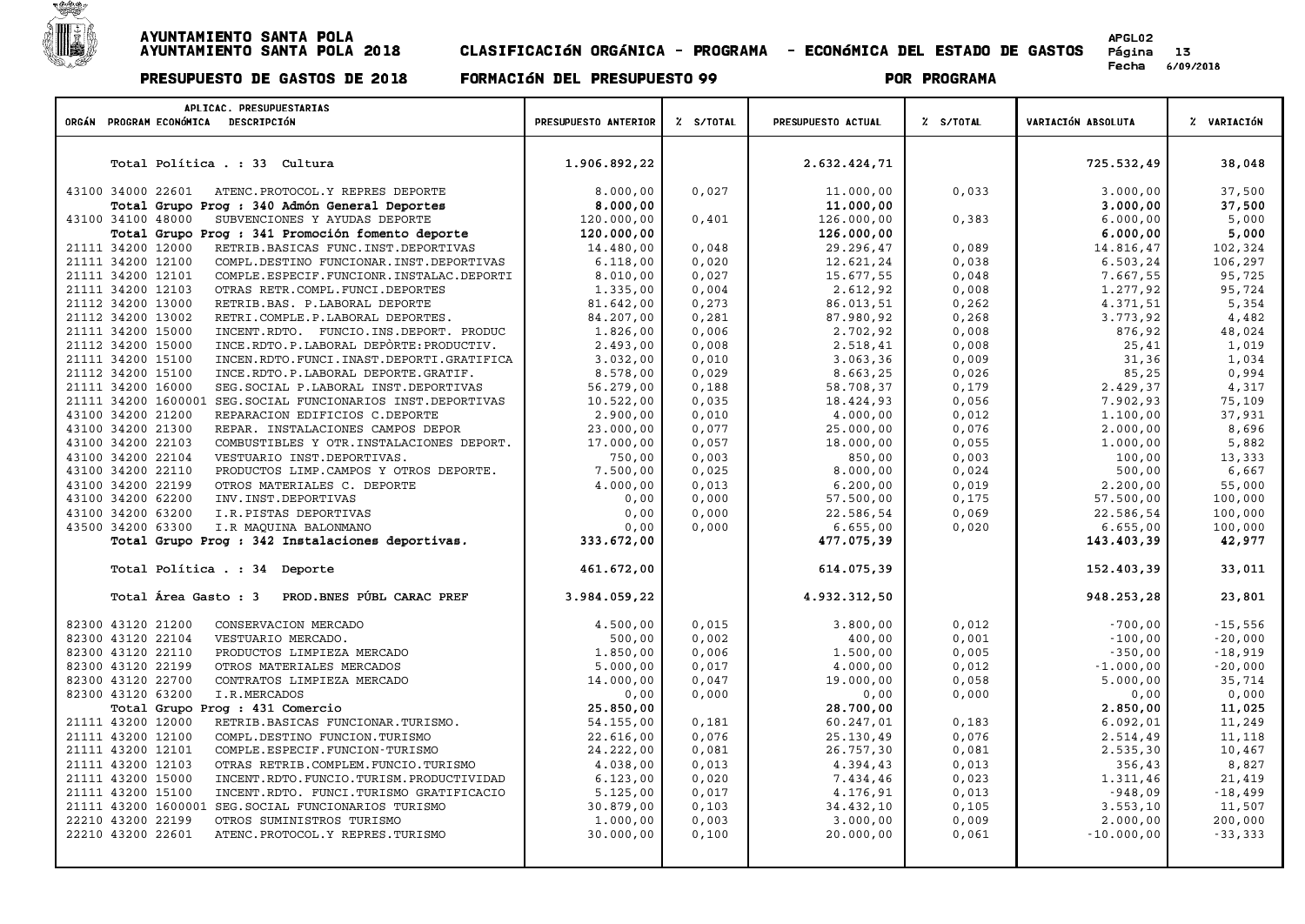

| APLICAC. PRESUPUESTARIAS                                                  |                      |                |                       |                |                        |                  |
|---------------------------------------------------------------------------|----------------------|----------------|-----------------------|----------------|------------------------|------------------|
| ORGÁN PROGRAM ECONÓMICA DESCRIPCIÓN                                       | PRESUPUESTO ANTERIOR | % S/TOTAL      | PRESUPUESTO ACTUAL    | % S/TOTAL      | VARIACIÓN ABSOLUTA     | % VARIACIÓN      |
| 22210 43200 22602<br>PUBLICIDAD Y PROPAGANDA TURISMO                      | 20.000,00            | 0,067          | 33.000,00             | 0,100          | 13.000,00              | 65,000           |
| 22210 43200 22706<br>ESTUDIOS Y TRAB. TECN. TURISMO                       | 0,00                 | 0,000          | 7.500,00              | 0,023          | 7.500,00               | 100,000          |
| 22210 43200 23020<br>DIETAS Y GASTOS TURISMO                              | 1,000,00             | 0,003          | 900,00                | 0,003          | $-100,00$              | $-10,000$        |
| 22210 43200 23120<br>LOCOMOCION TURISMO                                   | 1,000,00             | 0,003          | 800,00                | 0,002          | $-200,00$              | $-20,000$        |
| 22210 43200 62400<br>ADOUISIC.VEHICULO-CASETA TURISMO                     | 15.000,00            | 0,050          | 17.000,00             | 0,052          | 2.000,00               | 13,333           |
| Total Grupo Prog : 432 Informac. Promoc. Turística                        | 215.158,00           |                | 244.772,70            |                | 29.614,70              | 13,764           |
| 82200 43300 22706<br>estud.asesoramiento empresar/autoempleo              | 1,00                 | 0,000          | 1,00                  | 0,000          | 0,00                   | 0,000            |
| 82200 43300 2270601 INDUSTRIA                                             | 0,00                 | 0,000          | 0,01                  | 0,000          | 0,01                   | 100,000          |
| 22100 43300 41000<br>APORT. O.A.M. AGENCIA DESARROLLO                     | 762.344,11           | 2,548          | 700.045,79            | 2,129          | $-62.298, 32$          | $-8,172$         |
| 22100 43300 4100001 A.D.L.APORTACION T'AVALEM                             | 18.196,52            | 0,061          | 28.003,48             | 0,085          | 9.806,96               | 53,895           |
| 22100 43300 4100002 ADL APORTCION EMCORD                                  | 38.300,90            | 0,128          | 55.168,04             | 0,168          | 16.867,14              | 44,038           |
| 22100 43300 4100003 ADL APORTACIONES EMCORP                               | 82.700,00            | 0,276          | 5.989,77              | 0,018          | $-76.710, 23$          | $-92,757$        |
| 22100 43300 4100004 ADL PROYECTOS EUROPEOS                                | 0,00                 | 0.000          | 18.150,00             | 0,055          | 18.150,00              | 100,000          |
| 22100 43300 4100005 ADL DIP. PROMOCION ECONOMICA                          | 0,00                 | 0,000          | 4.000,00              | 0,012          | 4.000,00               | 100,000          |
| 22100 43300 4100006 ADL POEJ                                              | 0,00                 | 0,000          | 15.378,99             | 0,047          | 15.378,99              | 100,000          |
| 22100 43300 4100007 ADL EMPUJU 2017                                       | 0,00                 | 0,000          | 36.180,24             | 0,110          | 36.180,24              | 100,000          |
| 22100 43300 4100008 ADL EMCUJU 2017                                       | 0,00                 | 0,000          | 8.333,67              | 0,025          | 8.333,67               | 100,000          |
| 22100 43300 4100009 ADL ET FORMEM                                         | 0,00                 | 0,000          | 8.772,50              | 0,027          | 8.772,50               | 100,000          |
| 22100 43300 4100010 ADL PLAN ESTRATEGICO                                  | 0,00                 | 0,000          | 18.150,00             | 0,055          | 18.150,00              | 100,000          |
| 22100 43300 4100011 ADL AGENTES AEDL                                      | 0,00                 | 0,000          | 82.683,27             | 0,251          | 82.683,27              | 100,000          |
| 22100 43300 4100012 ADL ITINERARIOS                                       | 0,00                 | 0,000          | 3.000,00              | 0,009          | 3.000,00               | 100,000          |
| 22100 43300 4100013 ADL T'AVALEM APORT EXTRAORD                           | 0,00                 | 0,000          | 5.185,50              | 0,016          | 5.185,50               | 100,000          |
| 22100 43300 4100014 ADL T'AVALEM II                                       | 0,00<br>0,00         | 0,000          | 14.217,50             | 0,043          | 14.217,50              | 100,000          |
| 22100 43300 4100015 ADL EMPUJU 2018                                       |                      | 0,000          | 13.162,35             | 0,040          | 13.162,35              | 100,000          |
| 22100 43300 4100016 ADL EMCUJU 2018                                       | 0,00                 | 0,000          | 15.087,83             | 0,046          | 15.087,83<br>30.000,00 | 100,000          |
| 22100 43300 4100017 ADL CREACION EMPLEO<br>82200 43300 47900              | 0,00                 | 0,000<br>0,007 | 30.000,00<br>2.000,00 | 0,091<br>0,006 |                        | 100,000          |
| PREMIOS, FERIAS Y EVENTOS COMERCIO<br>22100 43300 63700<br>I.R. INDUSTRIA | 2.000,00<br>0,00     | 0,000          | 179.080,00            | 0,545          | 0,00                   | 0,000<br>100,000 |
| 22100 43300 71000<br>TRANSFERENCIA CAPITAL ADL Y T'AVALEM                 | 0,00                 | 0,000          | 0,00                  | 0,000          | 179.080,00<br>0,00     | 0,000            |
| 22100 43300 7100901 TRANSFERENCIA CAPITAL ADL Y T'AVALEM                  | 32.920,00            | 0,110          | 0,00                  | 0,000          | $-32.920,00$           | $-100,000$       |
| Total Grupo Prog : 433 Desarrollo empresarial                             | 936.462,53           |                | 1.242.589,94          |                | 306.127,41             | 32,690           |
|                                                                           |                      |                |                       |                |                        |                  |
| Total Política . : 43 Comercio, turismo y PYMES                           | 1.177.470,53         |                | 1.516.062,64          |                | 338.592,11             | 28,756           |
| 31200 45000 22706<br>ESTUDIOS Y TRAB. TECNICOS INFRAESTRUCTURA            | 46.000,00            | 0,154          | 86.750,00             | 0, 264         | 40.750,00              | 88,587           |
| 31200 45000 60900<br>DESARR.URB. VIALES II CEIP GRAN ALACANT              | 0,00                 | 0,000          | 1,00                  | 0,000          | 1,00                   | 100,000          |
| 31200 45000 61900<br>I.R.APARCAMIENTO MERCADILLO                          | 0,00                 | 0,000          | 14.859,44             | 0,045          | 14.859,44              | 100,000          |
| 31200 45000 62300<br>I.R.PLUMA CARGA CAMION                               | 11.240,00            | 0,038          | 0,00                  | 0,000          | $-11.240,00$           | $-100,000$       |
| 31200 45000 62900<br>CAMARAS CASCO URBANO Y RONDA NORTE                   | 0,00                 | 0,000          | 57.000,00             | 0,173          | 57.000,00              | 100,000          |
| 31200 45000 63700<br>I.R.MAT.Y ACTUACIONES DIVERSAS INFRAESTR             | 0,00                 | 0,000          | 340.000,00            | 1,034          | 340.000,00             | 100,000          |
| 31200 45000 63900<br>I.R. PLUVIALES CTRA. ELCHE-SANTA POLA                | 0,00                 | 0,000          | 3.601,55              | 0,011          | 3.601.55               | 100,000          |
| 31200 45000 63901<br>I.R. COLECT. SANEAMIENTO C/ASTILLEROS                | 0,00                 | 0,000          | 9.469,24              | 0,029          | 9.469,24               | 100,000          |
| Total Grupo Prog : 450 Admón Gral de Infraestruc                          | 57.240,00            |                | 511.681,23            |                | 454.441,23             | 793,922          |
|                                                                           |                      |                |                       |                |                        |                  |
| Total Política . : 45 Infraestructuras                                    | 57.240,00            |                | 511.681,23            |                | 454.441,23             | 793,922          |
| 21111 49300 12000<br>RETRIB.BASICAS FRIOS. OMIC                           | 48.825,00            | 0,163          | 52.527,82             | 0,160          | 3.702,82               | 7,584            |
| 21111 49300 12100<br>COMPL.DESTINO FRIOS.OMIC-COMERCIO                    | 19.788,00            | 0,066          | 20.719,07             | 0,063          | 931,07                 | 4,705            |
| 21111 49300 12101<br>COMPLE.ESPECIF.FUNCIONAR. OMIC COMERC.               | 21.897,00            | 0,073          | 22.865,79             | 0,070          | 968,79                 | 4,424            |
| 21111 49300 12103<br>OTRAS RETRB.COMPL.FUNCION. OMIC-COMERCIO             | 3.649,00             | 0,012          | 3.745,86              | 0,011          | 96,86                  | 2,654            |
|                                                                           |                      |                |                       |                |                        |                  |
|                                                                           |                      |                |                       |                |                        |                  |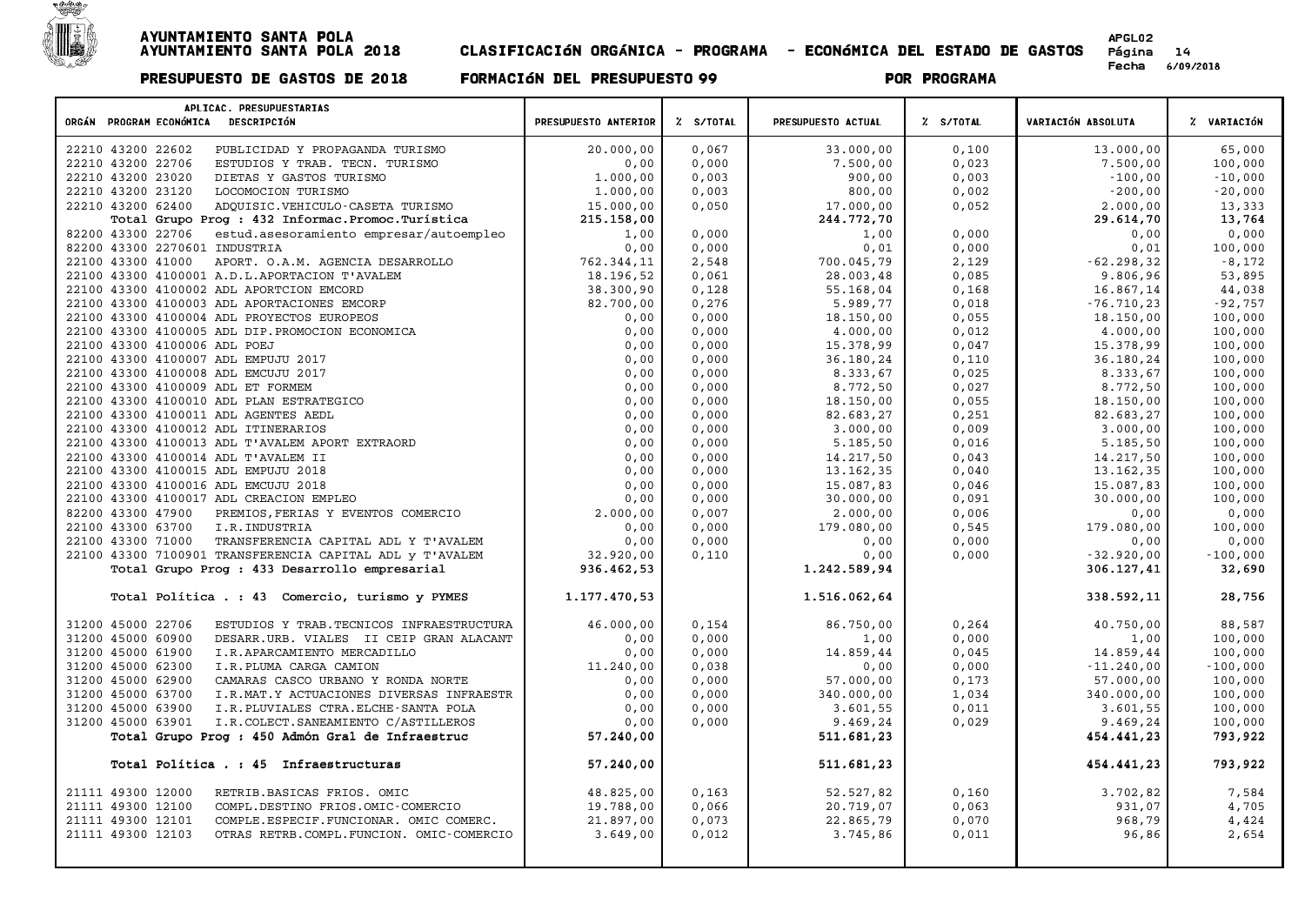

| APLICAC. PRESUPUESTARIAS<br>ORGÁN PROGRAM ECONÓMICA DESCRIPCIÓN                     | PRESUPUESTO ANTERIOR  | % S/TOTAL      | PRESUPUESTO ACTUAL    | % S/TOTAL      | VARIACIÓN ABSOLUTA       | % VARIACIÓN             |
|-------------------------------------------------------------------------------------|-----------------------|----------------|-----------------------|----------------|--------------------------|-------------------------|
| 21111 49300 15000<br>INCENT.RDTO.FRIOS OMIC PRODUCT.                                | 4.659,00              | 0,016          | 4.748,17              | 0,014          | 89,17                    | 1,914                   |
| 21111 49300 15100<br>INCENT, RDTO. FRIOS OMIC. GRATIFICA.                           | 5.236,00              | 0,017          | 5.287,72              | 0,016          | 51,72                    | 0,988                   |
| 21111 49300 1600001 SEG. SOCIAL FUNCIONARIOS OMIC-comercio                          | 27.789,00             | 0,093          | 29.308,94             | 0,089          | 1.519,94                 | 5,470                   |
| 82200 49300 22199<br>OTROS GASTOS-SUMINIST.-AFIC-OMIC.COMERC                        | 31.500,00             | 0,105          | 40.000,00             | 0,122          | 8.500,00                 | 26,984                  |
| Total Grupo Prog : 493 Protección consum.usuario                                    | 163.343,00            |                | 179.203,37            |                | 15.860,37                | 9,710                   |
|                                                                                     |                       |                |                       |                |                          |                         |
| Total Política . : 49 Ot.actuac.caracter econom                                     | 163.343,00            |                | 179.203,37            |                | 15.860,37                | 9,710                   |
| Total Área Gasto : 4<br>ACTUAC CARÁCTER ECONOMICO                                   | 1.398.053,53          |                | 2.206.947,24          |                | 808.893,71               | 57,859                  |
| 21110 91200 10000<br>RETRIB. CARGOS ORGANOS DE GORBIERNO                            | 412.500,00            | 1,379          | 419.203,13            | 1,275          | 6.703, 13                | 1,625                   |
| 21110 91200 11000<br>PERSONAL EVENTUAL O.GOB.r.Basicas                              | 72.704,00             | 0, 243         | 74.623,72             | 0,227          | 1.919,72                 | 2,640                   |
| 21110 91200 11001<br>PERSONAL EVENTUAL.R.COMPLEMENTARIAS                            | 102.639,00            | 0,343          | 95.704,07             | 0, 291         | $-6.934,93$              | $-6,757$                |
| 21110 91200 11002<br>PERSONAL EVENTUAL. OTRAS REMUNERACIONES                        | 4.901,00              | 0,016          | 9.491,98              | 0,029          | 4.590,98                 | 93,674                  |
| 21110 91200 16000<br>SEG. SOCIAL P. eventual ORGANOS GOBIERNO                       | 56.172,00             | 0,188          | 57.608,23             | 0,175          | 1.436,23                 | 2,557                   |
| 21110 91200 1600001 SEG. SOCIAL ORGANOS DE GOBIERNO                                 | 115.000,00            | 0,384          | 116.868,75            | 0,355          | 1.868,75                 | 1,625                   |
| 11300 91200 20400<br>ARREND. VEHIC. OFICIAL                                         | 4.900,00              | 0,016          | 8.349,00              | 0,025          | 3.449,00                 | 70,388                  |
| 11300 91200 21500<br>REPAR.Y MANTENIM. MOBIL.Y ENSERES O.GOB.                       | 1,400,00              | 0,005          | 1.000,00              | 0,003          | $-400,00$                | $-28,571$               |
| 11300 91200 22000<br>GASTOS OFICINA ORGANOS GOBIERNO                                | 1.300,00              | 0,004          | 600,00                | 0,002          | $-700,00$                | $-53,846$               |
| 11300 91200 22199<br>MATER.DIVERSO ORG.GOBIERNO                                     | 1.400,00              | 0,005          | 1.000,00              | 0,003          | $-400,00$                | $-28,571$               |
| 11300 91200 22601<br>ATENCIONES PROTOCOL.Y REPRESENT.                               | 39.000,00             | 0,130          | 42.000,00             | 0,128          | 3.000,00                 | 7,692                   |
| 11300 91200 22706<br>ESTUDIOS Y TRABJ. TECNICOS RPT/PERSONAL<br>21120 91200 23000   | 2.000,00              | 0,007<br>0,010 | 82.300,00             | 0,250          | 80.300,00<br>$-1.500,00$ | 4.015,000<br>$-50,000$  |
| DIETAS ORGANOS DE GOBIERNO<br>21120 91200 23010<br>DIETAS PERS. ORGANOS DE GOBIERNO | 3.000,00<br>250,00    | 0,001          | 1.500,00<br>200,00    | 0,005<br>0,001 | $-50,00$                 | $-20,000$               |
| 21120 91200 23100<br>LOCOMOCION ORGANOS DE GOBIERNO                                 | 3.000,00              | 0,010          | 1.000,00              | 0,003          | $-2.000,00$              | $-66,667$               |
| 11300 91200 23300<br>OTRAS INDEMNIZACIONES ORG.GOBIERN                              | 50,00                 | 0,000          | 50,00                 | 0,000          | 0,00                     | 0,000                   |
| 12000 91200 23300<br>FORMAC.Y PERFTO.ORG.GOBIERNO                                   | 400,00                | 0,001          | 300,00                | 0,001          | $-100,00$                | $-25,000$               |
| 11300 91200 35800<br>INTER.ARREN.VEHIC.OFICIAL                                      | 50,00                 | 0,000          | 50,00                 | 0,000          | 0,00                     | 0,000                   |
| 12000 91200 48000<br>OTRAS TRANSFER.ORG.GOBIERNO.                                   | 9.700,00              | 0,032          | 9.700,00              | 0,030          | 0,00                     | 0,000                   |
| Total Grupo Prog : 912 Órganos de gobierno                                          | 830.366,00            |                | 921.548,88            |                | 91.182,88                | 10,981                  |
| Total Política . : 91 Órganos de gobierno                                           | 830.366,00            |                | 921.548,88            |                | 91.182,88                | 10,981                  |
| 21111 92000 12000<br>RETRIB.BASICAS FUNCIONARIOS ADMON.GENER                        | 642.807,00            | 2,148          | 664.291,31            | 2,020          | 21.484,31                | 3,342                   |
| 21111 92000 12100<br>COMPL.DESTINO FUNC. ADMON. GENERAL.                            | 276.058,00            | 0,923          | 288.240,65            | 0,877          | 12.182,65                | 4,413                   |
| 21111 92000 12101<br>COMPLEM. ESPECIFIC. FUNCIO. ADMON GENERAL                      | 322.284,00            | 1,077          | 340.789,79            | 1,036          | 18.505,79                | 5,742                   |
| 21111 92000 12103<br>OTRAS RETRIB.COMPL.FUNCION.ADMON.GENERAL                       | 53.713,00             | 0,180          | 55.722,44             | 0,169          | 2.009, 44                | 3,741                   |
| 21113 92000 14300<br>RETRIB. OTRO PERS.ADMON. GENERAL                               | 1.500.000,00          | 5,013          | 1.100.000,00          | 3,346          | $-400.000,00$            | $-26,667$               |
| 21111 92000 15000<br>INCENT.RDTO. ADM.GRAL.PRODUCTIVIDAD                            | 74.300,00             | 0, 248         | 73.449,62             | 0,223          | $-850, 38$               | $-1, 145$               |
| 21111 92000 15100<br>INCENTI.RDTO.ADMON.GRAL.GRATIFICACIONES                        | 14.785,00             | 0,049          | 16.934,26             | 0,052          | 2.149,26                 | 14,537                  |
| 21111 92000 16000<br>SEG. SOCIAL OTRO P. LABORAL ADM. GENERAL                       | 30.000,00             | 0,100          | 30.000,00             | 0,091          | 0,00                     | 0,000                   |
| 21111 92000 1600001 SEG. SOCIAL FUNCIONARIOS ADM. GENERAL                           | 348.748,00            | 1,166          | 360.770,38            | 1,097          | 12.022,38                | 3,447                   |
| 63300 92000 21300<br>REPARACION MAQ.E INSTALACADMON.GRAL.                           | 20.000,00             | 0,067          | 21.600,00             | 0,066          | 1,600,00                 | 8,000                   |
| 63300 92000 21500<br>CONSERV. MOBIL. Y ENSERES AD. GRAL.                            | 7.500,00              | 0,025          | 6.500,00              | 0,020          | $-1.000,00$              | $-13,333$               |
| 63300 92000 22000<br>GASTOS OFIC. ADMON. GENERAL<br>63300 92000 22001               | 19.800,00<br>3.500,00 | 0,066<br>0,012 | 16.800,00<br>3.000,00 | 0,051<br>0,009 | $-3.000,00$<br>$-500,00$ | $-15, 152$<br>$-14,286$ |
| PRENSA Y PUBLICACIONES ADMON.GRAL<br>63300 92000 22104                              | 300,00                | 0,001          | 500,00                | 0,002          | 200,00                   | 66,667                  |
| VESTUARIO ADMON. GENERAL<br>65000 92000 22199<br>OTROS SUMINISTROS ADMON. GRAL.     | 400,00                | 0,001          | 300,00                | 0,001          | $-100,00$                | $-25,000$               |
| 63300 92000 22200<br>COMUNICACIONES TELEFON.ADMON.GRAL                              | 50.000,00             | 0,167          | 38.000,00             | 0,116          | $-12.000,00$             | $-24,000$               |
| 63300 92000 22201<br>COMUNIC. POSTALES ADMON. GRAL.                                 | 36.000,00             | 0,120          | 28.000,00             | 0,085          | $-8.000,00$              | $-22,222$               |
|                                                                                     |                       |                |                       |                |                          |                         |
|                                                                                     |                       |                |                       |                |                          |                         |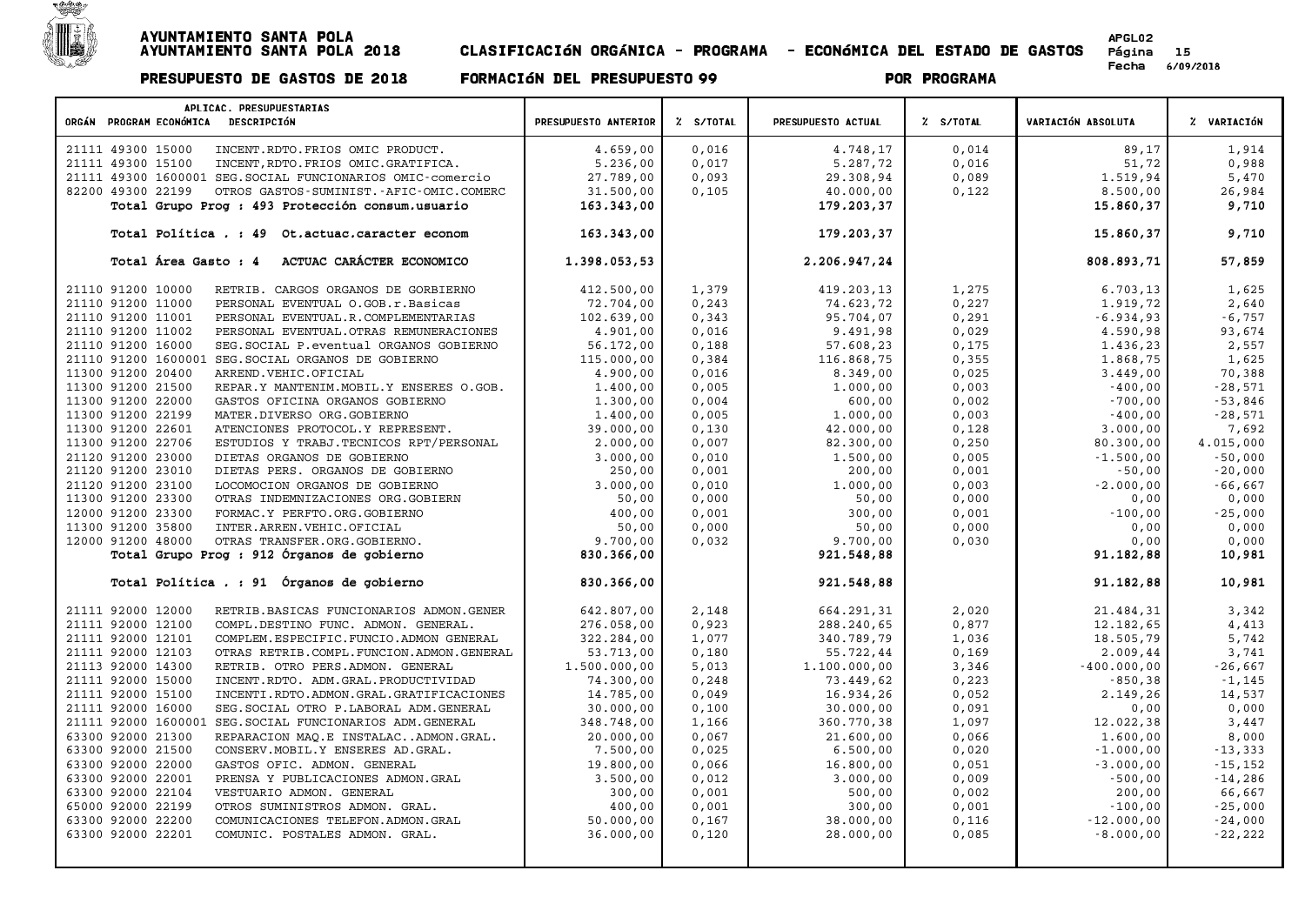

| APLICAC. PRESUPUESTARIAS<br>ORGÁN PROGRAM ECONÓMICA DESCRIPCIÓN | PRESUPUESTO ANTERIOR | Z S/TOTAL | PRESUPUESTO ACTUAL | % S/TOTAL | VARIACIÓN ABSOLUTA | % VARIACIÓN |
|-----------------------------------------------------------------|----------------------|-----------|--------------------|-----------|--------------------|-------------|
| SEGUROS GENERALES<br>21130 92000 22400                          | 55.000,00            | 0,184     | 55.000,00          | 0,167     | 0,00               | 0,000       |
| 21120 92000 22500<br>TRIBUTOS                                   | 8.500,00             | 0,028     | 8.500,00           | 0,026     | 0,00               | 0,000       |
| 61300 92000 22603<br>PUBLIC. DIARIOS OFICIALES                  | 5.000,00             | 0,017     | 4.500,00           | 0,014     | $-500,00$          | $-10,000$   |
| 63300 92000 22604<br>GASTOS JURIDOS ADMON. GRAL.                | 50.000,00            | 0,167     | 50.000,00          | 0,152     | 0,00               | 0,000       |
| 21120 92000 22607<br>OTRAS INDEMNIZACIONES ADMON.GRAL.          | 1,000,00             | 0,003     | 1,000,00           | 0,003     | 0,00               | 0,000       |
| 63300 92000 22700<br>CONTRATOS LIMP. Y ASEO ADMON.GRAL          | 65.000,00            | 0,217     | 65.000,00          | 0,198     | 0,00               | 0,000       |
| 31200 92000 22706<br>ESTUDIOS Y TRAB. TEC. DEFENSA JURIDICA     | 23.675,00            | 0,079     | 44.520,00          | 0,135     | 20.845,00          | 88,046      |
| 21120 92000 23010<br>DIETAS PERSONAL ADMON. GENERAL.            | 400,00               | 0,001     | 12,400,00          | 0,038     | 12.000,00          | 3.000,000   |
| 21120 92000 23120<br>LOCOMOCION ADMON. GENERAL                  | 2.000,00             | 0,007     | 2.000,00           | 0,006     | 0,00               | 0,000       |
| 21111 92000 48000<br>TRANSF.A SINDICATOS P.LABORAL Y FUNCIO.    | 1.803,00             | 0,006     | 1.803,00           | 0,005     | 0,00               | 0,000       |
| 31200 92000 62301<br>PLAN AHORRO ENERG. EDIFICOS PUBLICOS       | 1,00                 | 0,000     | 0,00               | 0,000     | $-1,00$            | $-100,000$  |
| 63300 92000 62400<br>ADQ.VEHICULOS NOTIFICADORES                | 0,00                 | 0,000     | 16.300,00          | 0,050     | 16.300,00          | 100,000     |
| 63300 92000 62401<br>ADO. VEHICULO PAROUE MOVIL                 | 0,00                 | 0,000     | 28.000,00          | 0,085     | 28.000,00          | 100,000     |
| 63300 92000 63300<br>I.R.AIRE ACOND.EDIF.MUNICIP                | 0,00                 | 0,000     | 40.000,00          | 0,122     | 40.000,00          | 100,000     |
| 21111 92010 12000<br>RETRIB.BASICAS FUNC.PROCESO DATOS          | 78.425,00            | 0,262     | 81,404,61          | 0, 248    | 2.979,61           | 3,799       |
| 21111 92010 12100<br>COMPL.DESTINO FUNC.PROCESO DE DATOS.       | 32.018,00            | 0,107     | 32.862,73          | 0,100     | 844,73             | 2,638       |
| 21111 92010 12101<br>COMPLE.ESPECIF.FUNCION.PROCESO DATOS       | 34.570,00            | 0,116     | 35.483,28          | 0,108     | 913,28             | 2,642       |
| 21111 92010 12103<br>OTRAS RETRIB.COMPL.FUNCIO.PROCESO DATOS    | 5.762,00             | 0,019     | 5.913,85           | 0,018     | 151,85             | 2,635       |
| 21111 92010 15000<br>INCENTIV.RDTO.PRODUCTIVIDAD P.DATOS        | 5.279,00             | 0,018     | 5.401,77           | 0,016     | 122,77             | 2,326       |
| 21111 92010 15100<br>INCENT.RDTO. P.DATOS:GRATIFICACIONES       | 1.336,00             | 0,004     | 1.349,59           | 0,004     | 13,59              | 1,017       |
| 21111 92010 1600001<br>SEG. SOCIAL FUNCIONARIOS PROCESO DATOS   | 39.080,00            | 0,131     | 39.898,48          | 0,121     | 818,48             | 2,094       |
| 64000 92010 21600<br>MANT. EQUIPOS. PROCESOS INFORM. P. DATOS   | 34.775,00            | 0,116     | 42.500,00          | 0,129     | 7.725,00           | 22,214      |
| 64000 92010 22002<br>MAT. INFORMATICO NO INVENT. P. DATOS       | 8,000,00             | 0,027     | 8.000,00           | 0,024     | 0,00               | 0,000       |
| 64000 92010 22706<br>SERVICIOS INFORMATICOS                     | 6.000,00             | 0,020     | 22.000,00          | 0,067     | 16.000,00          | 266,667     |
| 64000 92010 2270601 ESTUD.Y TRABAJOS TÉCNICOS INFORMATICA       | 56.000,00            | 0,187     | 165.000,00         | 0,502     | 109.000,00         | 194,643     |
| 21120 92010 23020<br>DIETAS PERSONAL PROCESO DE DATOS           | 100,00               | 0,000     | 100,00             | 0,000     | 0,00               | 0,000       |
| 21120 92010 23120<br>LOCOMOCION PROCESO DE DATOS                | 100,00               | 0.000     | 100,00             | 0,000     | 0,00               | 0,000       |
| 64000 92010 62600<br>I.R.FOTOCOPIADORAS-FAX                     | 0,00                 | 0,000     | 50.000,00          | 0,152     | 50.000,00          | 100,000     |
| 64000 92010 62601<br>I.R.ESCANERES Y SERVIDOR                   | 0.00                 | 0.000     | 30.000,00          | 0.091     | 30.000,00          | 100,000     |
| 64000 92010 63600<br>INV. INFORMATICAS                          | 26.000,00            | 0,087     | 75.000,00          | 0,228     | 49.000,00          | 188,462     |
| 31400 92011 21300<br>HERRAMIENTAS SER.GENER.APOYO               | 7.000,00             | 0,023     | 7.000,00           | 0,021     | 0,00               | 0,000       |
| 31400 92011 22104<br>VESTUAR PERS.SER.GRALES Y APOYO            | 8.000,00             | 0,027     | 9.700,00           | 0,030     | 1.700,00           | 21,250      |
| Total Grupo Prog : 920 Administración General                   | 3.955.019,00         |           | 3.985.635,76       |           | 30.616,76          | 0,774       |
| 81110 92400 22602<br>COMUNICACION SOCIAL, PUBLC-PROPAG.         | 12.555,00            | 0,042     | 18.000,00          | 0,055     | 5.445,00           | 43,369      |
| 81110 92400 22706<br>ESTUDIOS Y TRABJ. TECNICOS COMUNIC. SOCIAL | 5.445,00             | 0,018     | 9.445,00           | 0,029     | 4.000,00           | 73,462      |
| Total Grupo Prog : 924 Participación ciudadana                  | 18.000,00            |           | 27.445,00          |           | 9.445,00           | 52,472      |
| 66000 92500 22000<br>MAT. OFIC.SERV.AD.CENTRAL Y JUZG.          | 1,000,00             | 0,003     | 800,00             | 0,002     | $-200,00$          | $-20,000$   |
| 63300 92500 22199<br>OTROS SUMINISTROS JUZGADO                  | 1,000,00             | 0,003     | 800,00             | 0,002     | $-200,00$          | $-20,000$   |
| 66000 92500 22201<br>COMUNICACIONES POSTALES JUZGADO.           | 4.800,00             | 0,016     | 2.500,00           | 0,008     | $-2.300,00$        | $-47,917$   |
| 66000 92500 62300<br>AIRES ACONDICIONADOS JUZGADO               | 0,00                 | 0,000     | 1.710,00           | 0,005     | 1.710,00           | 100,000     |
| Total Grupo Prog : 925 Atención a los ciudadanos                | 6.800,00             |           | 5.810,00           |           | $-990,00$          | $-14,559$   |
| 21111 92610 12000<br>RETRI.BASICAS FRIOS PARQUE MOVIL           | 24.165,00            | 0,081     | 24.875,47          | 0,076     | 710,47             | 2,940       |
| 21111 92610 12100<br>COMPLE.DESTINO FRIOS.PAR.MOVIL             | 11.006,00            | 0,037     | 11.296,66          | 0,034     | 290,66             | 2,641       |
| 21111 92610 12101<br>COMPL.ESPECIF.FUNCIO.PARQUE MOVIL          | 12.838,00            | 0,043     | 13.177,77          | 0,040     | 339,77             | 2,647       |
| 21111 92610 12103<br>OTRAS RETRIB.COMPL.FUNCI.PAROUE MOVIL      | 2.140,00             | 0,007     | 2.196,28           | 0,007     | 56,28              | 2,630       |
| 21111 92610 15000<br>INCENTI.RDTO.FUNCIO.PARQ.MOVIL.PRODUCTI.   | 5.684,00             | 0,019     | 4.765,14           | 0,014     | $-918,86$          | $-16, 166$  |
| 21111 92610 15100<br>INCENT.RDTO.FUNCION.P.MOVIL.GRATIFIC.      | 1,514,00             | 0,005     | 2.530,15           | 0,008     | 1.016,15           | 67,117      |
| 21111 92610 1600001 SEG. SOCIAL FUNCIONARIOS PARQUE MOVIL       | 16.599,00            | 0,055     | 15.498,15          | 0,047     | $-1.100, 85$       | $-6,632$    |
| 31400 92610 21300<br>HERRAMIENTAS PARQUE MOVIL                  | 4.000,00             | 0,013     | 3.900,00           | 0,012     | $-100,00$          | $-2,500$    |
| 72100 92610 21400<br>CONSERVACION VEHICULO PARQUE MOVIL         | 60.000,00            | 0,201     | 50.000,00          | 0,152     | $-10.000,00$       | $-16,667$   |
|                                                                 |                      |           |                    |           |                    |             |
|                                                                 |                      |           |                    |           |                    |             |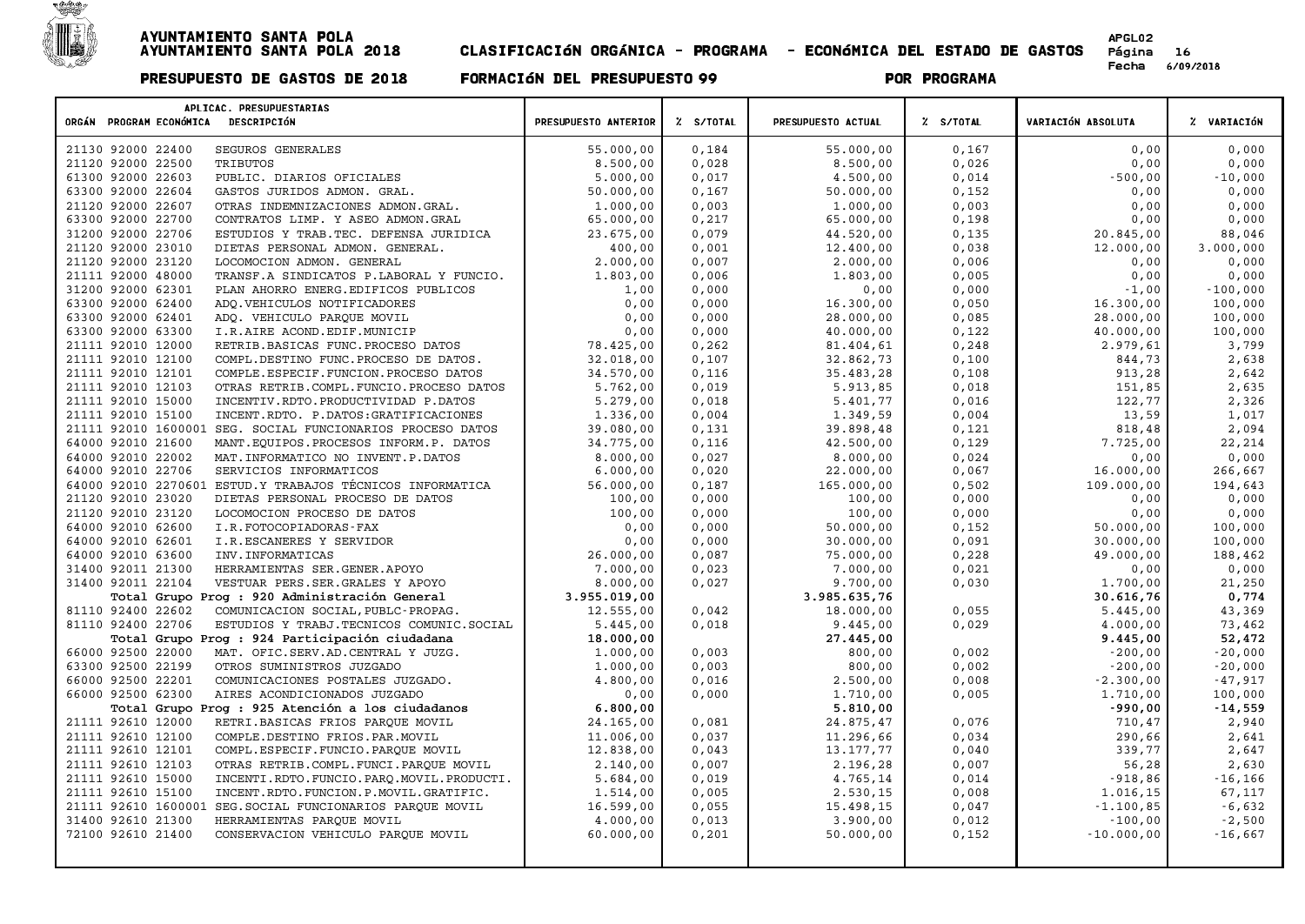

| APLICAC. PRESUPUESTARIAS<br>ORGÁN PROGRAM ECONÓMICA DESCRIPCIÓN      | PRESUPUESTO ANTERIOR | Z S/TOTAL | PRESUPUESTO ACTUAL | % S/TOTAL | VARIACIÓN ABSOLUTA | Z VARIACIÓN |
|----------------------------------------------------------------------|----------------------|-----------|--------------------|-----------|--------------------|-------------|
|                                                                      |                      |           |                    |           |                    |             |
| 72100 92610 22103<br>COMBUSTIBLES PARQUE MOVIL                       | 68.000,00            | 0,227     | 60.000,00          | 0,182     | $-8.000,00$        | $-11,765$   |
| 72100 92610 22104<br>VESTUARIO PARQUE MOVIL                          | 900,00               | 0,003     | 500,00             | 0,002     | $-400,00$          | $-44, 444$  |
| 21130 92610 22400<br>SEGUROS VEHICULOS                               | 15.000,00            | 0,050     | 16.000,00          | 0,049     | 1,000,00           | 6,667       |
| 72100 92610 22699<br>CANONES Y OTROS PARQ. MOVIL                     | 2.000,00             | 0,007     | 1.500,00           | 0,005     | $-500,00$          | $-25,000$   |
| Total Grupo Prog : 926 Comunicaciones internas                       | 223.846,00           |           | 206.239,62         |           | $-17.606,38$       | $-7,865$    |
| 21120 92900 50000<br>FONDO CONTINGENCIA                              | 0,00                 | 0,000     | 45.000,00          | 0,137     | 45.000,00          | 100,000     |
| 21111 92910 12000<br>RETRI.BAS.FUNCIO.SERV.GENERALES Y APOYO.        | 48.335,00            | 0,162     | 50.147,70          | 0,153     | 1.812,70           | 3,750       |
| 21111 92910 12100<br>COMPL.DESTINO FUNCI.SERV.GRALES. Y APOYO        | 19.926,00            | 0,067     | 20.452,14          | 0,062     | 526,14             | 2,640       |
| 21111 92910 12101<br>COMPLE.ESPECIF.FUNCIO.SERV.GENER Y APOYO        | 48.260,00            | 0,161     | 49.534,60          | 0,151     | 1.274,60           | 2,641       |
| 21111 92910 12103<br>OTRAS RETR.COMPL.FUNCIO.SERV.GRAL.APOYO         | 8.043,00             | 0,027     | 8.255,74           | 0,025     | 212,74             | 2,645       |
| 21112 92910 13000<br>RETR. BASICAS P.L.S. GENERALES Y APOYO          | 178.579,00           | 0,597     | 197.298,86         | 0,600     | 18.719,86          | 10,483      |
| 21112 92910 13002<br>RETRI.COMPLEMP.L.S.GENERALES Y APOYO.           | 187.159,00           | 0,626     | 206.885,60         | 0,629     | 19.726,60          | 10,540      |
| 21111 92910 15000<br>INCENT.RDTO.FUN.SERV.GENERA APOYO.PRODU         | 30.962,00            | 0,103     | 31.314,96          | 0,095     | 352,96             | 1,140       |
| 21112 92910 15000<br>INCEN.RDTO.P.LABO.SER.GENERA.APOYO:PRODU        | 76.054,00            | 0,254     | 82.813,53          | 0,252     | 6.759, 53          | 8,888       |
| 21111 92910 15100<br>INCENT.RDTO.FUNCIO.S.GRALES APOYO.GRATIF        | 13.000,00            | 0,043     | 13.211,23          | 0,040     | 211,23             | 1,625       |
| 21112 92910 15100<br>INCEN.RDTO.P.LABO.SER.GENERA.APOYO:GRATI        | 8.420,00             | 0,028     | 8.503,75           | 0,026     | 83,75              | 0,995       |
| 21111 92910 16000<br>SEG. Social P. laboral ser. gener. apoyo        | 133.821,00           | 0,447     | 146.123,09         | 0,444     | 12.302,09          | 9,193       |
| 21111 92910 1600001 Seg. Social Funcionarios ser. gener. y apoy      | 44.200,00            | 0,148     | 43.954,53          | 0,134     | $-245, 47$         | $-0,555$    |
| Total Grupo Prog : 929 Imprev.sit.transitorias                       | 796.759,00           |           | 903.495,73         |           | 106.736,73         | 13,396      |
|                                                                      |                      |           |                    |           |                    |             |
| Total Política . : 92 Servic carácter general                        | 5.000.424,00         |           | 5.128.626,11       |           | 128.202,11         | 2,564       |
| 21111 93100 12000<br>RETR. BAS. F. ADMON. FINANCIERA                 | 190.365,00           | 0,636     | 194.961,86         | 0,593     | 4.596,86           | 2,415       |
| 21111 93100 12100<br>COMPL.DESTINO F.ADMON.FINANCIERA                | 80.082,00            | 0,268     | 86.879,76          | 0, 264    | 6.797,76           | 8,488       |
| 21111 93100 12101<br>COMPLE. ESPECIF. FUNCIO. ADMON. FINANCIERA      | 99.043,00            | 0,331     | 107.357,24         | 0,327     | 8.314,24           | 8,395       |
| 21111 93100 12103<br>OTRAS RETRIB.COMPL.FUNCI.ADMON.FINANCIER        | 16.507,00            | 0,055     | 17.621,07          | 0,054     | 1.114,07           | 6,749       |
| 21111 93100 15000<br>R. COMP. INCENTIV. RDTO. PRODUCTI-AD. FINANC    | 20.044.00            | 0.067     | 20.832,91          | 0,063     | 788,91             | 3,936       |
| 21111 93100 15100<br>R.COMP.INCEN.RDTO.GRATIF.AD.FINANC              | 4.060,00             | 0,014     | 4.100,94           | 0,012     | 40,94              | 1,008       |
| 21111 93100 1600001 SEG. SOCIAL FUNCIONARIOS ADMON FINANCIERA        | 102.080,00           | 0,341     | 109.097,00         | 0,332     | 7.017,00           | 6,874       |
| 21100 93100 22000<br>GASTOS OFICINA ADMON. FINANCIERA                | 7.000,00             | 0,023     | 7.200,00           | 0,022     | 200,00             | 2,857       |
| 21100 93100 22708<br>SERV.DE RECAUDACION                             | 330.000,00           | 1,103     | 395.000,00         | 1,201     | 65.000,00          | 19,697      |
| 21114 93100 23020<br>DIETAS PERSONAL ADMON. FINANCIERA               | 100,00               | 0,000     | 100,00             | 0,000     | 0,00               | 0,000       |
| 21114 93100 23120<br>LOCOMOCION PERS. ADMON.FINANCIERA               | 180,00               | 0,001     | 180,00             | 0,001     | 0,00               | 0,000       |
| 21114 93100 23300<br>OTRAS INDEMIZACIONES ADMON. FINANC              | 50,00                | 0,000     | 50,00              | 0,000     | 0,00               | 0,000       |
| 63100 93100 35200<br>INTERESES DE DEMORA                             | 10.000,00            | 0,033     | 18.000,00          | 0,055     | 8.000,00           | 80,000      |
| Total Grupo Prog : 931 Política económica fiscal                     | 859.511,00           |           | 961.380,78         |           | 101.869,78         | 11,852      |
| 31200 93300 21200<br>CONSERVACION EDIF. MUNICIPALES                  | 22.000,00            | 0,074     | 27.000,00          | 0,082     | 5.000,00           | 22,727      |
| 24000 93300 22110<br>PRODUCTOS LIMP.EDIF.MUNICIPALES                 | 13.000,00            | 0,043     | 12.000,00          | 0,036     | $-1.000,00$        | $-7,692$    |
| 21130 93300 22400<br>PRIMAS DE SEGUROS EDIF. MUNICIP.                | 42.000,00            | 0,140     | 37.000,00          | 0,113     | $-5.000,00$        | $-11,905$   |
| 21100 93300 22699<br>CANONES OCUPACIONES                             | 8.100,00             | 0,027     | 70.500,00          | 0,214     | 62.400,00          | 770,370     |
| 21100 93300 22706<br>EST. Y TRABAJOS TECNICOS PATRIMONIO             | 0,00                 | 0,000     | 18.150,00          | 0,055     | 18.150,00          | 100,000     |
| Total Grupo Prog : 933 Gestión del patrimonio                        | 85.100,00            |           | 164.650,00         |           | 79.550,00          | 93,478      |
| 21111 93400 12000<br>RETRIB.BASICAS FUNC.DEUDA Y TESORERIA           | 79.920,00            | 0, 267    | 88.181,80          | 0,268     | 8.261,80           | 10,338      |
| 21111 93400 12100<br>COMPL.DESTINO FUNCIO.DEUDA Y TESORERIA          | 38.036,00            | 0,127     | 39.041,63          | 0,119     | 1.005,63           | 2,644       |
| 21111 93400 12101<br>COMPL.ESPECIF.FUNCIO.DEUDA-TESORERIA            | 47.605,00            | 0,159     | 49.541,85          | 0,151     | 1.936,85           | 4,069       |
| 21111 93400 12103<br>OTRAS RETRI.COMPL.FUNCI.DEUDA-TESORERIS         | 7.934,00             | 0,027     | 8.256,95           | 0,025     | 322,95             | 4,070       |
| 21111 93400 15000<br>R. COMPL. INCEN. RDTO. PRODUCTI. DEUD - TESORER | 8.100,00             | 0,027     | 66.265,53          | 0,202     | 58.165,53          | 718,093     |
| 21111 93400 15100<br>R. COMPL. INCENTI. RDTO. GRATIFIC. DEU - TESOR  | 2.222,00             | 0,007     | 2.244,22           | 0,007     | 22,22              | 1,000       |
| 21110 93400 1600001 SEG. SOCIAL FUNCIONARIOS DEUDA-TESORERIA         | 43.890,00            | 0,147     | 54.873,73          | 0,167     | 10.983,73          | 25,026      |
| 21100 93400 22000<br>GTS.OFICINA GESTION TESORERIA                   | 1,500,00             | 0,005     | 2.000,00           | 0,006     | 500,00             | 33,333      |
|                                                                      |                      |           |                    |           |                    |             |
|                                                                      |                      |           |                    |           |                    |             |